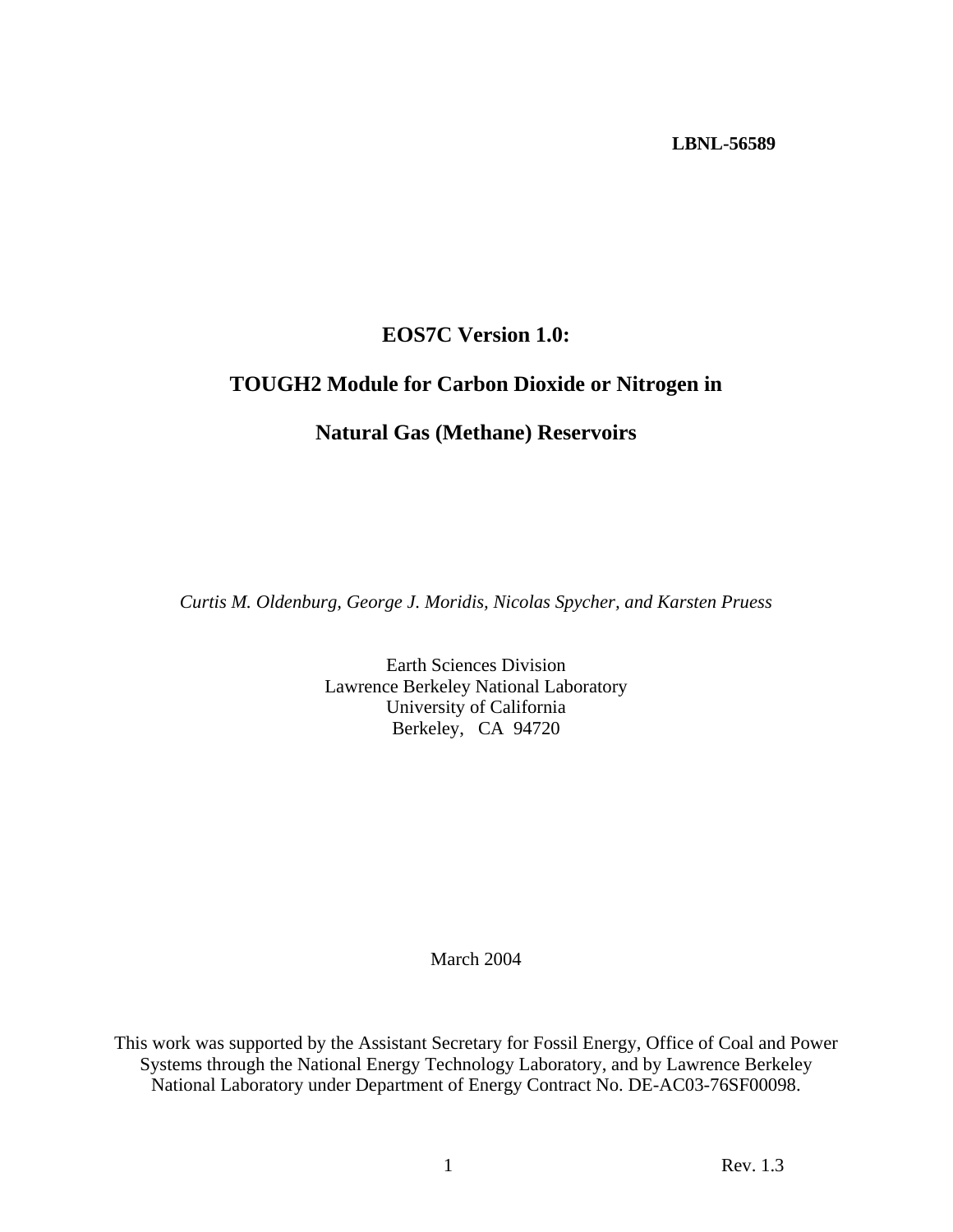This page left intentionally blank.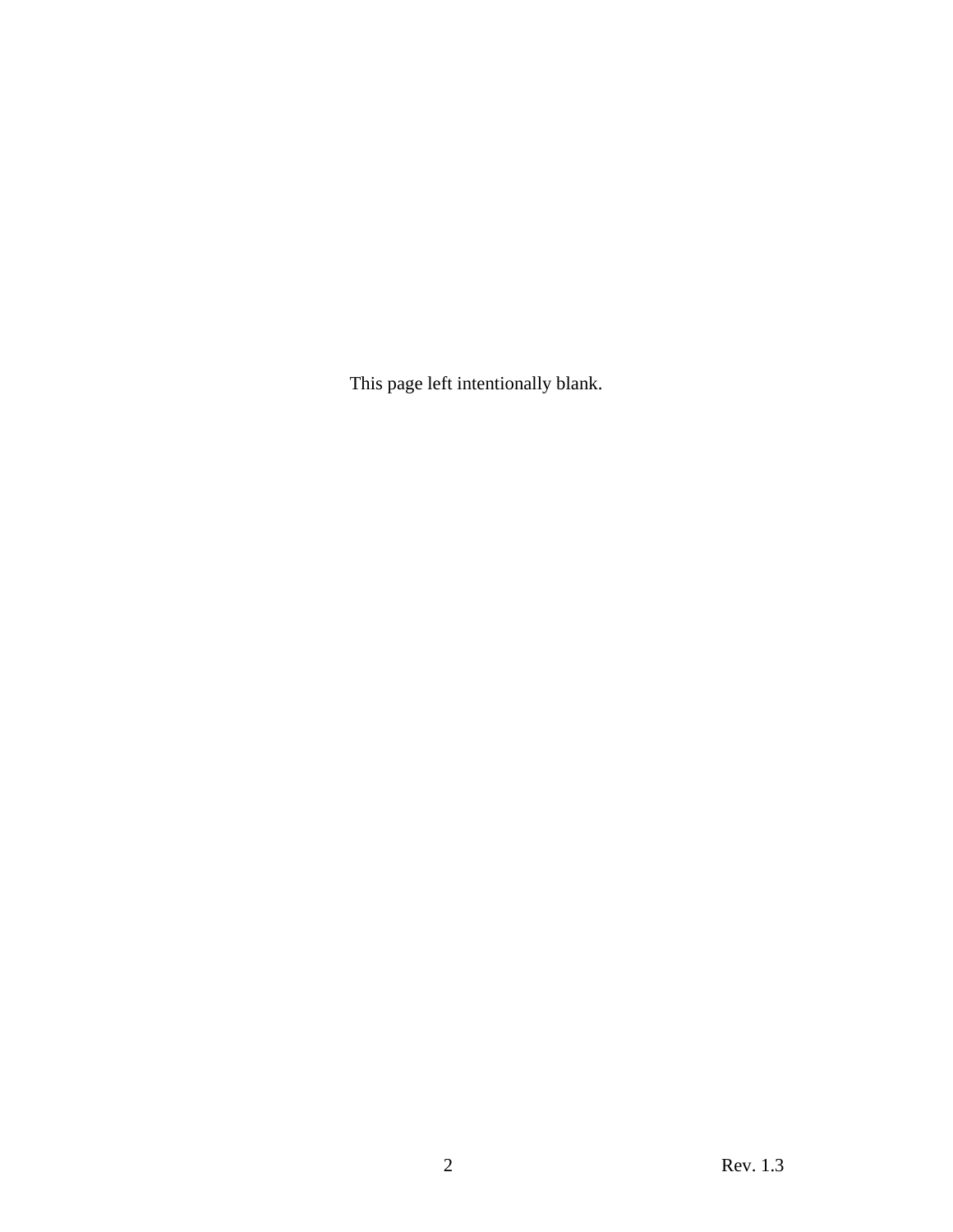#### **Abstract**

 EOS7C is a TOUGH2 module for multicomponent gas mixtures in the systems methanecarbon dioxide ( $CH_4$ - $CO_2$ ) or methane-nitrogen ( $CH_4$ - $N_2$ ) with or without an aqueous phase and H2O vapor. EOS7C uses a cubic equation of state and an accurate solubility formulation along with a multiphase Darcy's Law to model flow and transport of gas and aqueous phase mixtures over a wide range of pressures and temperatures appropriate to subsurface geologic carbon sequestration sites and natural gas reservoirs. EOS7C models supercritical  $CO<sub>2</sub>$  and subcritical  $CO<sub>2</sub>$  as a non-condensible gas, hence EOS7C does not model the transition to liquid or solid  $CO<sub>2</sub>$ conditions. The components modeled in EOS7C are water, brine, non-condensible gas, gas tracer, methane, and optional heat. The non-condensible gas (NCG) can be selected by the user to be  $CO_2$  or  $N_2$ . The real gas properties module has options for Peng-Robinson, Redlich-Kwong, or Soave-Redlich-Kwong equations of state to calculate gas mixture density, enthalpy departure, and viscosity. Partitioning of the NCG and  $CH<sub>4</sub>$  between the aqueous and gas phases is calculated using a very accurate chemical equilibrium approach. Transport of the gaseous and dissolved components is by advection and Fickian molecular diffusion. We present instructions for use and example problems to demonstrate the accuracy and practical application of EOS7C.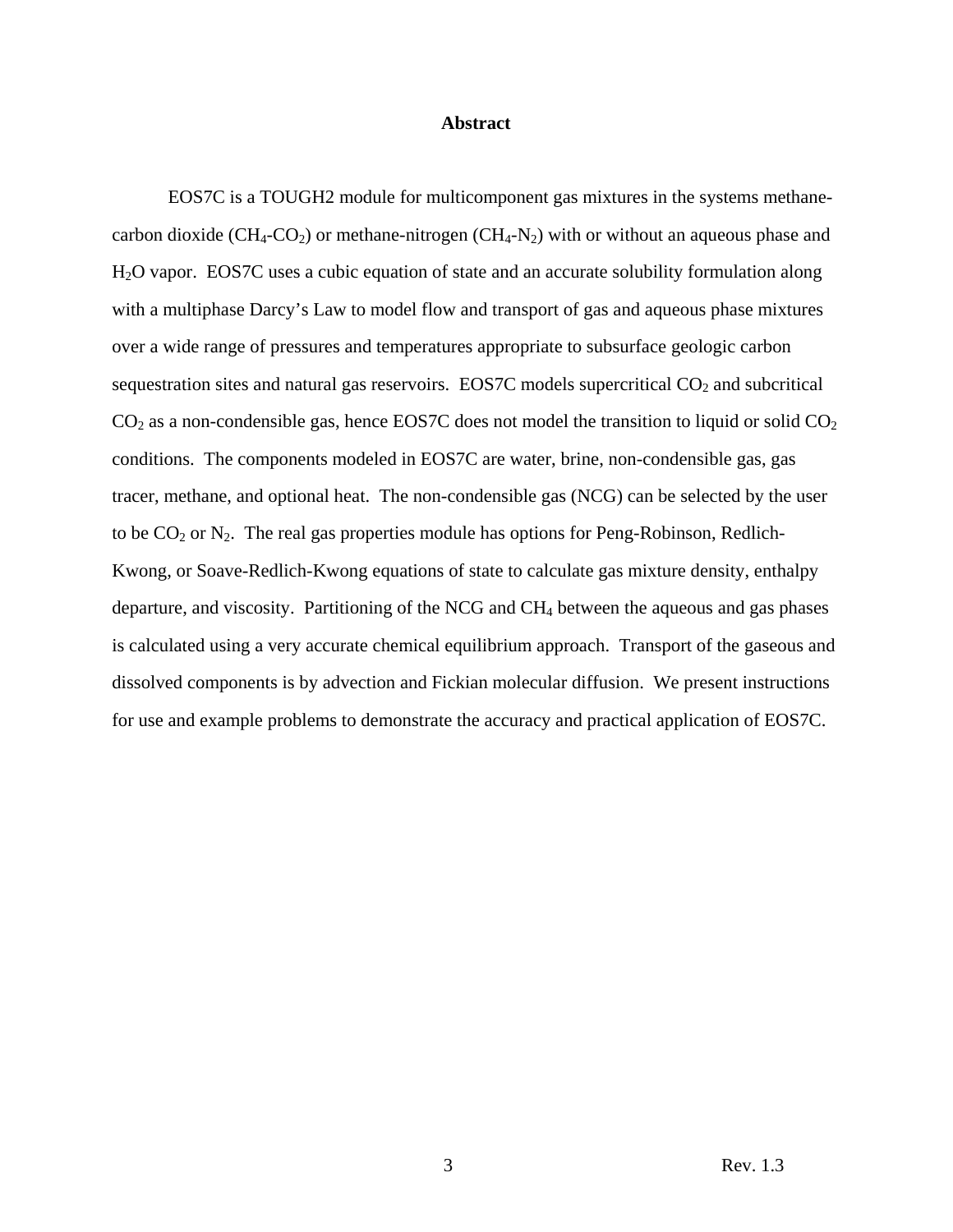This page left intentionally blank.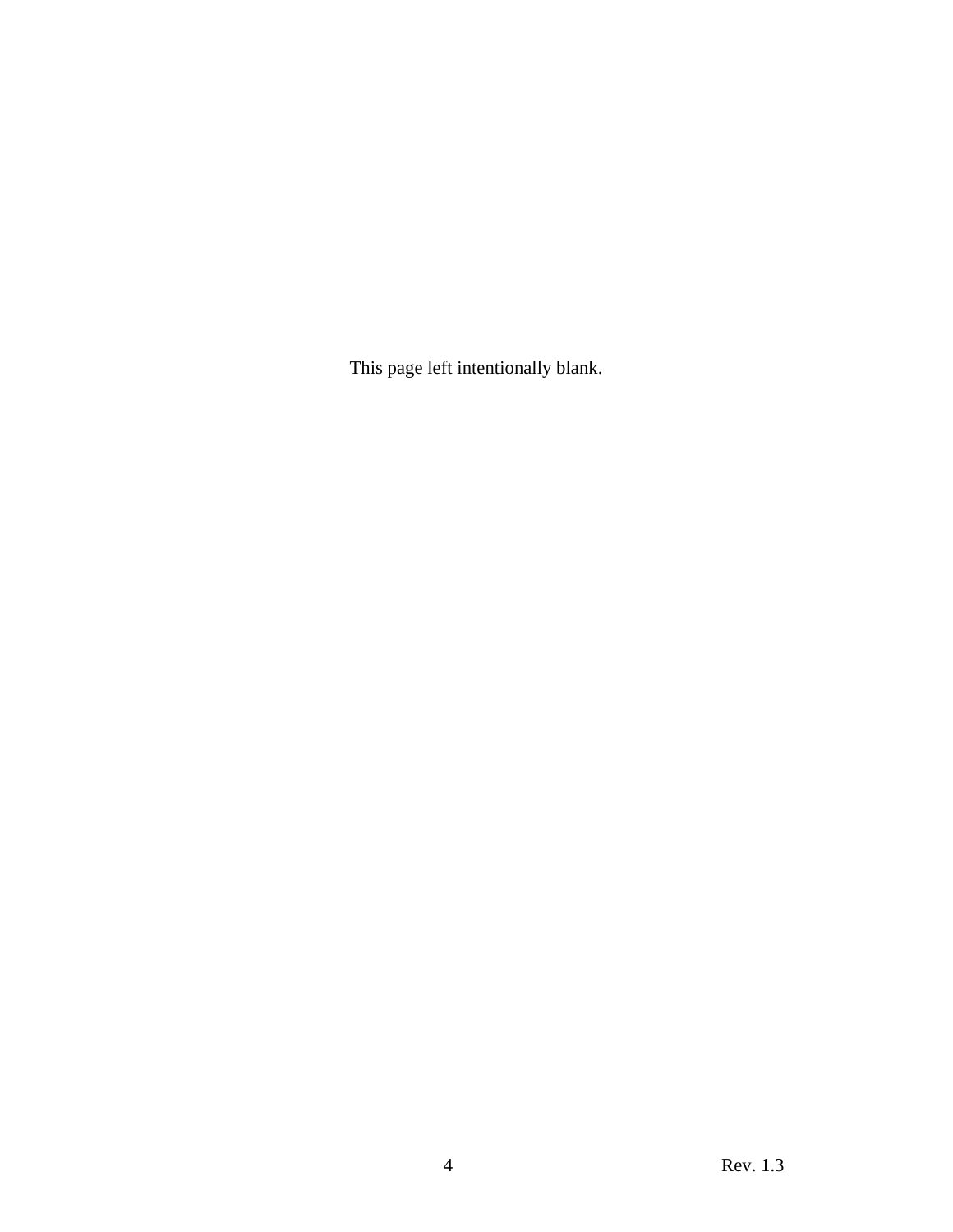## **Contents**

|                                                                                   | -9 |
|-----------------------------------------------------------------------------------|----|
|                                                                                   |    |
|                                                                                   |    |
|                                                                                   |    |
|                                                                                   |    |
|                                                                                   |    |
|                                                                                   |    |
|                                                                                   |    |
|                                                                                   |    |
|                                                                                   |    |
|                                                                                   |    |
|                                                                                   |    |
|                                                                                   |    |
|                                                                                   |    |
|                                                                                   |    |
|                                                                                   |    |
| 5.1 SAM7C1: Density, Viscosity, Solubility, and Enthalpy of Real Gas Mixtures  26 |    |
|                                                                                   |    |
|                                                                                   |    |
|                                                                                   |    |
|                                                                                   |    |
|                                                                                   |    |
|                                                                                   |    |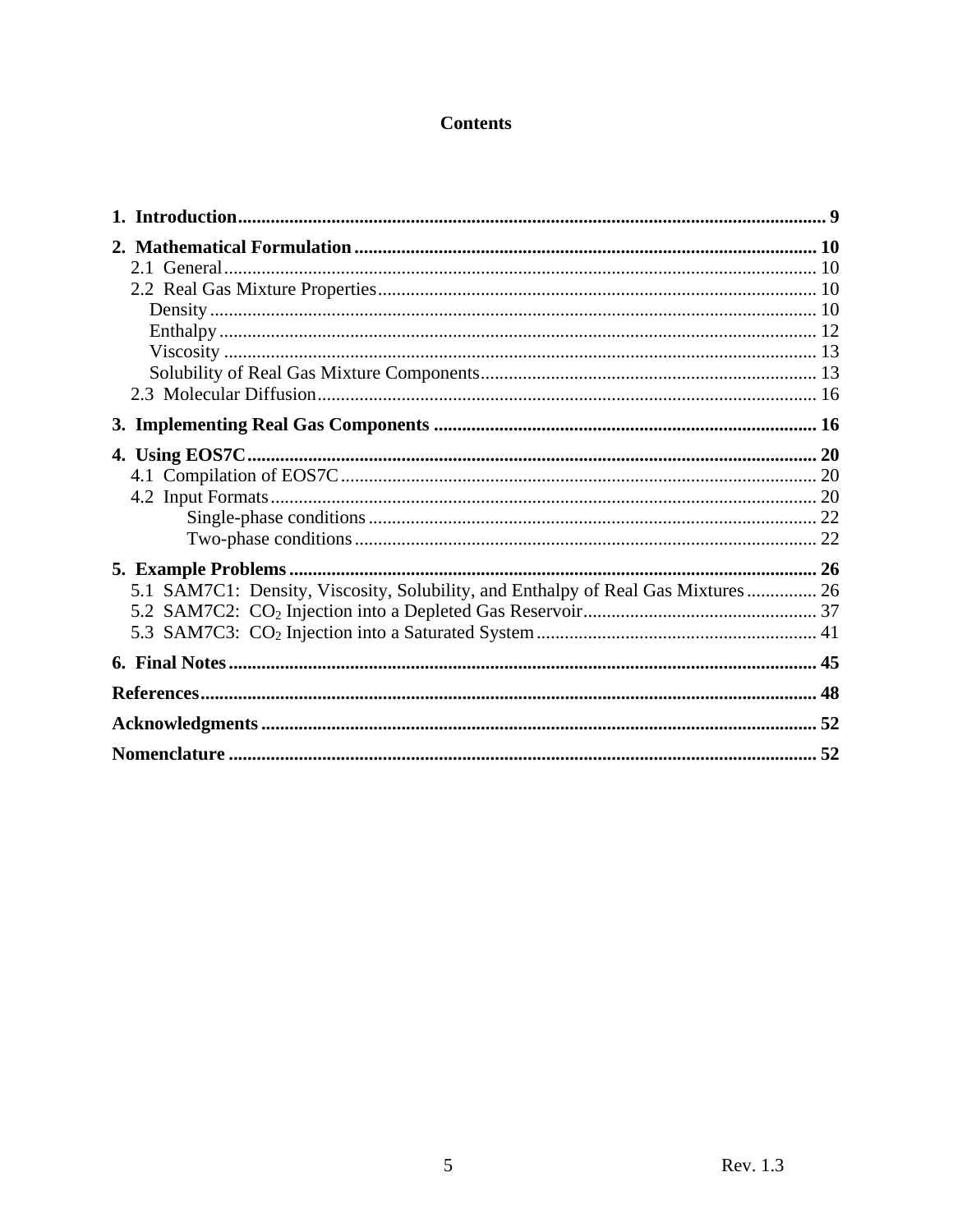This page left intentionally blank.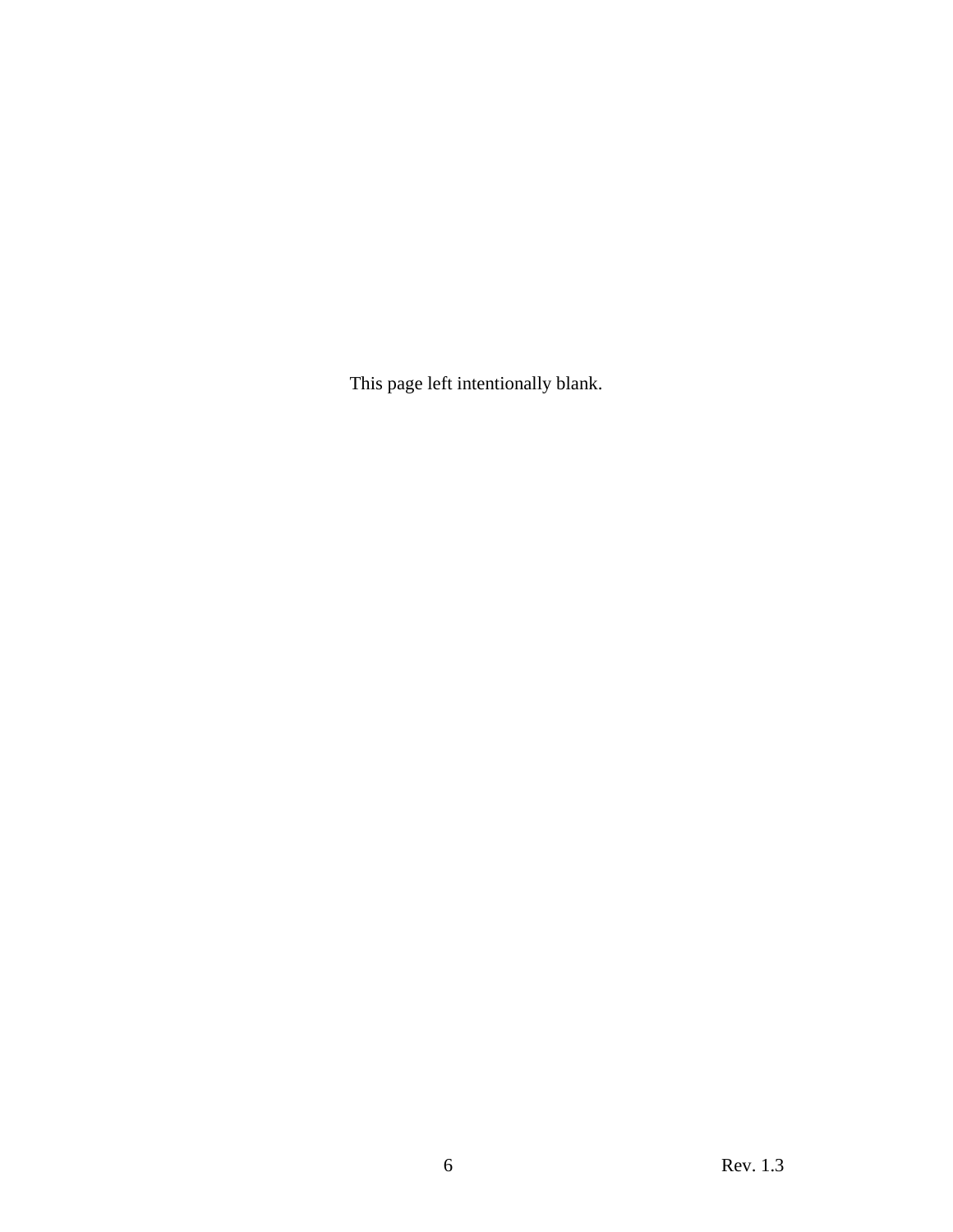## **List of Figures**

| Figure 9. Input file for one-dimensional saturated-zone radial injection problem (continued) 43 |  |
|-------------------------------------------------------------------------------------------------|--|
| Figure 10. Output after two days for SAM7C3, the saturated-zone radial injection problem.  44   |  |

## **List of Tables**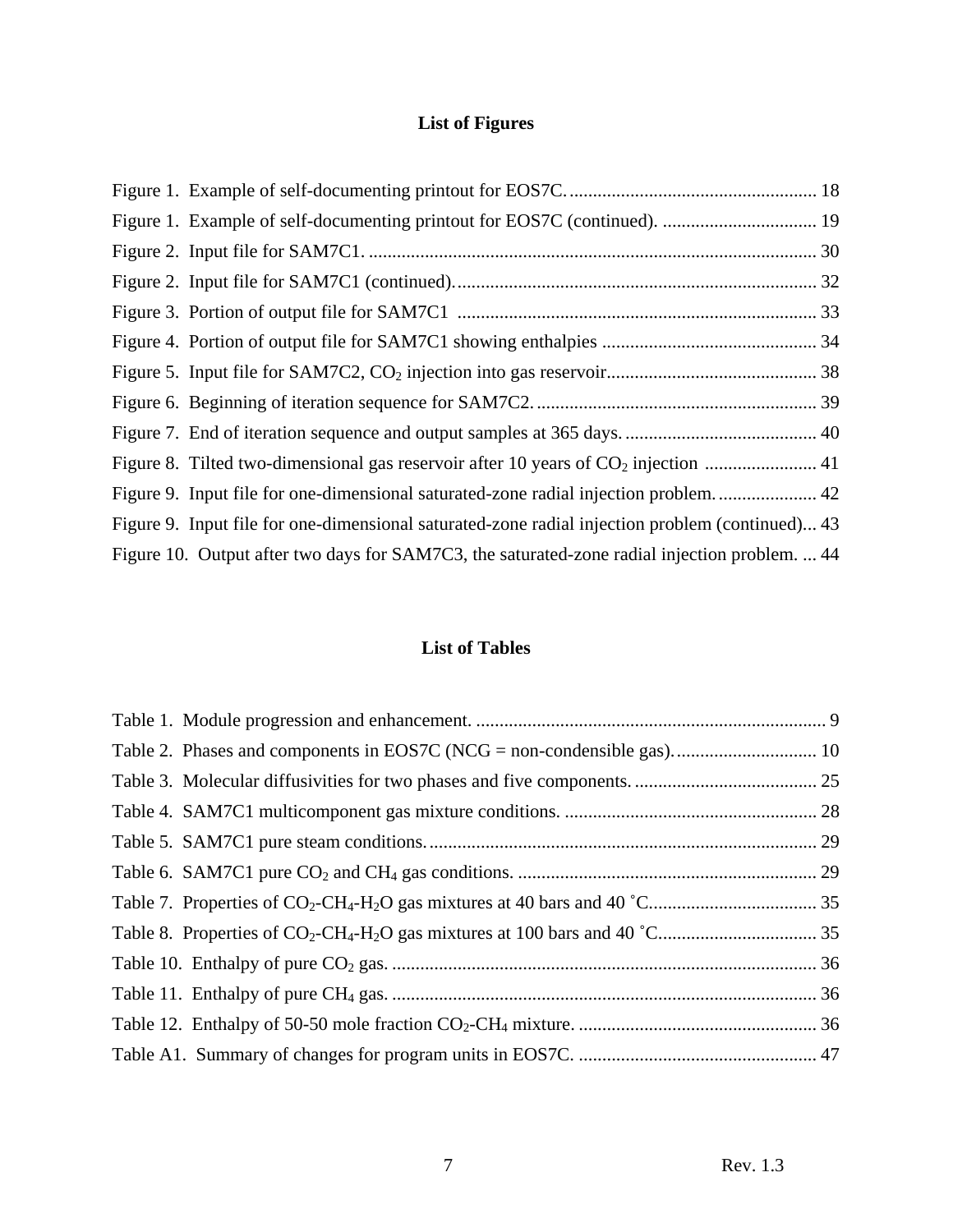This page left intentionally blank.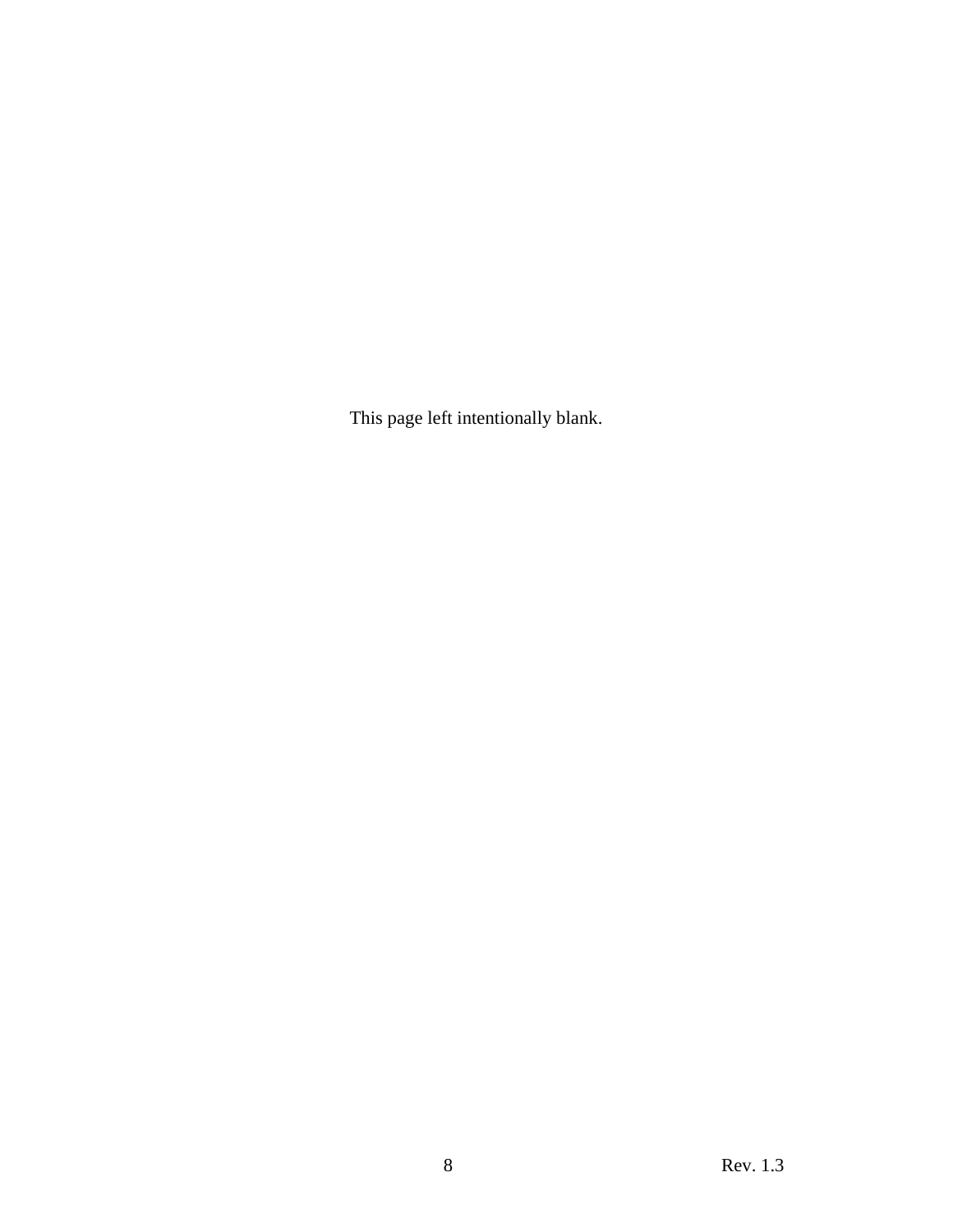#### **1. Introduction**

 Interest in geologic carbon sequestration involving the direct injection of carbon dioxide  $(CO<sub>2</sub>)$  into depleted natural gas (i.e., methane, CH<sub>4</sub>) reservoirs (e.g., Oldenburg et al., 2001; Oldenburg, 2003) prompted the development of the simulation capabilities provided in TOUGH2/EOS7C. The new module EOS7C is the latest enhancement of a series of modules derived from the EOS3 module as shown in Table 1. The starting point for development of EOS7C was the radionuclide transport module EOS7R (Oldenburg and Pruess, 1995; Pruess et al., 1999), to which we added capabilities for modeling real gas mixtures such as  $CO<sub>2</sub>$  and CH<sub>4</sub>, and  $N_2$  and CH<sub>4</sub>, and including the capability of modeling supercritical  $CO_2$ . This report describes EOS7C, the TOUGH2 module for simulating  $CO<sub>2</sub>$  or  $N<sub>2</sub>$  injection and mixing processes in natural gas reservoirs and gas storage reservoirs (Oldenburg et al., 2001; Oldenburg, 2003). The sample problems and input format descriptions in the present report along with the TOUGH2 User's Guide (Pruess et al., 1999) provide sufficient information for using EOS7C. The effect of brine (i.e., salinity) on gas solubility has not been implemented in EOS7C v. 1.0.

| <b>TOUGH2</b> Module | Components                                                                | <b>Added Capability</b>                                                                         |
|----------------------|---------------------------------------------------------------------------|-------------------------------------------------------------------------------------------------|
| EOS3                 | Water, air, heat                                                          |                                                                                                 |
| EOS7                 | Water, brine, air, heat                                                   | Dense brine                                                                                     |
| EOS7R                | Water, brine, parent<br>radionuclide, daughter<br>radionuclide, air, heat | Decay, adsorption,<br>volatilization, of radionuclides<br>in trace concentrations.              |
| EOS7C                | Water, brine, non-condensible<br>gas, tracer, methane, heat               | Real gas properties module<br>with option of $CO2$ or N <sub>2</sub> as<br>non-condensible gas. |

Table 1. Module progression and enhancement.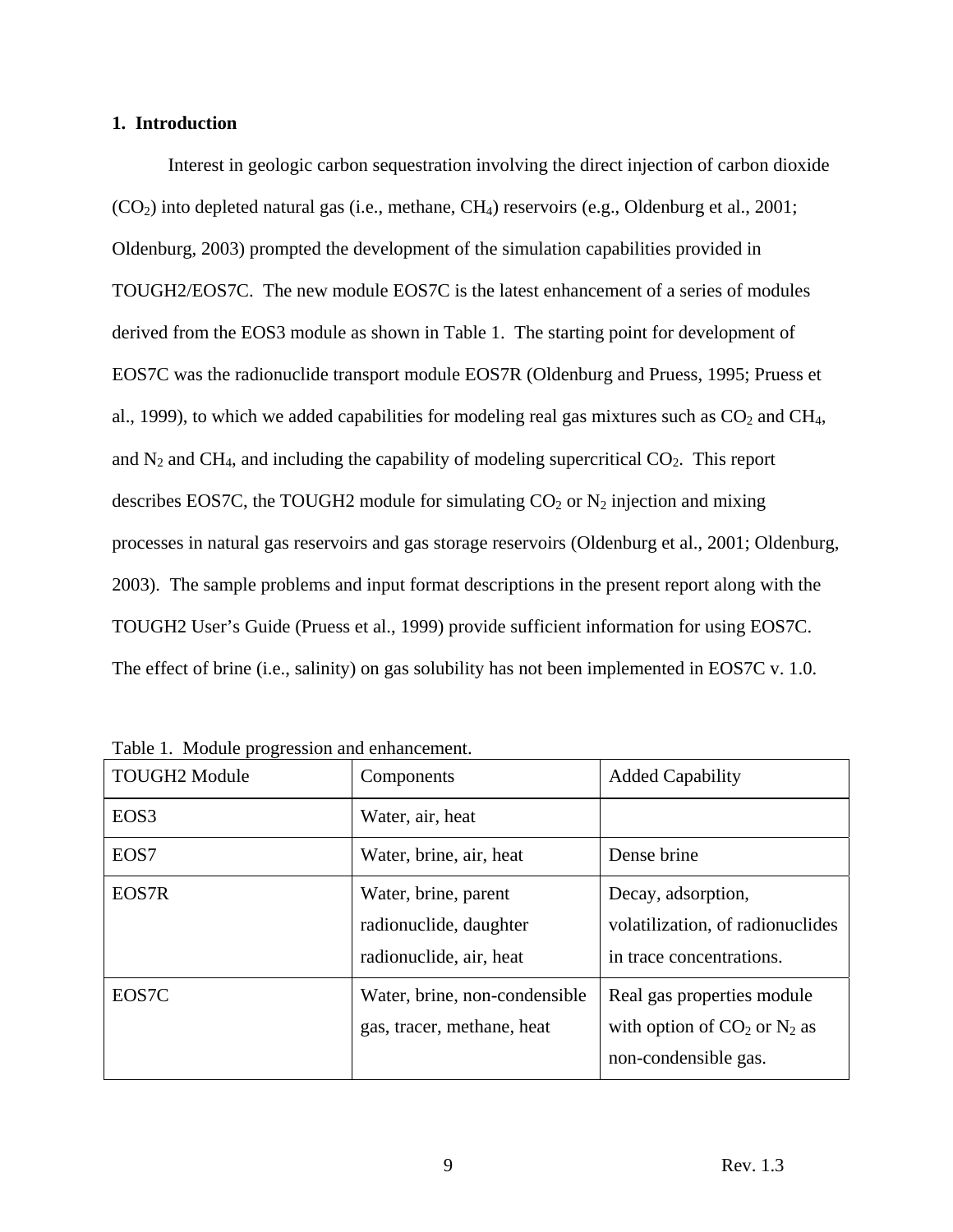#### **2. Mathematical Formulation**

#### *2.1 General*

 The general conservation equations solved in TOUGH2 for simulating multicomponent and multiphase flow and transport in porous media are presented in Pruess et al. (1999) along with a complete description of the theory and use of TOUGH2 which will not be repeated here. In this report, we focus on EOS7C and its specific methods and capabilities for modeling two phases and five components plus heat. The symbols and index numbers for these phases and components in EOS7C are shown in Table 2. The non-condensible gas (NCG) can be chosen by the user as either carbon dioxide  $(CO_2)$  or nitrogen  $(N_2)$  (see input parameter IE(16)). Density, viscosity, and temperature- and pressure-dependent solubility for gas mixtures are included in EOS7C through the use of a real gas properties module as described below.

Phases ( $\beta$ ) Components ( $\kappa$ )  $1 - gas$  (g) 1 – water  $2 - brine$  3 – NCG 4 – tracer 5 – methane 2 – aqueous (w)  $1$  – water  $2$  – brine  $3$  – NCG  $4$  – tracer  $5$  – methane

Table 2. Phases and components in EOS7C (NCG = non-condensible gas).

#### *2.2 Real Gas Mixture Properties*

#### *Density*

EOS7C makes use of a set of subroutines contained within a submodule called ZEVSREAL (a.k.a. GasEOS in its stand-alone form), where ZEVS stand for Z factor, Enthalpy, Viscosity, and Solubility, and REAL refers to the fact that the module calculates properties of real gas mixtures. ZEVSREAL calculates mixture properties using cubic equations of state, so-named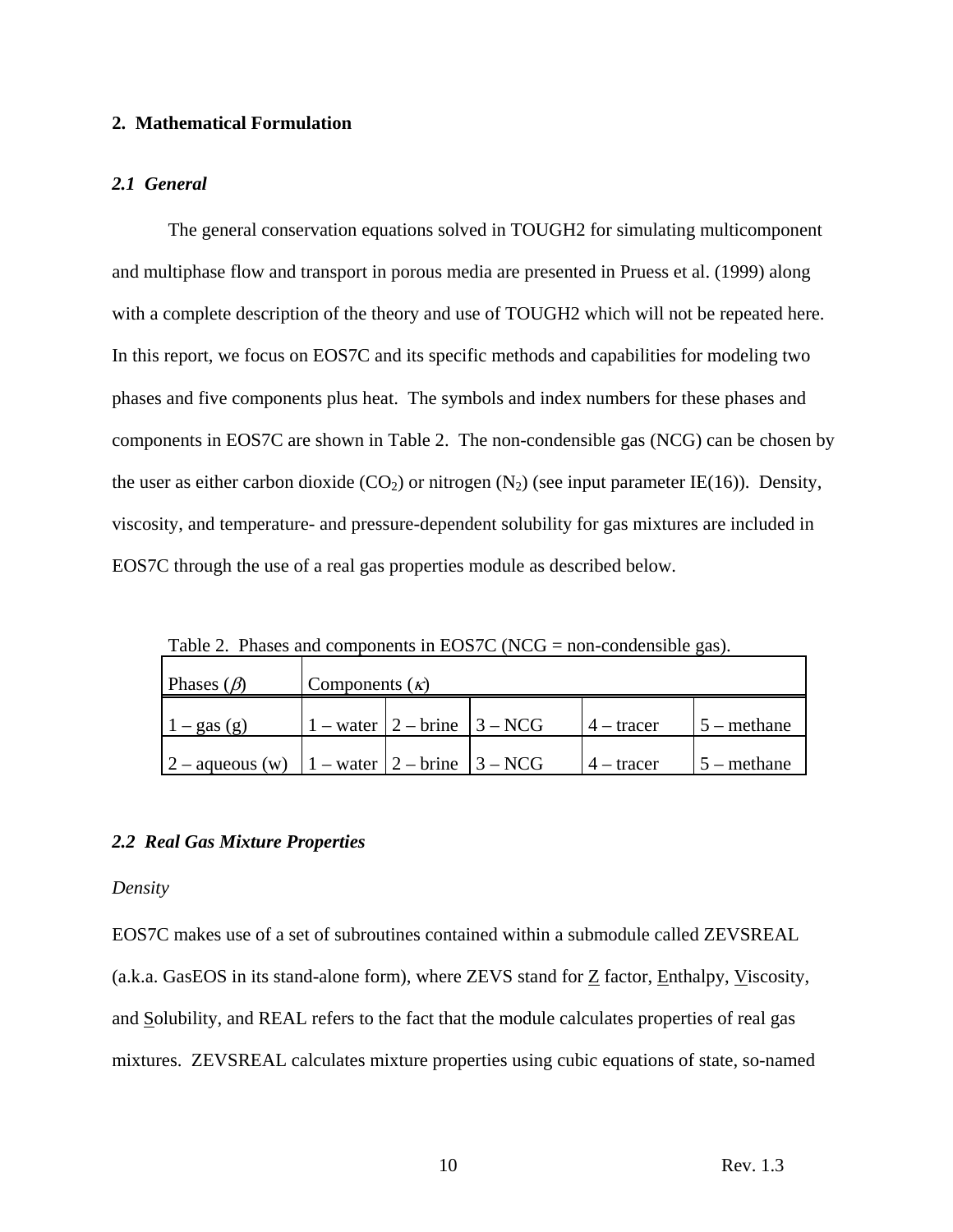because the volume terms are raised to either the first, second, or third power (Reid et al., 1987). The most common two-parameter equations of state can be written as

$$
P = \frac{RT}{V - b} - \frac{a}{V^2 + ubV + wb^2}
$$
 (1)

where the parameters and functions *u*, *w*, *b*, and *a* take on different values depending on the particular cubic equation of state being used, and *T* here is in degrees K. Other symbols are defined in Nomenclature. EOS7C provides the option for Peng-Robinson, Redlich-Kwong, or Soave-Redlich-Kwong depending on user input (see input parameter IE(15)). However, our experience is that the Peng-Robinson equation of state is very accurate for  $CO<sub>2</sub>-CH<sub>4</sub>$  systems and  $N_2$ -CH<sub>4</sub> systems, and therefore the remaining discussion and test problems all employ the Peng-Robinson equation of state. Readers interested in more detail in the range of applicability of Eq. 1 and recommendations on the use of various equations of state should consult Reid et al. (1987) and Poling et al. (2000) for more information.

The approach taken in EOS7C is to use the Peng-Robinson equation of state to calculate the *Z* factor of the mixture, where

$$
PV = ZnRT \tag{2}
$$

From this value, the density of the gas mixture can be calculated using

$$
\rho = \frac{MW \ n}{V} = \frac{PMW}{ZRT} \tag{3}
$$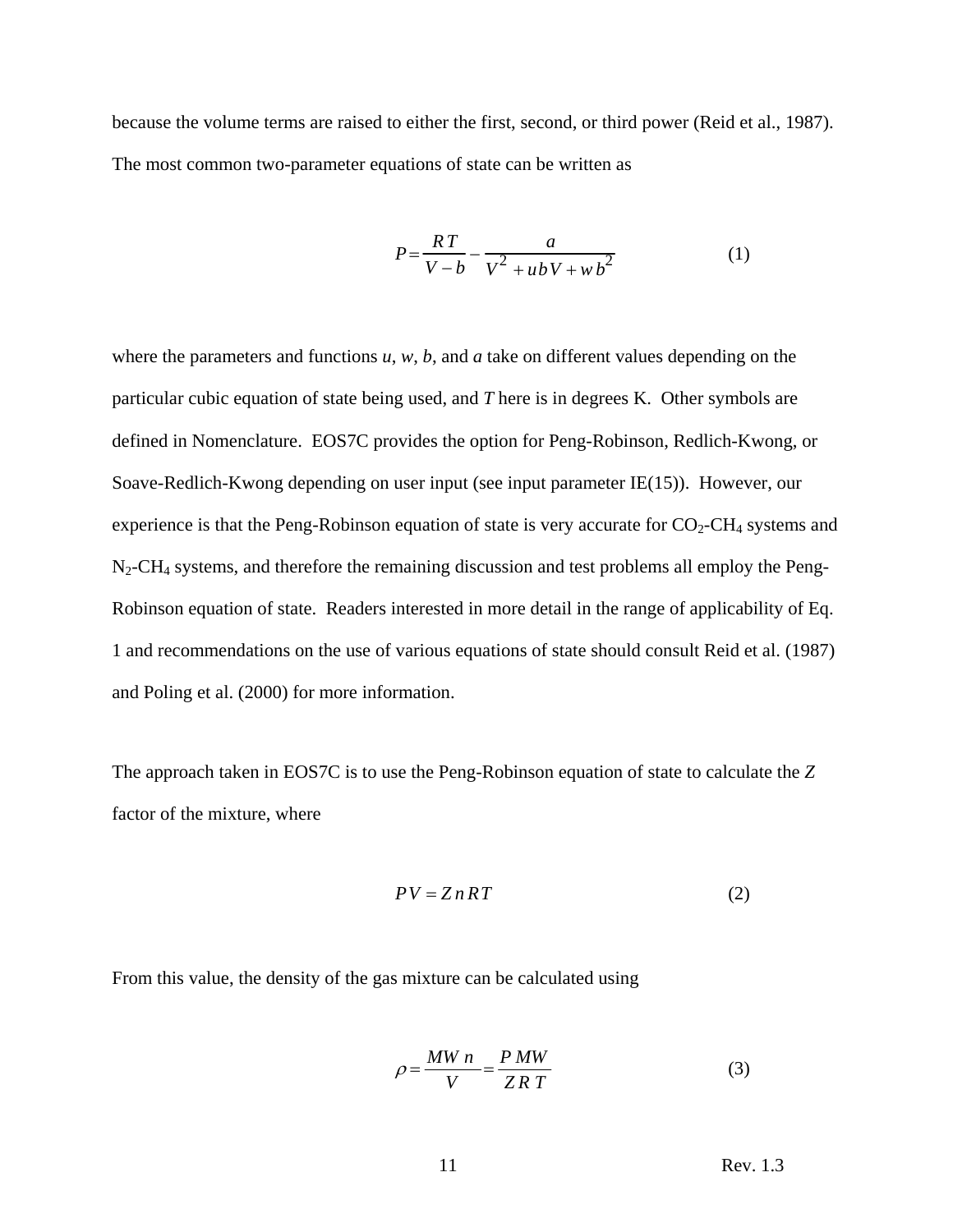where the molecular weight (*MW*) is the molecular weight of the real gas mixture.

#### *Enthalpy*

The enthalpy of the real-gas mixtures is calculated using an ideal gas value with an added enthalpy departure to account for real gas effects. Real gas mixtures depart from ideality in ways that can be modeled with cubic equations of state. In ZEVSREAL, we calculate enthalpy as

$$
H = \left(H - H^{ig}\right) + H^{ig} = \left(H - H^{ig}\right) + \sum_{i} X^{i} H^{i, ig}
$$
 (4)

where  $(H - H^{ig})$  is the enthalpy departure. ZEVSREAL uses cubic equations of state (e.g., Peng-Robinson) to calculate the enthalpy departures and ideal gas enthalpy change to come up with the total enthalpy change of the real gas mixture.

Standard TOUGH2 (Pruess et al., 1999) uses real-gas properties (steam tables) for steam enthalpy, and thus produces more accurate steam enthalpies than the cubic equations of state can provide. At user discretion (see input paramter  $IE(14)$ ), the user can choose to use the steam tables (subroutine SUPST) to calculate the enthalpy of the steam (water vapor) fraction in the gas, and ZEVSREAL to calculate the enthalpy of the NCG and CH4 mixture fraction. The total gas mixture enthalpy is then calculated as a weighted combination of the SUPST and ZEVSREAL contributions. The reference state for enthalpy calculations in EOS7C is normalized to agree with TOUGH2 and the NIST Chemistry Web Book (NIST, 2003), i.e., internal energy is zero for saturated liquid at 273.16 K (0 ˚C).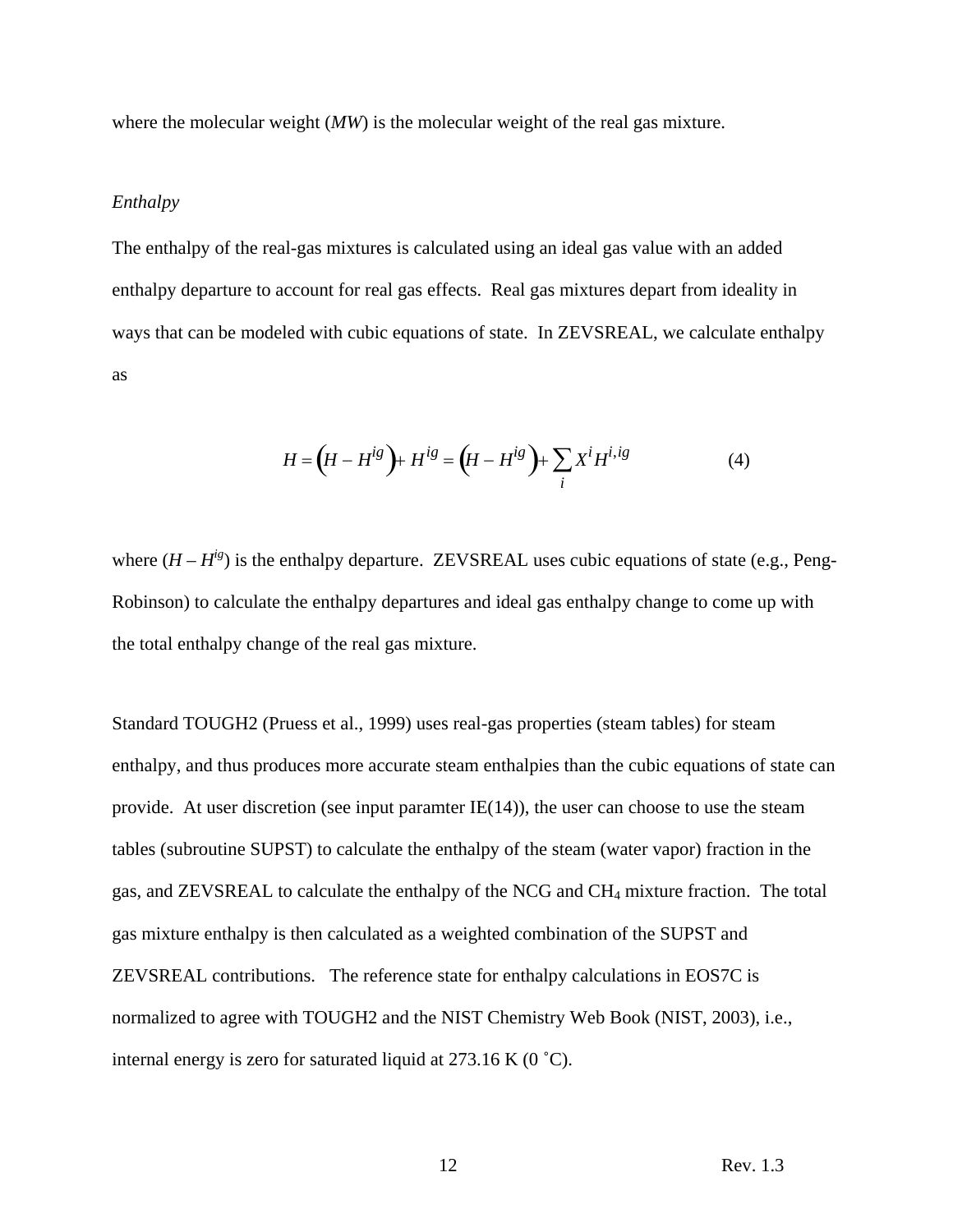#### *Viscosity*

Another important transport property for gas flow and transport is the viscosity of the real gas mixture. ZEVSREAL uses the method of Chung et al. (1988) as described in Reid et al. (1987) and Poling et al. (2000). This method is accurate to within 5-10% for the range of conditions expected in subsurface natural gas reservoirs.

#### *Solubility of Real Gas Mixture Components*

The method of computing the partitioning of the NCG between aqueous and gas phases is presented here assuming  $CO_2$  is the NCG, but the same treatment is used in the case that  $N_2$  is the NCG. Note that the effects of brine on aqueous phase solubility are not included in the present EOS7C v. 1.0 formulation. We begin by writing the equation for the dissolution and exsolution of  $CO<sub>2</sub>$  in the aqueous phase as

$$
CO2(g) \Leftrightarrow CO2(aq)
$$
 (5)

the equilibrium constant for which is given by

$$
K_{CO_2(g)} = \frac{a_{CO_2}}{f_{CO_2}}
$$
 (6)

where *a* is the activity which refers to the aqueous phase and *f* is the fugacity which refers to the gas phase. The Poynting Correction accounts for the change in equilibrium constant due to pressure change (Prausnitz et al., 1986) and can be written as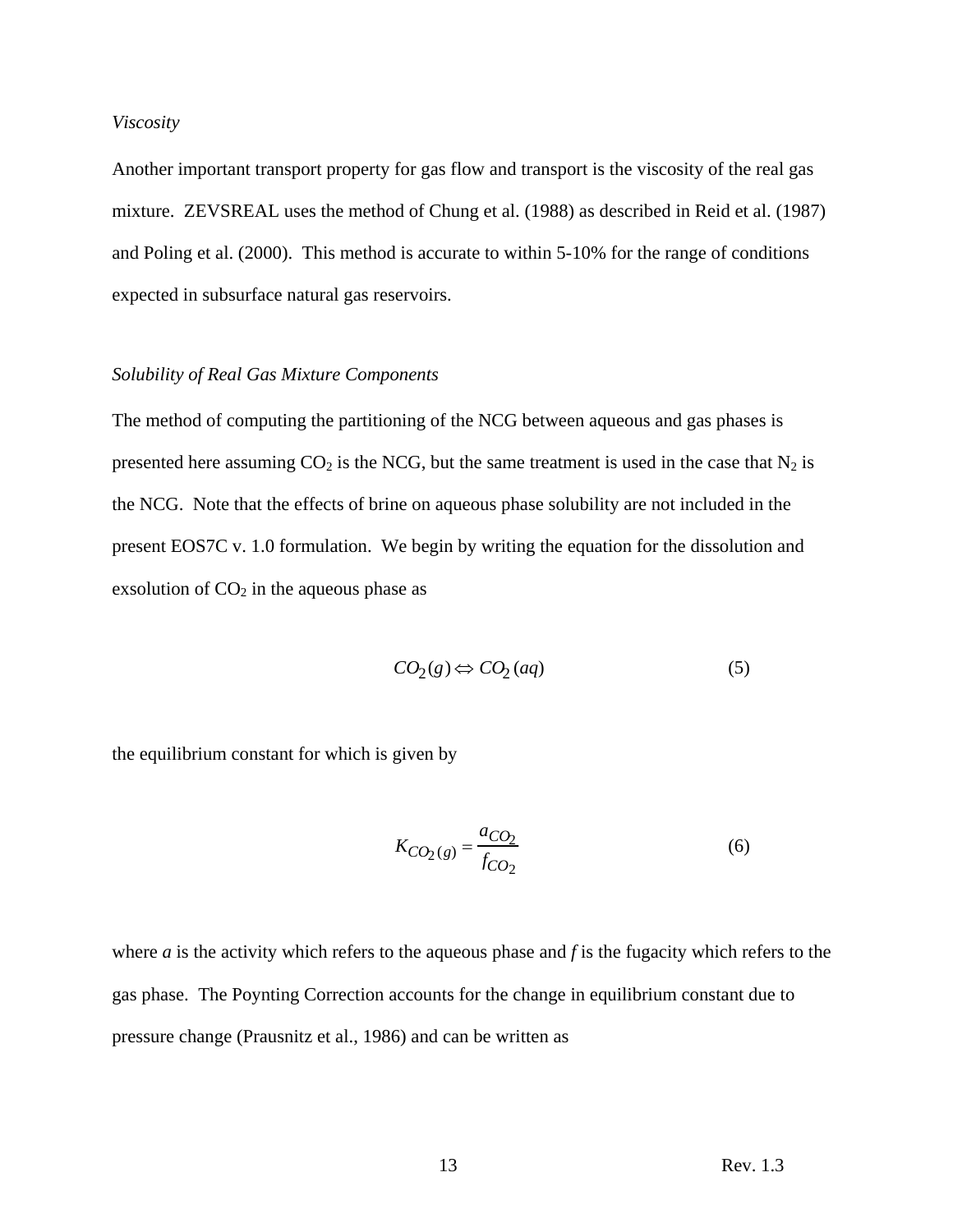$$
K_{T,P} = K_{T,P^0}^0 \exp\left(\frac{(P-P^0)\overline{V_i}}{RT}\right) \tag{7},
$$

where the equilibrium constant  $(K^o_{T,Po})$  at reference pressure  $(P^o)$  of 1 bar can be taken from the literature or fitted to experimental data (Spycher et al., 2003). We define the activity of  $CO<sub>2</sub>$  in the aqueous phase as a function of activity coefficient and molality as

$$
a_{CO2} = \gamma m_{CO2} \tag{8}
$$

Assuming the activity coefficient to be equal to one, the mole fraction of  $CO<sub>2</sub>$  in the aqueous phase is given by

$$
x_{aq}^{CO2} = \frac{a_{CO2}}{55.508}
$$
 (9)

assuming there are 55.508 moles  $H_2O$  per kg of aqueous phase. The fugacity of  $CO_2$  can be written

$$
f_{CO_2} = \phi_{CO2} y_g^{CO2} P^t = \frac{a_{CO2}}{K_{CO2(g)}}
$$
(10)

where  $\phi$  is the fugacity coefficient,  $y_g$  is the mole fraction in the gas phase, and  $P^t$  is the total gas pressure. Combining Eqs. 6, 9, and 10, we have an expression for the equilibrium constant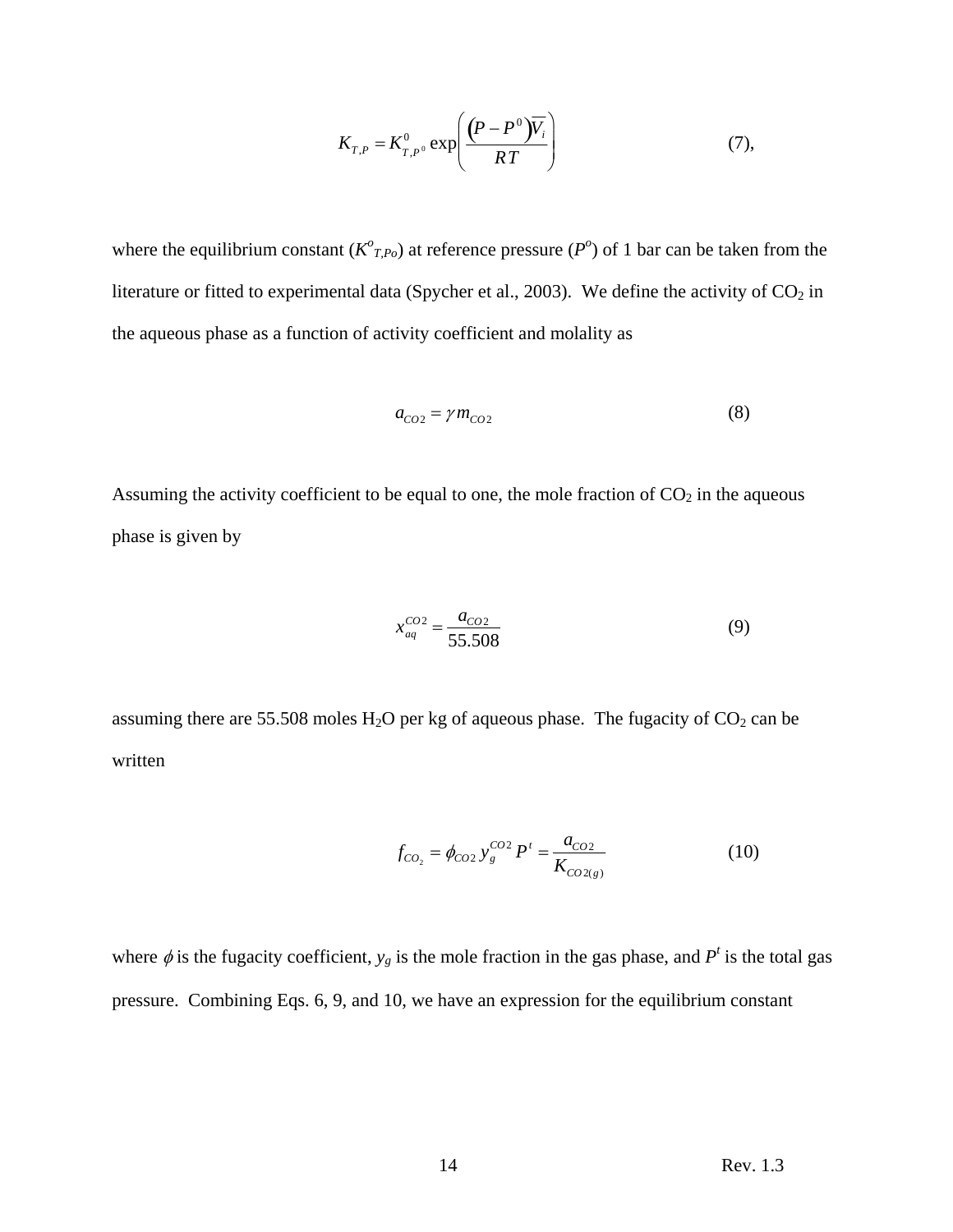$$
K_{CO2(g)} = \frac{55.508 \ x_{aq}^{CO2}}{\phi_{CO2} \ y_g^{CO2} P^t}
$$
 (11).

For  $CO_2$ , if  $T < 100$  °C, we use partial molar volumes of Spycher et al. (2003) for calculating the equilibrium constant of Eq. 11 in the ZEVSREAL subroutines. For other components and temperatures, we use SUPCRT92 (Johnson et al., 1992) and the slop98 database of Shock and Plyasunov (2004) to calculate equilibrium constants.

From the definition of partial pressure, the equilibrium constant of Eq. 11, and a Henry's Lawtype relation, we can define an effective Henry's coefficient from

$$
P^{CO2} = y_g^{CO2} P_t = \frac{55.508 \ x_{aq}^{CO2}}{K_{CO2(g)} \phi_{CO2}} = Kh_{CO2} x_{aq}^{CO2}
$$
 (12)

where the effective Henry's coefficent (*Kh*) is given by

$$
Kh_{CO2} = \frac{55.508}{K_{CO2(g)} \phi_{CO2}} \tag{13}
$$

In EOS7C, the accurate Henry's coefficients given by Eq. 13 are used to calculate partitioning of the NCG and CH4 components in the gas and aqueous phases. Because ZEVSREAL is called assuming gas phase mole fractions are known, and yet such mole fractions are a function of the effective Henry's coefficient, an iterative approach is used wherein the first guess of *Kh* is taken from the approach used in EWASG (Battistelli et al., 1997), specifically the models of Cramer (1982), and D'Amore and Truesdell (1988). This iteration converges quickly.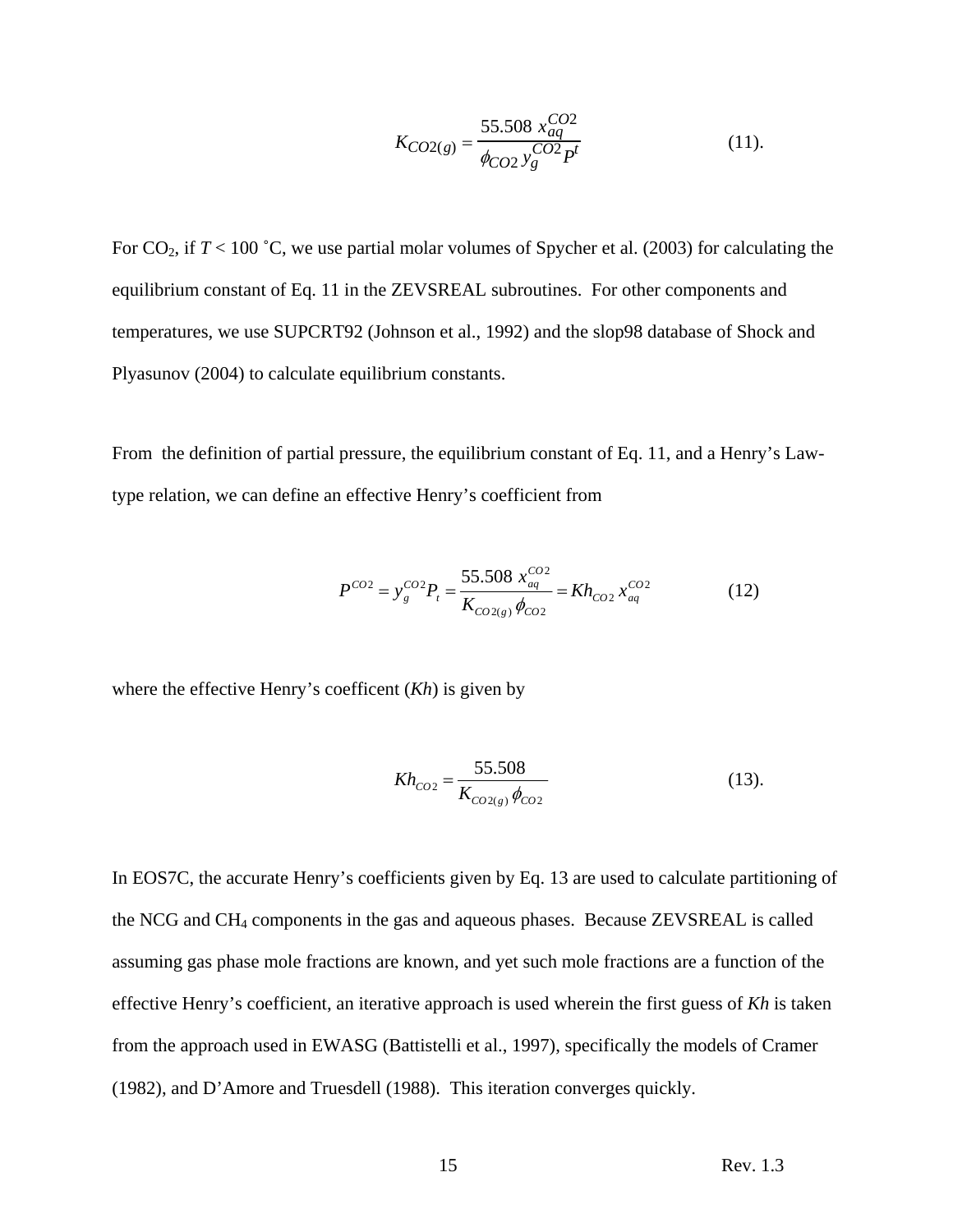#### *2.3 Molecular Diffusion*

 The current EOS7C v. 1.0 uses a simplified model for binary diffusion of the chemical components dissolved in aqueous and gas phases as discussed in the TOUGH2 User Guide (Pruess et al., 1999). For gas-phase diffusion, TOUGH2 includes pressure and temperature effects. Specifically, pressure (*P*) is assumed to be inversely proportional to pressures by the factor 1.0 x  $10^5$ /*P* (Pruess et al., 1999). For example, if pressure is 2 x  $10^5$  Pa, the corresponding effective molecular diffusivity for the gas is one-half the input value which is referenced to 1.0 x  $10<sup>5</sup>$  Pa. This approach overpredicts diffusivity for  $CO<sub>2</sub>$  mixtures above approximately 20 bars (Poling et al., 2000, p. 11.16), with a total overprediction of a factor of two at  $P = 100$  bars. Temperature also affects gas diffusivity in TOUGH2 by the factor  $((T + 273.15)/273.15)^{\text{TEXP}}$  see TOUGH2 User Guide (Pruess et al., 1999)). If molecular diffusivity is input as a negative number in TOUGH2, the absolute value of this number is used for the phase molecular diffusivity without modification by  $S$  and  $\tau$  (saturation and tortuosity) and without pressure or temperature effects. However, no diffusive fluxes are calculated for grid blocks where  $\tau$  is input as zero or blank regardless of the phase molecular diffusivity. Interested readers are referred to Pruess et al. (1999), Appendix D, pp. 155-156 for further details. More sophisticated molecular diffusion capabilities (e.g., the dusty gas model) will be implemented in future versions of EOS7C.

#### **3. Implementing Real Gas Components**

Users familiar with TOUGH2 equation of state modules will notice from Table 1 that we developed EOS7C by replacing the air in EOS7R with CH<sub>4</sub>, and changing the volatile radionuclide components of EOS7R into gas components with real gas properties appropriate to  $CO<sub>2</sub>$  or N<sub>2</sub> as specified by the user. Unlike the early version of EOS7R (Oldenburg and Pruess,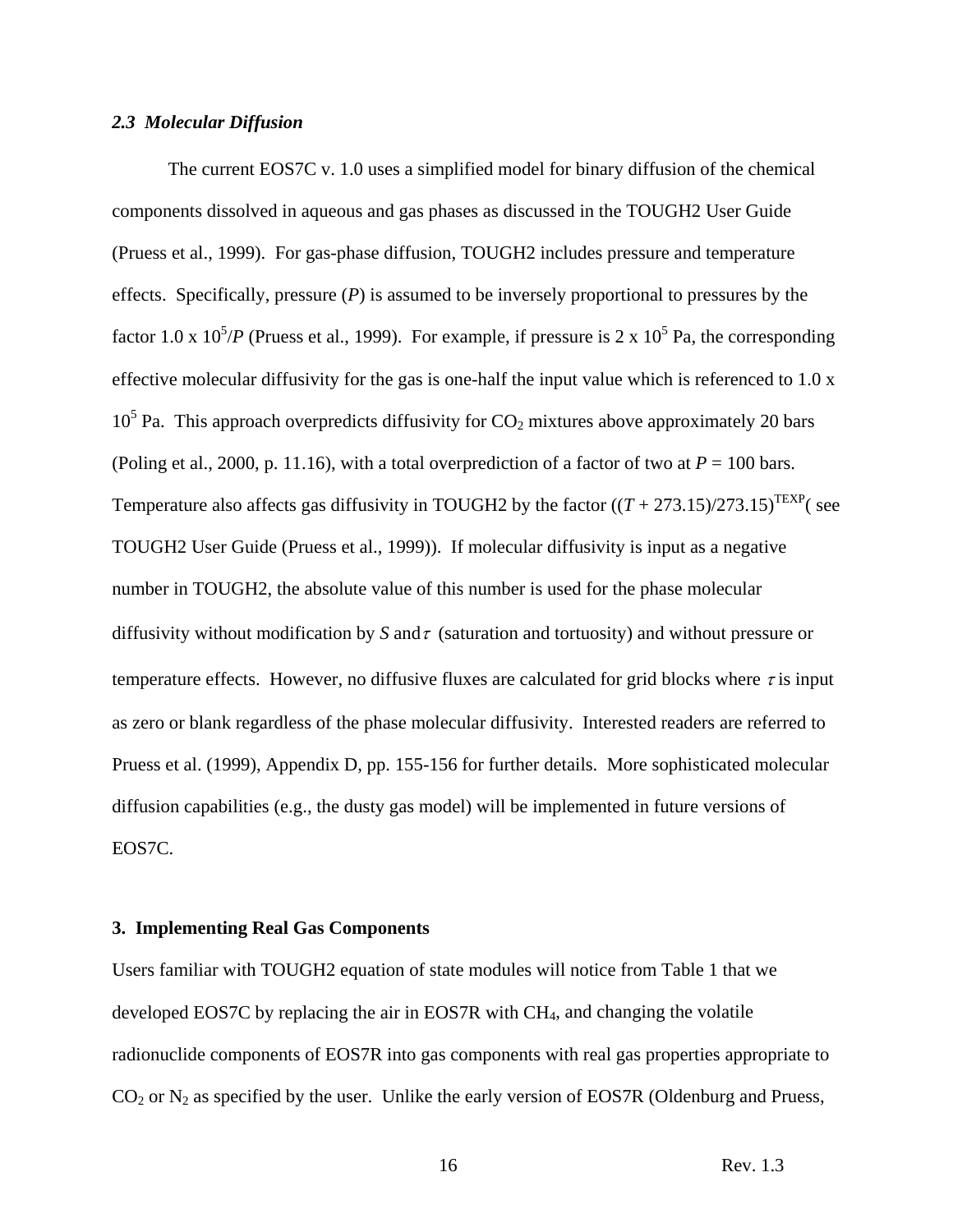1995), single-phase gas conditions are allowed in EOS7C consistent with the revised EOS7R in TOUGH2 Version 2 (Pruess et al., 1999). However, EOS7C is designed for two-phase conditions (i.e., gas and aqueous phases present) and very limited testing has been done for single-phase conditions. In two-phase conditions, vapor pressure is independent of salinity of the aqueous phase. As the brine component is nonvolatile, continued vaporization could increase brine mass fractions in the aqueous phase beyond unity which is not physically reasonable. Users need to be aware of this possibility, which arises from the fact that EOS7C, like EOS7R, represents the aqueous phase as a mixture of water and brine, not as a mixture of water and salt. Therefore, EOS7C cannot be used for processes in which solubility limits would be reached, at which point solid salt would precipitate. The tracer component in EOS7C is similar to the radionuclide components in EOS7R in that this component does not affect gas properties and is expected to exist only in trace concentrations (e.g., mass fractions of order 10-  $<sup>6</sup>$ ). A summary of EOS7C specifications is printed upon execution and is reproduced here in Fig.</sup> 1.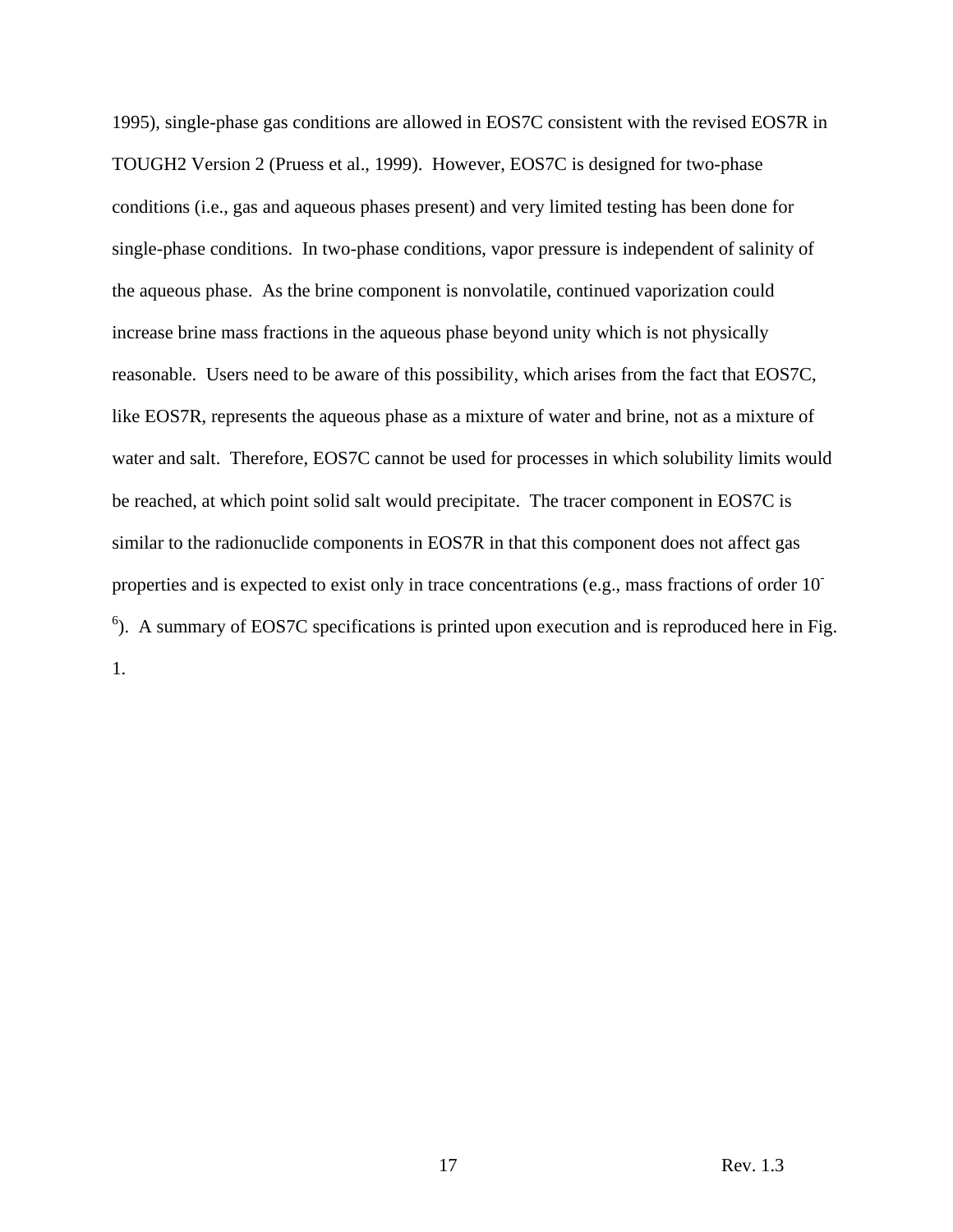\*\*\*\*\*\*\*\*\*\*\*\*\*\*\*\*\*\*\*\*\*\*\*\*\*\*\*\*\*\*\*\*\*\*\*\*\*\*\*\*\*\*\*\*\*\*\*\*\*\*\*\*\*\*\*\*\*\*\*\*\*\*\*\*\*\*\*\*\*\*\*\*\*\*\*\*\*\*\*\*\*\*\*\*\*\*\*\*\*\*\*\*\*\*\*\*\*\*\*\*\*\*\*\*\*\*\*\*\*\*\*\*\*\*\*\*\*\*\*\*\*\*\*\*\*\*\*\*\*\*\* \* EOS7C: EQUATION OF STATE FOR MIXTURES OF WATER/BRINE/NON-CONDENSIBLE GAS/TRACER/METHANE \* \*\*\*\*\*\*\*\*\*\*\*\*\*\*\*\*\*\*\*\*\*\*\*\*\*\*\*\*\*\*\*\*\*\*\*\*\*\*\*\*\*\*\*\*\*\*\*\*\*\*\*\*\*\*\*\*\*\*\*\*\*\*\*\*\*\*\*\*\*\*\*\*\*\*\*\*\*\*\*\*\*\*\*\*\*\*\*\*\*\*\*\*\*\*\*\*\*\*\*\*\*\*\*\*\*\*\*\*\*\*\*\*\*\*\*\*\*\*\*\*\*\*\*\*\*\*\*\*\*\*\* ENTHALPY OPTION: SUPST (IE(14) = 1) EQUATION OF STATE: PR (IE(15) = 1) NON-CONDENSIBLE GAS: CO2 (IE(16) = 1) OPTIONS SELECTED ARE:  $(NK,NEQ, NPH, NB, NKIN) = (5, 6, 2, 8, 5)$  NK = 5 - NUMBER OF COMPONENTS NEQ = 6 - NUMBER OF EQUATIONS PER GRID BLOCK NPH = 2 - NUMBER OF PHASES THAT CAN BE PRESENT NB = 8 - NUMBER OF SECONDARY PARAMETERS (OTHER THAN' COMPONENT MASS FRACTIONS) NKIN = 5 - number of components for initializing thermodynamic conditions (default is NKIN = NK) For NB = 6, diffusion is "off", for NB = 8, diffusion is "on" AVAILABLE OPTIONS for (NK,NEQ,NPH,NB): (5,5,2,6 or 8) - WATER, BRINE, NCG, TRC, CH4; ISOTHERMAL; VARIABLES (P, XB, XNCG, XTRC, X OR S+10, T) (5,6,2,6 or 8) - WATER, BRINE, NCG, TRC, CH4; NON-ISOTHERMAL; VARIABLES (P, XB, XNCG, XTRC, X OR S+10, T)  $(4,4,2,6$  or 8) - WATER, BRINE, NCG, TRC, NO CH $4$ ; ISOTHERMAL; (4,5,2,6 or 8) - WATER, BRINE, NCG, TRC, NO CH4; NON-ISOTHERMAL; VARIABLES (P, XB, XNCG, XTRC, T) NKIN = NK or NKIN = NK-2. Default options are (5,5,2,8) - isothermal, diffusion "on", NKIN=NK THE NK = 4 ("NO CH4") OPTIONS MAY ONLY BE USED FOR PROBLEMS WITH SINGLE-PHASE LIQUID CONDITIONS THROUGHOUT. THE NORMAL NUMBER OF SECONDARY PARAMETERS OTHER THAN MASS FRACTIONS IS 6 PER PHASE. IN EOS7C, WE OPTIONALLY ADD TO THIS A SATURATION-DEPENDENT TORTUOSITY FOR EACH PHASE, AS WELL AS TEMPERATURE AND PRESSURE DEPENDENCE OF THE DIFFUSION COEFFICIENT. \*\*\*\*\*\*\*\*\*\*\*\*\*\*\*\*\*\*\*\*\*\*\*\*\*\*\*\*\*\*\*\*\*\*\*\*\*\*\*\*\*\*\*\*\*\*\*\*\*\*\*\*\*\*\*\*\*\*\*\*\*\*\*\*\*\*\*\*\*\*\*\*\*\*\*\*\*\*\*\*\*\*\*\*\*\*\*\*\*\*\*\*\*\*\*\*\*\*\*\*\*\*\*\*\*\*\*\*\*\*\*\*\*\*\*\*\*\*\*\*\*\*\*\*\*\*\*\*\*\*\* NKIN = 5 \*\*\* ALLOWS INITIALIZATION WITH DIFFERENT SETS OF PRIMARY VARIABLES. \*\*\* \*\*\* THIS IS USEFUL FOR STARTING EOS7C SIMULATIONS FROM EOS7 INITIAL CONDITIONS. \*\*\* = NK (default): (P,XB,XNCG,XTRC,XCH4,T) FOR SINGLE PHASE, (P,XB,XNCG,XTRC,S+10,T) FOR TWO-PHASE. (EOS7C FORMAT). = NK-2: (P,XB,XCH4,T) FOR SINGLE PHASE, (P,XB,S+10,T) FOR TWO-PHASE. (EOS7 FORMAT). WILL INITIALIZE XNCG = XTRC = 0. \*\*\*\*\*\*\*\*\*\*\*\*\*\*\*\*\*\*\*\*\*\*\*\*\*\*\*\*\*\*\*\*\*\*\*\*\*\*\*\*\*\*\*\*\*\*\*\*\*\*\*\*\*\*\*\*\*\*\*\*\*\*\*\*\*\*\*\*\*\*\*\*\*\*\*\*\*\*\*\*\*\*\*\*\*\*\*\*\*\*\*\*\*\*\*\*\*\*\*\*\*\*\*\*\*\*\*\*\*\*\*\*\*\*\*\*\*\*\*\*\*\*\*\*\*\*\*\*\*\*\*

Figure 1. Example of self-documenting printout for EOS7C.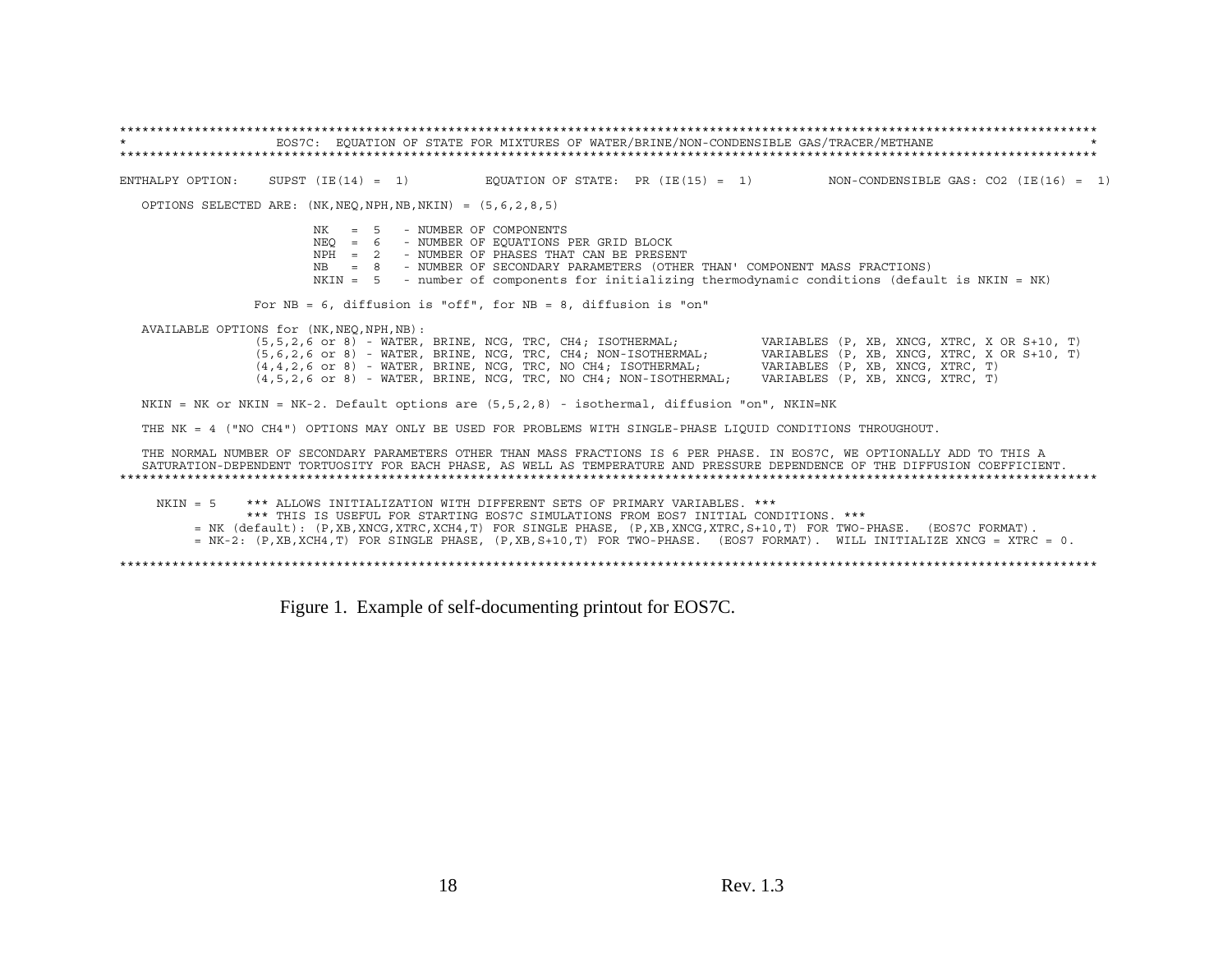THE PRIMARY VARIABLES ARE P - PRESSURE T - TEMPERATURE XB - BRINE MASS FRACTION XNCG - MASS FRACTION OF NON-CONDENSIBLE GAS XTRC - MASS FRACTION OF VOLATILE TRACER S+10. - (GAS PHASE SATURATION + 10.) X - CH4 MASS FRACTION IN GAS T - TEMPERATURE \*\*\*\*\*\*\*\*\*\*\*\*\*\*\*\*\*\*\*\*\*\*\*\*\*\*\*\*\*\* \*\*\*\*\*\*\*\*\*\*\*\*\*\*\*\*\*\*\*\*\*\*\*\*\*\*\*\*\*\*\*\*\*\*\*\*\*\*\*\*\*\*\*\*\*\*\*\*\*\*\*\*\*\*\*\*\*\*\*\*\*\*\*\*\* \* COMPONENTS \* \* FLUID PHASE CONDITION PRIMARY VARIABLES \* \*\*\*\*\*\*\*\*\*\*\*\*\*\*\*\*\*\*\*\*\*\*\*\*\*\*\*\*\*\* \*\*\*\*\*\*\*\*\*\*\*\*\*\*\*\*\*\*\*\*\*\*\*\*\*\*\*\*\*\*\*\*\*\*\*\*\*\*\*\*\*\*\*\*\*\*\*\*\*\*\*\*\*\*\*\*\*\*\*\*\*\*\*\*\*  $\star$   $\star$   $\star$   $\star$   $\star$   $\star$ X, T \* \* # 1 - WATER \* \* SINGLE-PHASE GAS (#) P, XB, XNCG, XTRC, X, T \*  $\star$  \* \*  $\star$  \* \*  $\star$  \* \*  $\star$  \* \*  $\star$  \* \*  $\star$  \* \*  $\star$  \* \*  $\star$  \* \*  $\star$  \* \*  $\star$  \* \*  $\star$  \* \*  $\star$  \* \*  $\star$  \* \*  $\star$  \* \*  $\star$  \* \*  $\star$  \* \*  $\star$  \* \*  $\star$  \* \*  $\star$  \* \*  $\star$  \* \*  $\star$  \* \*  $\star$  \* \*  $\star$  \* \*  $\star$  \* \* \*  $\star$  \* # 2 - BRINE \* \* SINGLE-PHASE LIQUID (\*) P, XB, XNCG, XTRC, X, T \*  $\star$   $\star$   $\star$   $\star$   $\star$   $\star$  \* # 3 - NCG \* \* TWO-PHASE (\*) P, XB, XNCG, XTRC, S+10., T \*  $\star$  \* \*  $\star$  \* \*  $\star$  \* \*  $\star$  \* \*  $\star$  \* \*  $\star$  \* \*  $\star$  \* \*  $\star$  \* \*  $\star$  \* \*  $\star$  \* \*  $\star$  \* \*  $\star$  \* \*  $\star$  \* \*  $\star$  \* \*  $\star$  \* \*  $\star$  \* \*  $\star$  \* \*  $\star$  \* \*  $\star$  \* \*  $\star$  \* \*  $\star$  \* \*  $\star$  \* \*  $\star$  \* \*  $\star$  \* \* \*  $\star$  \* # 4 - TRC \* \*\*\*\*\*\*\*\*\*\*\*\*\*\*\*\*\*\*\*\*\*\*\*\*\*\*\*\*\*\*\*\*\*\*\*\*\*\*\*\*\*\*\*\*\*\*\*\*\*\*\*\*\*\*\*\*\*\*\*\*\*\*\*\*\* (#) XB, XNCG, XTRC AND X ARE MASS FRACTIONS IN THE GAS PHASE. \* # 5 - CH4 \* (\*) XB, XNCG, XTRC AND X ARE MASS FRACTIONS IN THE AQUEOUS PHASE.  $\star$   $\star$  $# 6 - HERT$  $\star$   $\star$  \*\*\*\*\*\*\*\*\*\*\*\*\*\*\*\*\*\*\*\*\*\*\*\*\*\*\*\*\*\*\*\*\*\*\*\*\*\*\*\*\*\*\*\*\*\*\*\*\*\*\*\*\*\*\*\*\*\*\*\*\*\*\*\*\*\*\*\*\*\*\*\*\*\*\*\*\*\*\*\*\*\*\*\*\*\*\*\*\*\*\*\*\*\*\*\*\*\*\*\*\*\*\*\*\*\*\*\*\*\*\*\*\*\*\*\*\*\*\*\*\*\*\*\*\*\*\*\*\*\*\* NEGATIVE REFERENCE PRESSURE OF -.100000E+06 PA WAS SPECIFIED, THUS BRINE PROPERTIES ARE IDENTICAL TO WATER FOR ALL SALINITIES. PROPERTIES OF NCG AND TRACER: DOMAIN NCG TRC  $0.1000E + 51$ HALF-LIFE (SECONDS): - ALL- NO DECAY MOLECULAR WEIGHT (GM/MOLE): -ALL- 0.4400E+02 0.2300E+03 INVERSE HENRY CONST. (1/PA): -ALL- VARIABLE 0.5700E-10 HEAT CAPACITY (J/(KG K)): -ALL- VARIABLE NEGLIGIBLE GAS PHASE DIFFUSIVITY  $(M**2/S)$ : -ALL- 0.1000E-04 0.1000E-04 0.1000E-04 0.1000E-09 0.1000E-09 AQ. PHASE DIFFUSIVITY (M\*\*2/S): -ALL- 0.1000E-09 0.1000E-09 DISTRIBUTION COEFF. (M\*\*3/KG): rock 0.0000E+00 0.0000E+00 MOLECULAR DIFFUSIVITY OF WATER, BRINE, NCG, TRC, AND CH4 THROUGH THE GASEOUS AND AQUEOUS PHASES, (FDDIAG(PHASE,COMP)) [M\*\*2/S]: PHASE 1 = GAS; PHASE 2 = AQUEOUS PHASE COMP PHASE COMP PHASE COMP PHASE COMP PHASE COMP PHASE COMP PHASE COMP PHASE COMP PHASE COMP PHASE COMP -1- -1- -1- -2- -1- -3- -1- -4- -1- -5- -2- -1- -2- -2- -2- -3- -2- -4- -2- -5- 0.10000E-04 0.00000E+00 0.10000E-04 0.10000E-04 0.10000E-04 0.10000E-09 0.00000E+00 0.10000E-09 0.10000E-09 0.10000E-09

Figure 1. Example of self-documenting printout for EOS7C (continued).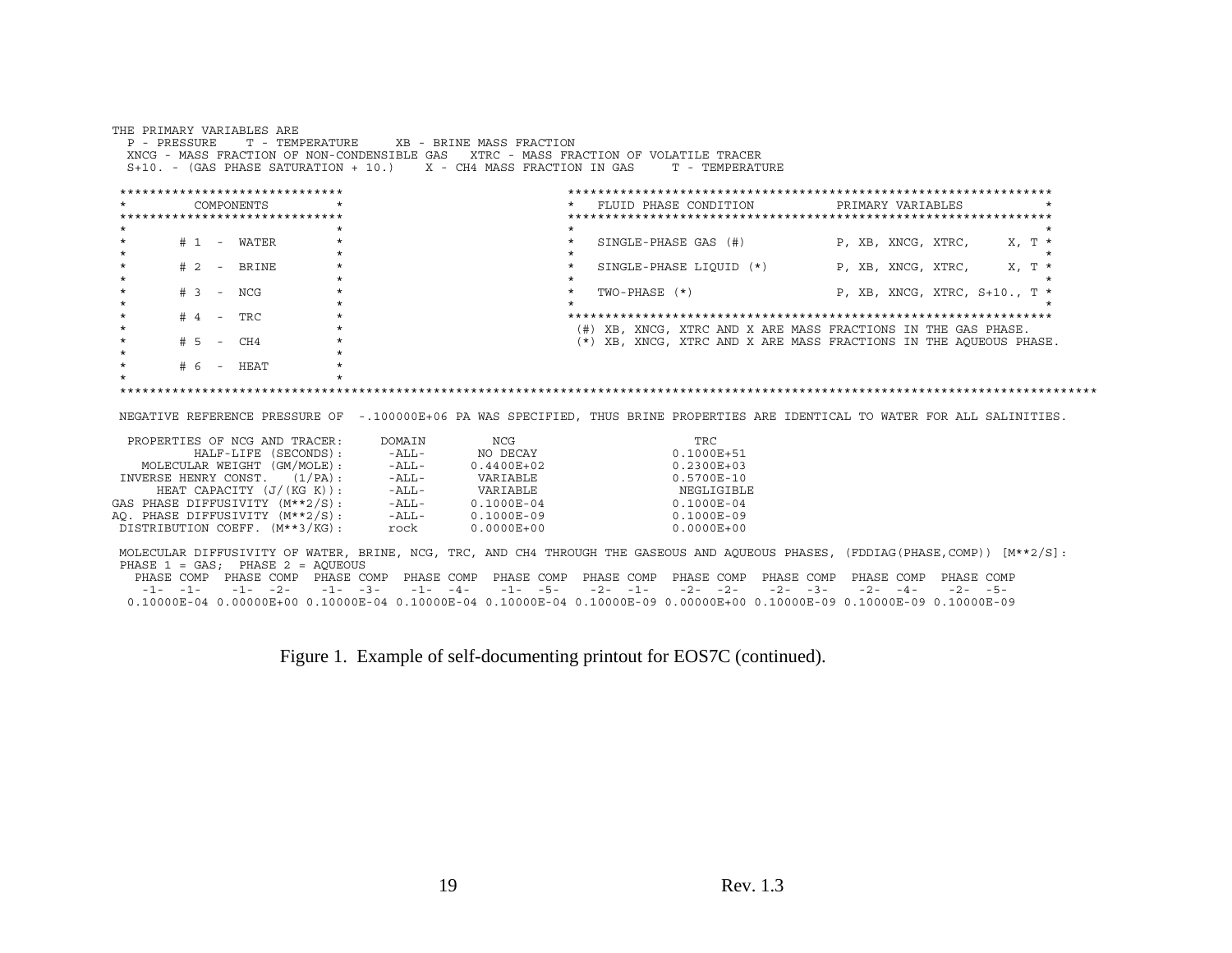#### **4. Using EOS7C**

#### *4.1 Compilation of EOS7C*

As an extension of TOUGH2, EOS7C consists of all of the TOUGH2 subroutines, some with modifications, and the new equation of state module EOS7C with its new subroutines. The program units and changes are given in Appendix 1. Typical compilation on a LINUX workstation with the Portland Group Fortran compiler, for example, would be as follows:

pgf77 –c –r8 –i8 t2cg22x.f meshm.f *eos7cv1.f zevsreale.f* t2f.f t2solv.f

The italics indicate the new program units of EOS7C.

#### *4.2 Input Formats*

 Below we describe the input formats for specifying EOS7C-specific input. Other TOUGH2 input parameter formats are given in Pruess et al. (1999). EOS7C-specific input parameters are provided through the SELEC block and PARAM block.

| <b>MULTI</b> | format $(4I5)$         |                                                                       |
|--------------|------------------------|-----------------------------------------------------------------------|
|              | NK, NEQ, NPH, NB, NKIN |                                                                       |
| <b>NK</b>    |                        | Set $NK = 5$ for water, brine, NCG, gas tracer, and CH <sub>4</sub> . |
| <b>NEQ</b>   |                        | Number of equations per grid block. Set $NEQ = NK$ for                |
| isothermal   |                        | problems. Set $NEQ = NK + 1$ for nonisothermal problems.              |
| <b>NPH</b>   |                        | Number of phases. Set $NPH = 2$ .                                     |
| NB           |                        | Number of secondary parameters. Set $NB = 6$ for no-diffusion,        |
|              |                        | $NB = 8$ for diffusion on.                                            |
| <b>NKIN</b>  |                        | Number of mass components in INCON (default is $NKN = NK$ ).          |
|              |                        | This parameter can be used to initialize EOS7C run ( $NK = 4$ or 5)   |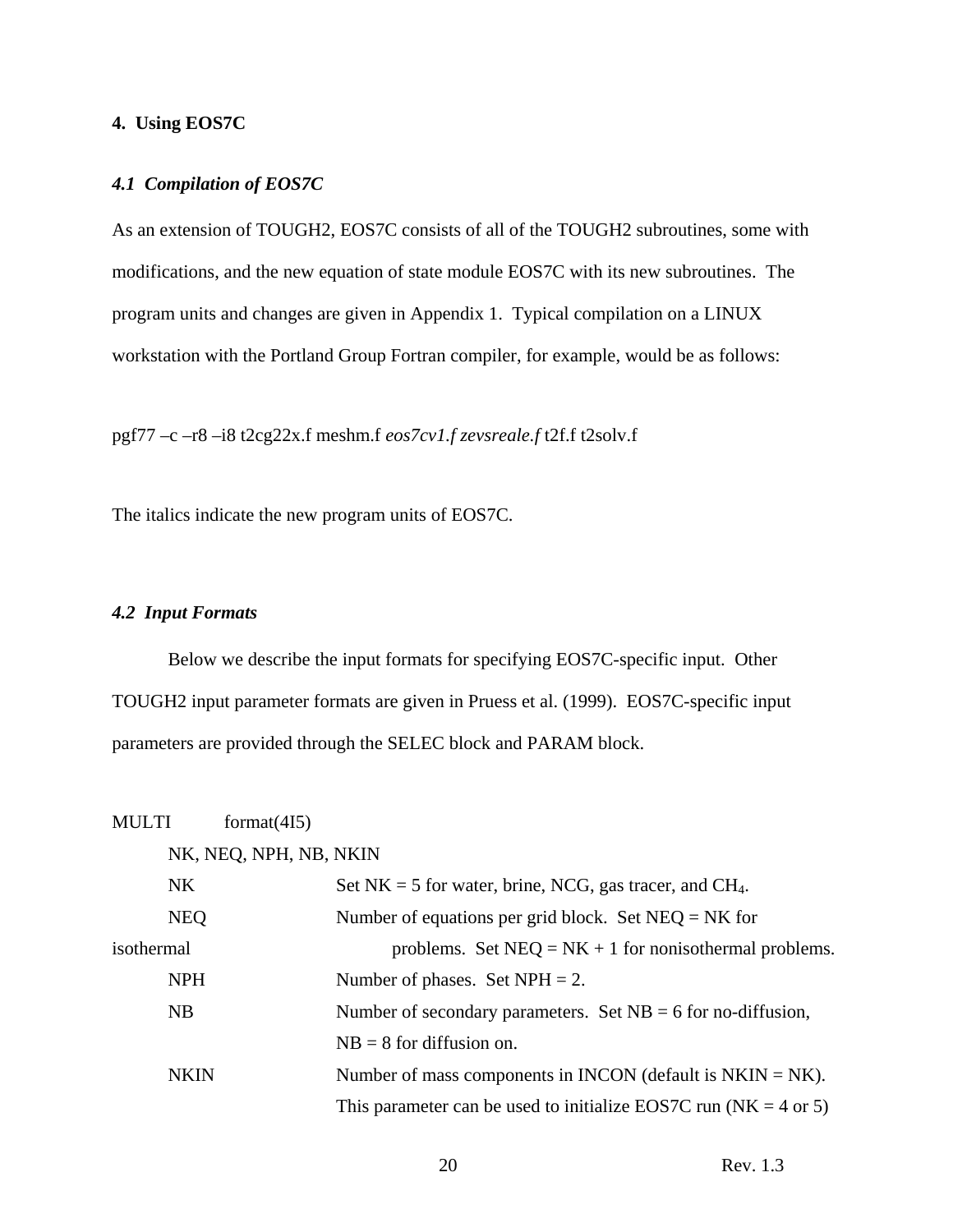with EOS7 ( $NK = 2$  or 3) INCON data, in which case NCG and trace gases (components 3 and 4) are initialized with  $X_{g,l}^{\alpha} = 0$ .

# PARAM.1 format(2I2, 3I4, 24I1, 2E10.4) NOITE, KDATA, MCYC, MSEC, MCYPR, (MOP(I), I = 1, 24), DIFF0, TEXP See TOUGH2 User Guide (Pruess et al., 1999), TOUGH2 informative printout for description of all of the above parameters except the following:

 $MOP(20)$  Option for resetting variables.<sup>1</sup> 0: Variables are not reset if partial pressures exceed total pressure. 1: Pressure is reset to sum of partial pressures if partial pressures exceed total pressure. 2: NCG mass fraction is reset if sum of partial pressures exceeds total pressure.

<sup>1</sup>This option is needed because in some cases, the sum of partial pressures exceeds the total pressure, e.g., if temperature changes cause rapid exsolution of dissolved gases. When this occurs, erroneous negative mass fractions can arise. In this case, setting  $MOP(20) = 1$  or 2 can alleviate the problem. However, as a default, we recommend setting  $MOP(20) = 0$ , as this problem is not often encountered.

PARAM.4 primary variables used for default conditions for all gridblocks that are not assigned by means of data blocks INDOM or INCON. Option START is necessary to use default INCON (see Pruess et al., 1999). Two lines will be read for the six primary variables in EOS7C. See INCON description for primary variable description.

PARAM.4 format(4E20.14)

DEP(I),  $I = 1,6$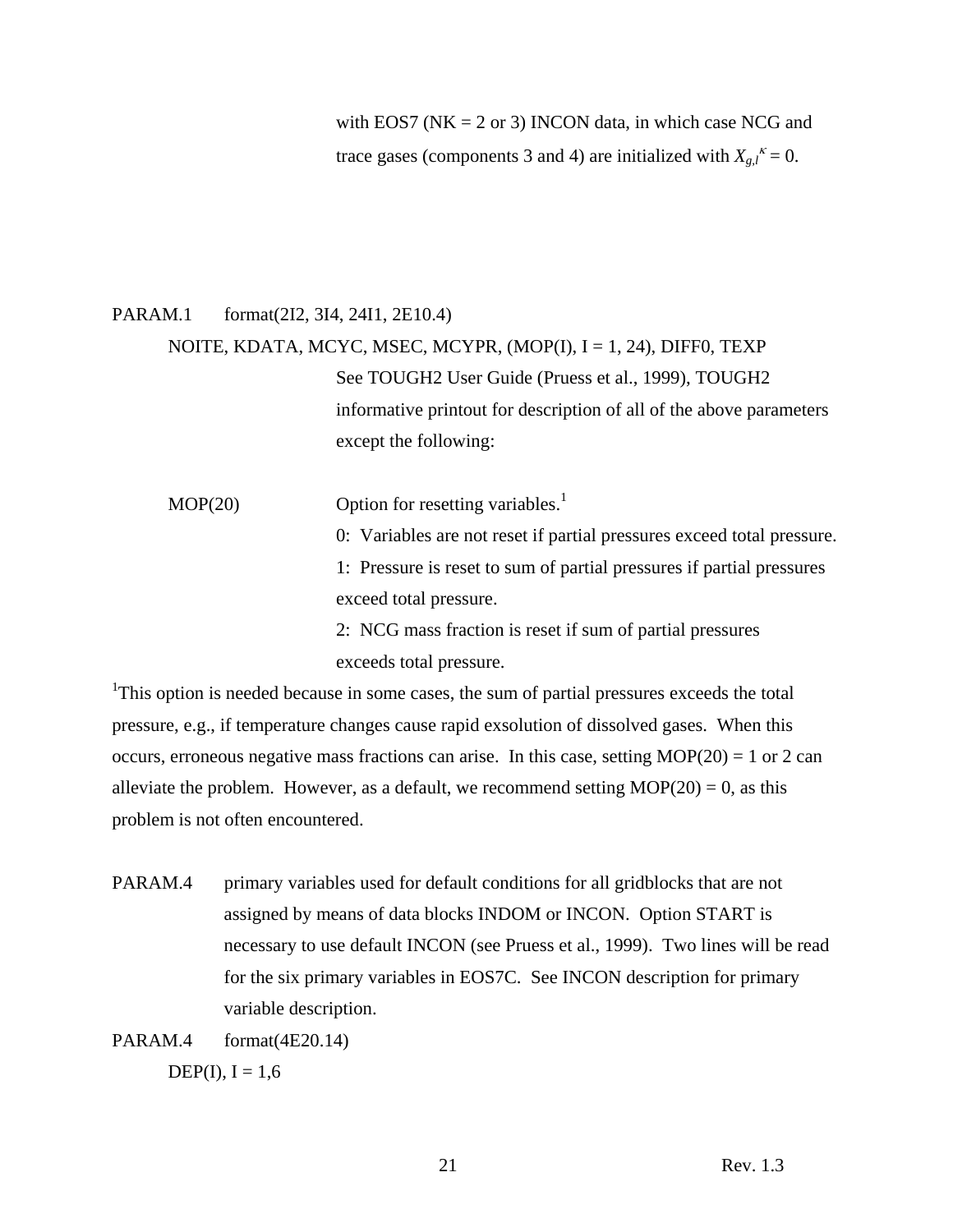INCON introduces gridblock-specific initial conditions. Two lines will be read per gridblock for the six primary variables in EOS7C.

 $INCON.1$  format $(4E20.14)$ 

 $DEP(I), I = 1,6$ 

DEP(I) are the primary variables as follows:

#### Single-phase conditions

 $(P, X^{brine}, X^{ncg}, X^{trc}, X^{CH4}, T)$  where *P* is pressure,  $X^{brine}$  is always brine mass fraction in the liquid phase, other *X*'s are mass fractions in gas or liquid phase, and *T* is temperature in ˚C.

#### Two-phase conditions

 $(P, X^{brine}_{liq}, X^{ncg}_{liq}, X^{trc}_{liq}, S + 10, T)$  where *P* is gas-phase pressure, *X*'s are brine, NCG, TRC mass fractions in the liquid,  $S$  is gas saturation, and  $T$  is temperature in  ${}^{\circ}C$ 

SELEC keyword to introduce a data block with reference brine and NCG input data.

| SELEC.1                                               | format(8I5)    |                                                                               |
|-------------------------------------------------------|----------------|-------------------------------------------------------------------------------|
|                                                       |                | $IE(1)$ , NGBINP $(1)$ , NGBINP $(2)$ , NGBINP $(3)$ , NFBL, NFBR, NFBT, NFBB |
| IE(1)                                                 |                | Set equal to 6 to read six additional data records.                           |
| IE(14)                                                |                | Set equal to 0 to use ZEVSREAL for enthalpy of gas mixture,                   |
|                                                       |                | Set equal to 1 to use SUPST for water vapor, and ZEVSREAL for                 |
|                                                       |                | NCG and $CH_4$ , with a weighted sum used for the mixture enthalpy.           |
| IE(15)                                                |                | Set equal to 1 for Peng-Robinson (PR) equation of state;                      |
|                                                       |                | Set equal to 2 for Redlich-Kwong (RK) equation of state;                      |
|                                                       |                | Set equal to 3 for Soave-Redlich-Kwong (SRK) equation of state.               |
| IE(16)                                                |                | Set equal to 1 for $CO2$ ,                                                    |
|                                                       |                | Set equal to 2 for $N_2$ .                                                    |
| SELEC.2                                               | format(3E10.4) | (unchanged from standard EOS7)                                                |
| P <sub>0</sub> , T <sub>0</sub> , $\rho$ <sub>0</sub> |                |                                                                               |
| P <sub>0</sub>                                        |                | Reference pressure, in Pa                                                     |
| T <sub>0</sub>                                        |                | Reference temperature, in °C                                                  |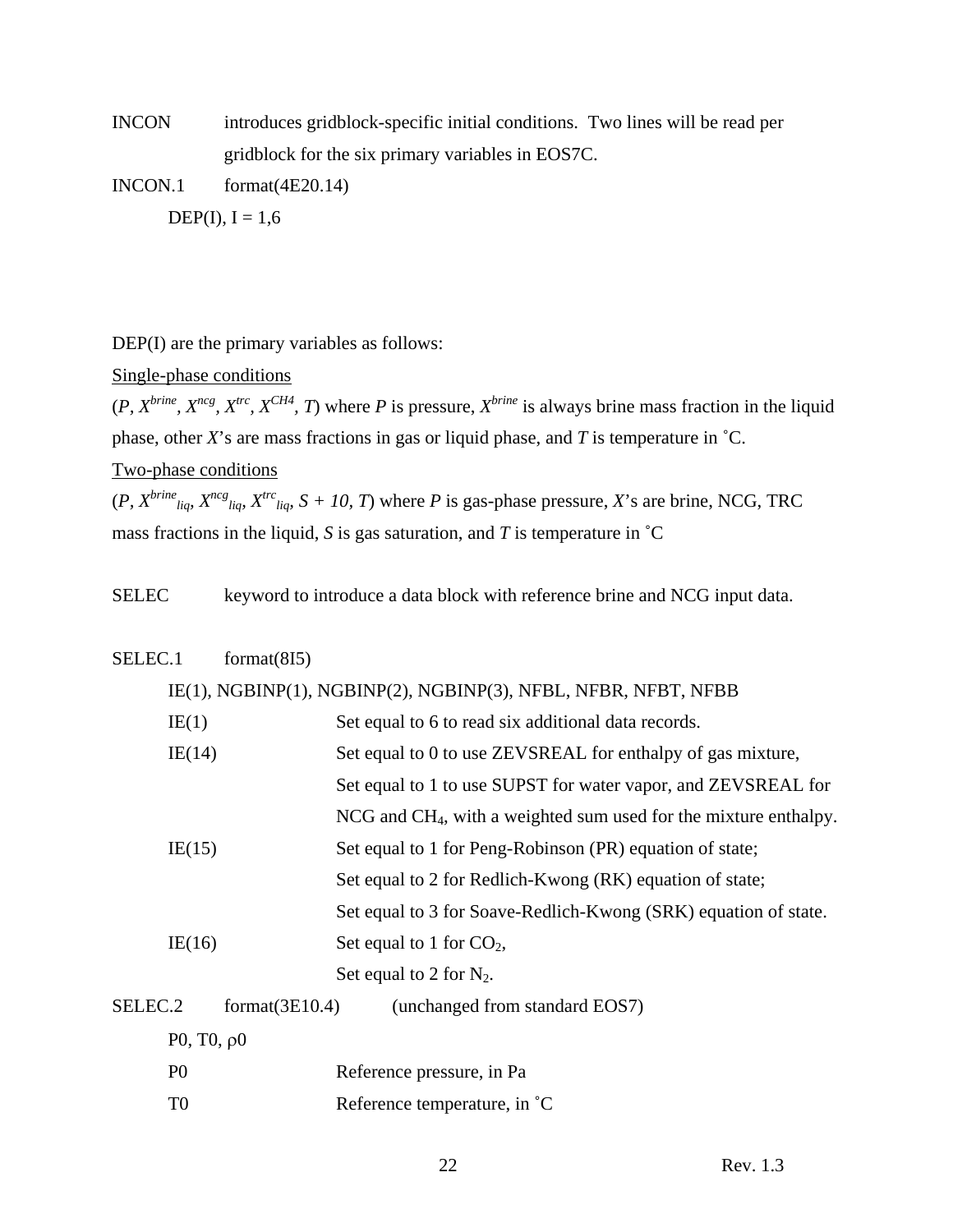| $\rho 0$            |                | Brine density at (P0, T0), in kg m-3.                                                  |
|---------------------|----------------|----------------------------------------------------------------------------------------|
|                     |                | For P0, T0, $\rho$ 0 equal to zero or blank, default values of P0 = 1 x                |
|                     |                | $10^5$ Pa, T0 = 25 °C, and $\rho$ 0 = 1185.1 kg m <sup>-3</sup> will be used. For P0 < |
|                     |                | 0, brine will be assumed to be pure water. This allows                                 |
| modeling of         |                | flow with two waters that differ only in trace constituents,                           |
| but have            |                | identical thermophysical properties.                                                   |
| SELEC.3             | format(3E10.4) | (unchanged from standard EOS7)                                                         |
| $v(i), i = 1,3$     |                |                                                                                        |
| v(i)                |                | Coefficients for salinity correction in aqueous phase viscosity (see                   |
|                     |                | Pruess et al., 1999, p. 41). If $v(i) = 0$ for $I = 1, 2, 3$ , default values          |
|                     |                | will be used: $v(1) = 0.4819$ , $v(2) = -0.2774$ , $v(3) = 0.7814$ .                   |
|                     |                | Specification of brine as pure water in record SELEC.2 will                            |
|                     |                | override viscosity specifications, and will always result in                           |
| viscosity           |                | of pure water being used.                                                              |
| SELEC.4             | format(7E10.4) |                                                                                        |
|                     |                | Leave this line blank.                                                                 |
| SELEC <sub>.5</sub> | format(7E10.4) |                                                                                        |
|                     |                | Leave this line blank.                                                                 |
| SELEC.6             | format(7E10.4) |                                                                                        |
|                     |                | Leave this line blank.                                                                 |
|                     |                |                                                                                        |
| SELEC.7             | format(7E10.4) |                                                                                        |
|                     |                | blank, XMW(4), blank, blank, blank, blank, HCTRC                                       |
| XMW(4)              |                | Molecular weight of tracer component 4, in g/mole.                                     |
| <b>HCTRC</b>        |                | Inverse Henry's constant for gas tracer (component 4), Pa <sup>-1</sup> .              |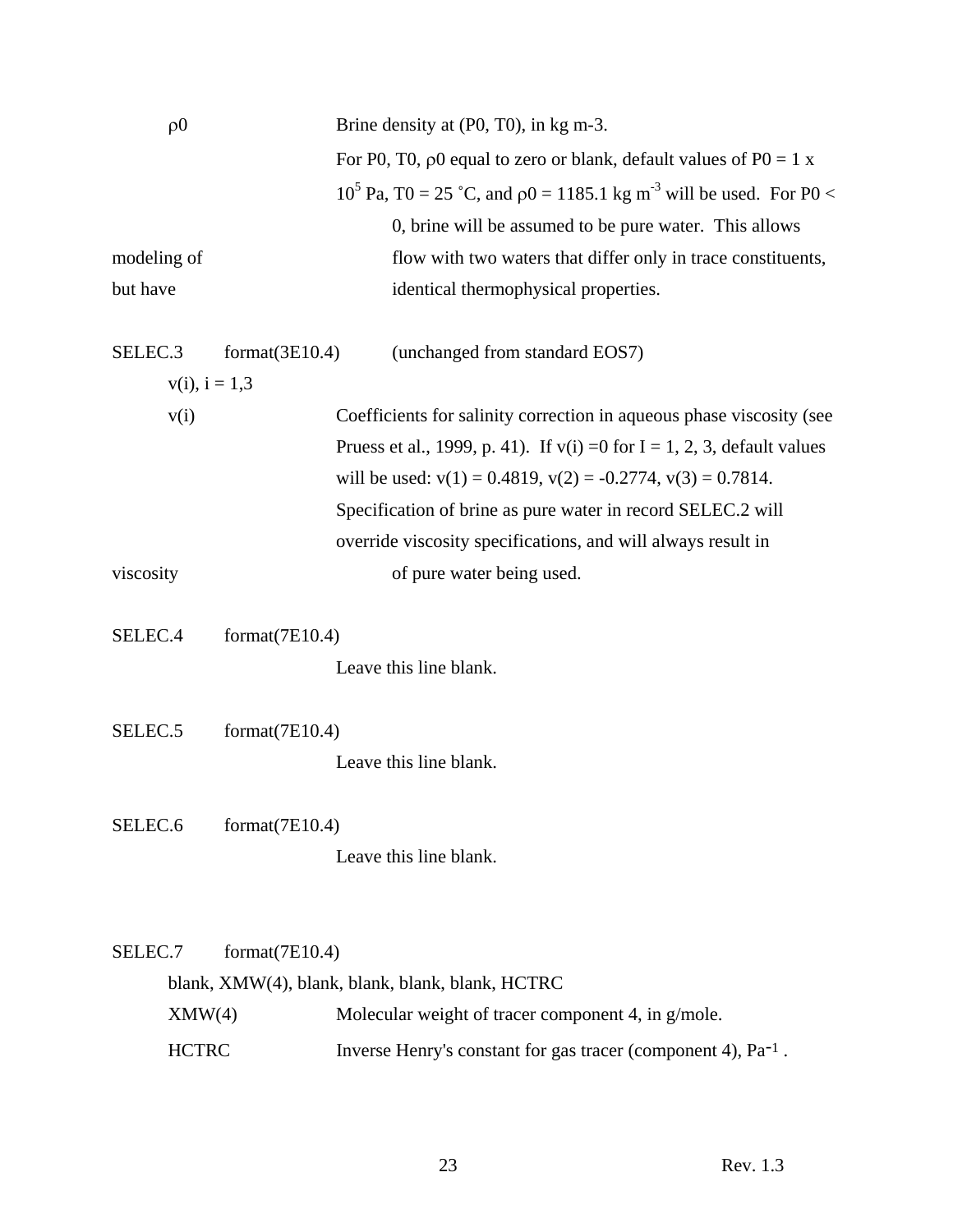```
DIFFU format(2E10.4)
       FDDIAG(1,1),FDDIAG(2,1) 
       FDDIAG(1,2),FDDIAG(2,2) 
      FDDIAG(1,3), FDDIAG(2,3) FDDIAG(1,4),FDDIAG(2,4) 
       FDDIAG(1,5),FDDIAG(2,5)
```
 Molecular diffusivity of components 1–5 in phases 1, 2 (gas and liquid) in  $m^2 s^{-1}$ . If FDDIAG(NP,NK) is input as a negative number, the absolute value is used for the phase molecular diffusivity  $(d_{\beta}^{\kappa})$  without modification by *S* and  $\tau$  (saturation and tortuosity) and without pressure or temperature effects in the case of gas diffusivity.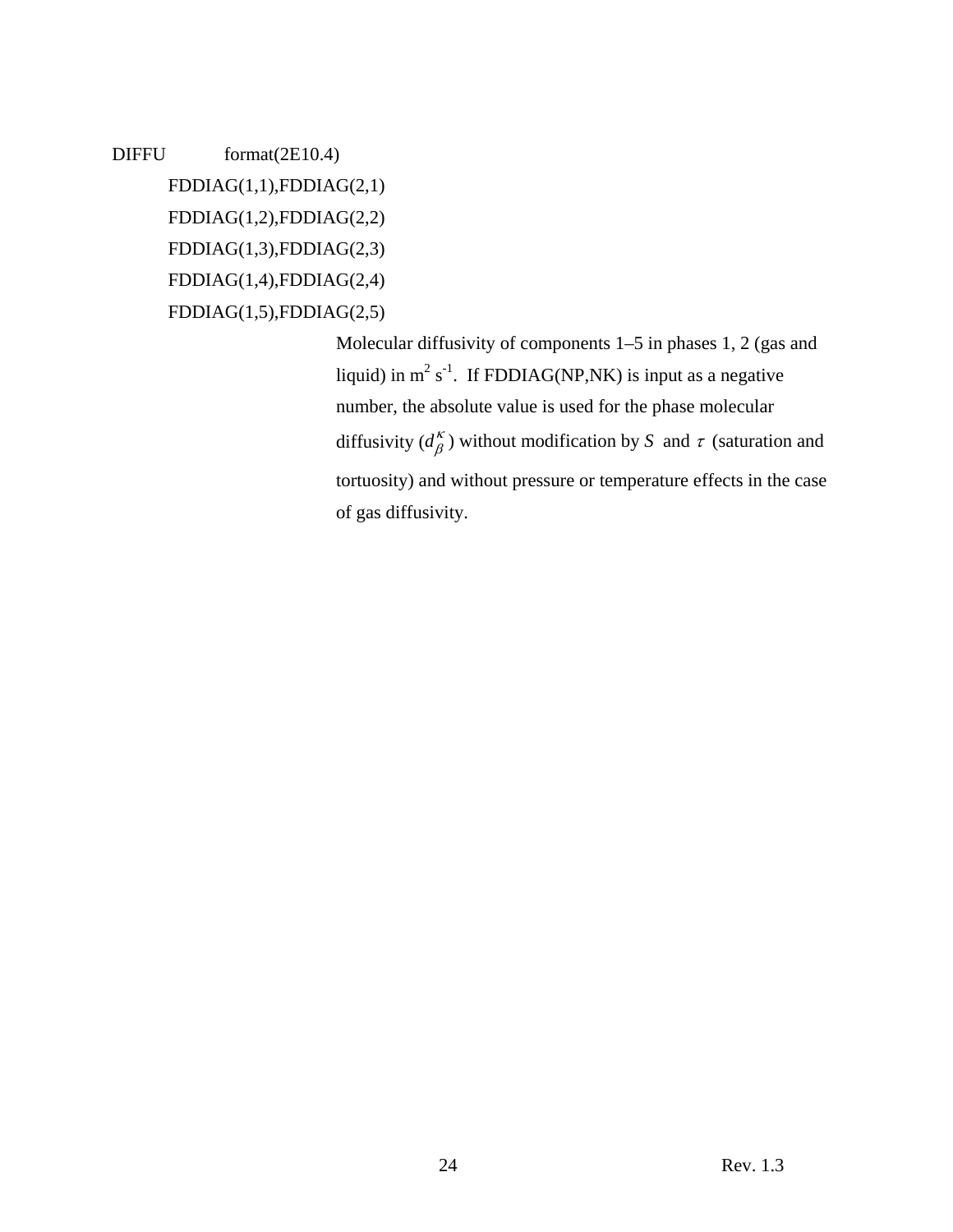| Phase   | Component    | (NP,NK) | Input      | Units                 |
|---------|--------------|---------|------------|-----------------------|
| Gaseous | Water        | (1,1)   | DIFFU(1,1) | $m^2 s^{-1}$          |
|         | <b>Brine</b> | (1,2)   | DIFFU(1,2) | $m^2$ s <sup>-1</sup> |
|         | <b>NCG</b>   | (1,3)   | DIFFU(1,3) | $m^2 s^{-1}$          |
|         | Tracer       | (1,4)   | DIFFU(1,4) | $m^2$ s <sup>-1</sup> |
|         | Methane      | (1,5)   | DIFFU(1,5) | $m^2$ s <sup>-1</sup> |
| Aqueous | Water        | (2,1)   | DIFFU(2,1) | $m^2$ s <sup>-1</sup> |
|         | <b>Brine</b> | (2,2)   | DIFFU(2,2) | $m^2$ s <sup>-1</sup> |
|         | <b>NCG</b>   | (2,3)   | DIFFU(2,3) | $m^2$ s <sup>-1</sup> |
|         | Tracer       | (2,4)   | DIFFU(2,4) | $m^2$ s <sup>-1</sup> |
|         | Methane      | (2,5)   | DIFFU(2,5) | $m^2$ s <sup>-1</sup> |

Table 3. Molecular diffusivities for two phases and five components.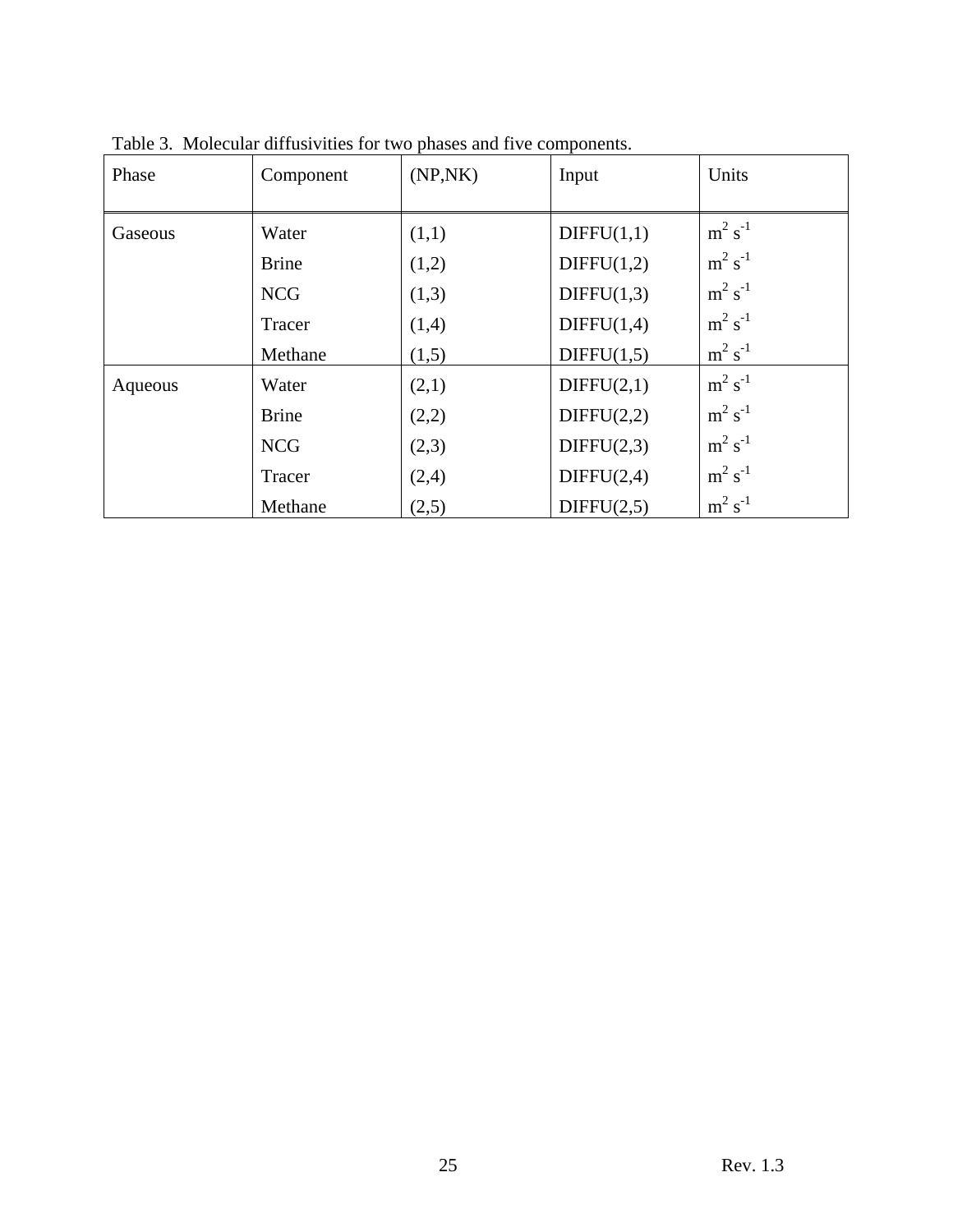#### **5. Example Problems**

#### *5.1 SAM7C1: Density, Viscosity, Solubility, and Enthalpy of Real Gas Mixtures*

In this section, we present a simple test problem designed to demonstrate the gas mixture property calculations of EOS7C v. 1.0 through comparison of computed properties with independent reference values. This is an extension of the gas-mixture property comparison done in an earlier code comparison study using an early version of EOS7C (Oldenburg et al., 2002). The problem is a series of gridblocks arranged in 10 columns with three rows. The various conditions are shown in Tables 4–6 in a manner suggestive of the two-dimensional layout of the gridblocks.

The input file for SAM7C1 is shown in Figure 2. A partial output file is shown in Figures 3 and 4. Note the first three letters of the gridblock name suggests the compositions in each gridblock, while the last two numbers give the row and column, respectively. In Tables 7-12, we present a summary of the results and comparisons to standard reference values.

The first comparison we present is for density ( $\rho$ ), viscosity ( $\mu$ ), and solubility of CO<sub>2</sub> and CH<sub>4</sub> gas mixtures (Tables 7 and 8). Carbon dioxide undergoes large changes in density and viscosity as it passes from subcritical to supercritical conditions. The critical pressure and temperature of  $CO<sub>2</sub>$  (73.8 bars, 31.0 °C) will be reached in the subsurface at depths greater than approximately 800 m. Thus  $CO<sub>2</sub>$  will most commonly be supercritical in subsurface carbon sequestration sites. Therefore, we present estimates of physical properties at both subcritical (40 bars, 40 ˚C) and supercritical (100 bars, 40 °C) conditions. For brevity, we present in Tables 7 and 8 physical properties only for the end members and 50-50 mole fraction mixtures. We have included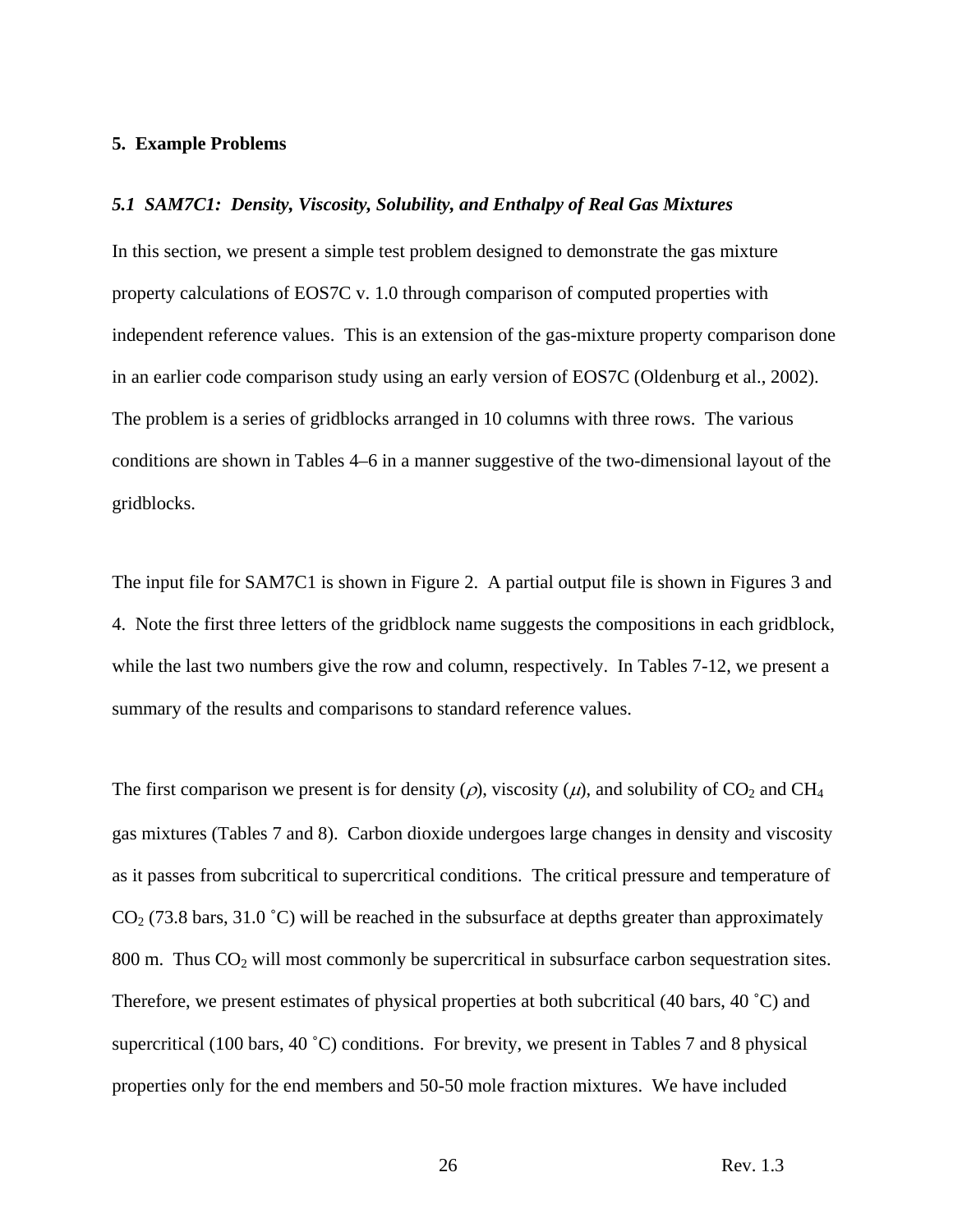reference values either from published data or from more detailed estimation methods as noted. Note that EOS7C gives compositions in terms of mass fraction (*X*), whereas the compositions in the tables are specified in terms of mole fractions in the gas  $(x_g)$  or in the liquid  $(x_l)$  phases. The conversions from mass fraction to mole fraction are given by the equations

$$
x^{i} = \frac{\frac{X^{i}}{MW^{i}}}{\sum_{i} \frac{X^{i}}{MW^{i}}}
$$
 (14)

$$
X^{i} = \frac{x^{i} M W^{i}}{\sum_{i} x^{i} M W^{i}}
$$
 (15).

Note further in Tables 7 and 8 that for two-phase conditions, there is a small amount of water vapor in the gas phase that is not present in the reference calculations. This small amount of water has little effect on the given properties as shown by comparing the two-phase gridblocks with the single-phase gas gridblocks. As shown in Tables 7 and 8, EOS7C approximates gas mixture properties very well.

In Tables 9–12, we present comparisons of enthalpy calculations using the IE(14) = 1 option, i.e., SUPST for steam fraction and ZEVSREAL for  $CO<sub>2</sub>$  and  $CH<sub>4</sub>$  fractions. This approach appears to be quite accurate as shown by comparing EOS7C estimates agains NIST Chemistry Web Book values.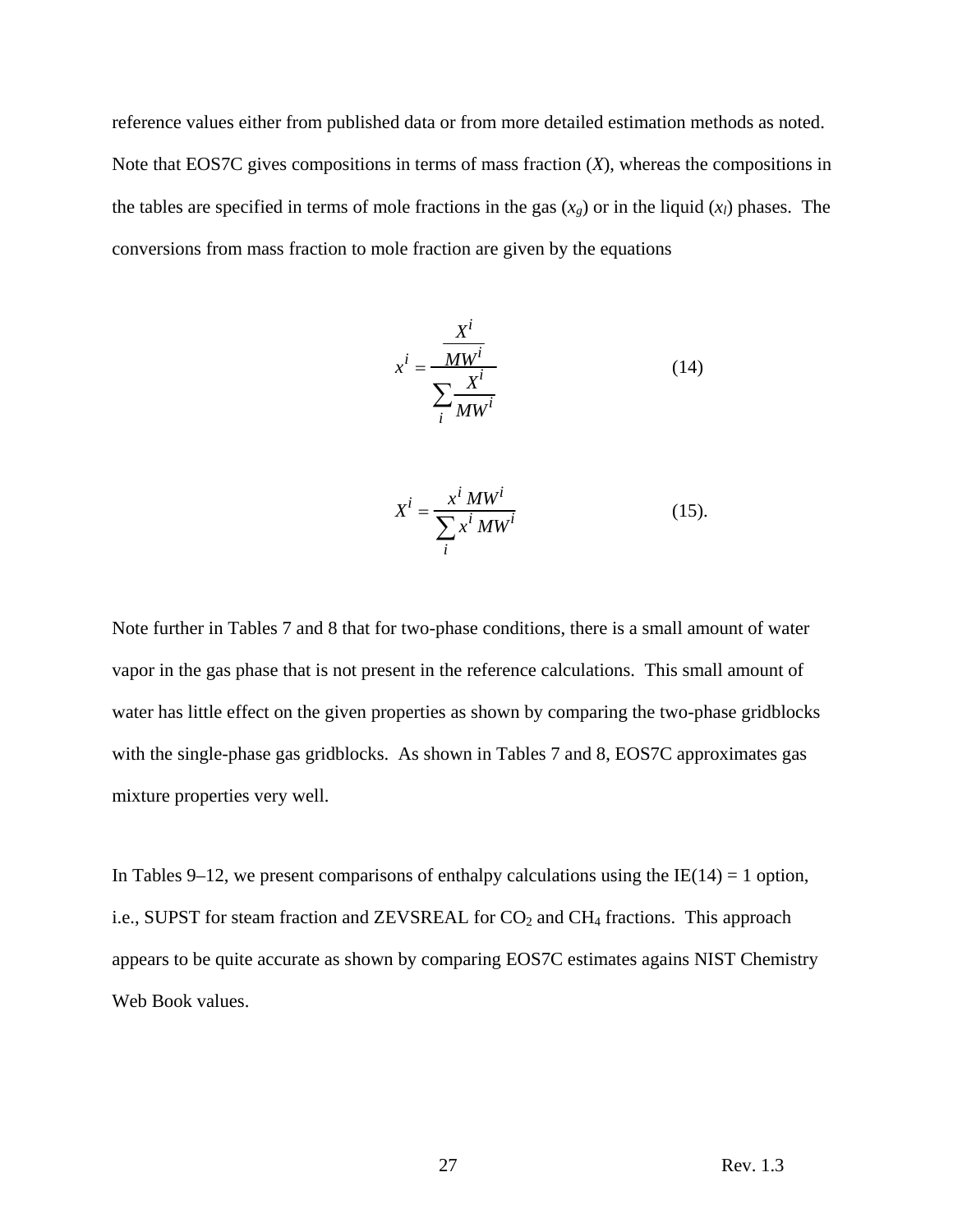| Two-Phase<br>$P = 40$ bars<br>$T = 40 °C$                                                 | Two-Phase<br>$P = 100$ bars<br>$T = 40 °C$                                              | Single-Phase<br>Gas<br>$P = 40$ bars<br>$T = 40 °C$                              | Single-<br>Phase Gas<br>$P = 100$ bars<br>$T = 40 °C$                            |
|-------------------------------------------------------------------------------------------|-----------------------------------------------------------------------------------------|----------------------------------------------------------------------------------|----------------------------------------------------------------------------------|
| $x_g^{\text{CO2}} = 1.0$<br>$x_g^{\text{CH4}} = 0.0$<br>$x_g^{\text{H2O}} = \text{trace}$ | $x_g^{\text{CO2}} = 1.0$<br>$x_g^{\text{CH4}} = 0.0$<br>$X_g^{\text{H2O}} =$<br>trace   | $x_g^{\text{CO2}} = 1.0$<br>$x_g^{\text{CH4}} = 0.0$<br>$x_g^{\text{H2O}} = 0.0$ | $x_g^{\text{CO2}} = 1.0$<br>$x_g^{\text{CH4}} = 0.0$<br>$x_g^{\text{H2O}} = 0.0$ |
| $x_g^{\text{CO2}} = 0.5$<br>$x_g^{\text{CH4}} = 0.5$<br>$x_g^{\text{H2O}} = \text{trace}$ | $x_g^{\text{CO2}} = 0.5$<br>$x_g^{\text{CH4}} = 0.5$<br>$x_g^{\text{H2O}} =$<br>trace   | $x_g^{\text{CO2}} = 0.5$<br>$x_g^{\text{CH4}} = 0.5$<br>$x_g^{\text{H2O}} = 0.0$ | $x_g^{\text{CO2}} = 0.5$<br>$x_g^{\text{CH4}}=0.5$<br>$x_g^{\text{H2O}} = 0.0$   |
| $x_g^{\text{CO2}} = 0.0$<br>$x_g^{\rm CH4}=1.0$<br>$x_g^{\text{H2O}} = \text{trace}$      | $x_g^{\text{CO2}} = 0.0$<br>$x_g^{\text{CH4}} = 1.0$<br>$X_g$ <sup>H2O</sup> =<br>trace | $x_g^{\text{CO2}} = 0.0$<br>$x_g^{\text{CH4}} = 1.0$<br>$x_g^{\text{H2O}} = 0.0$ | $x_g^{\text{CO2}} = 0.0$<br>$x_g^{\rm CH4}=1.0$<br>$x_g^{\text{H2O}} = 0.0$      |

Table 4. SAM7C1 multicomponent gas mixture conditions.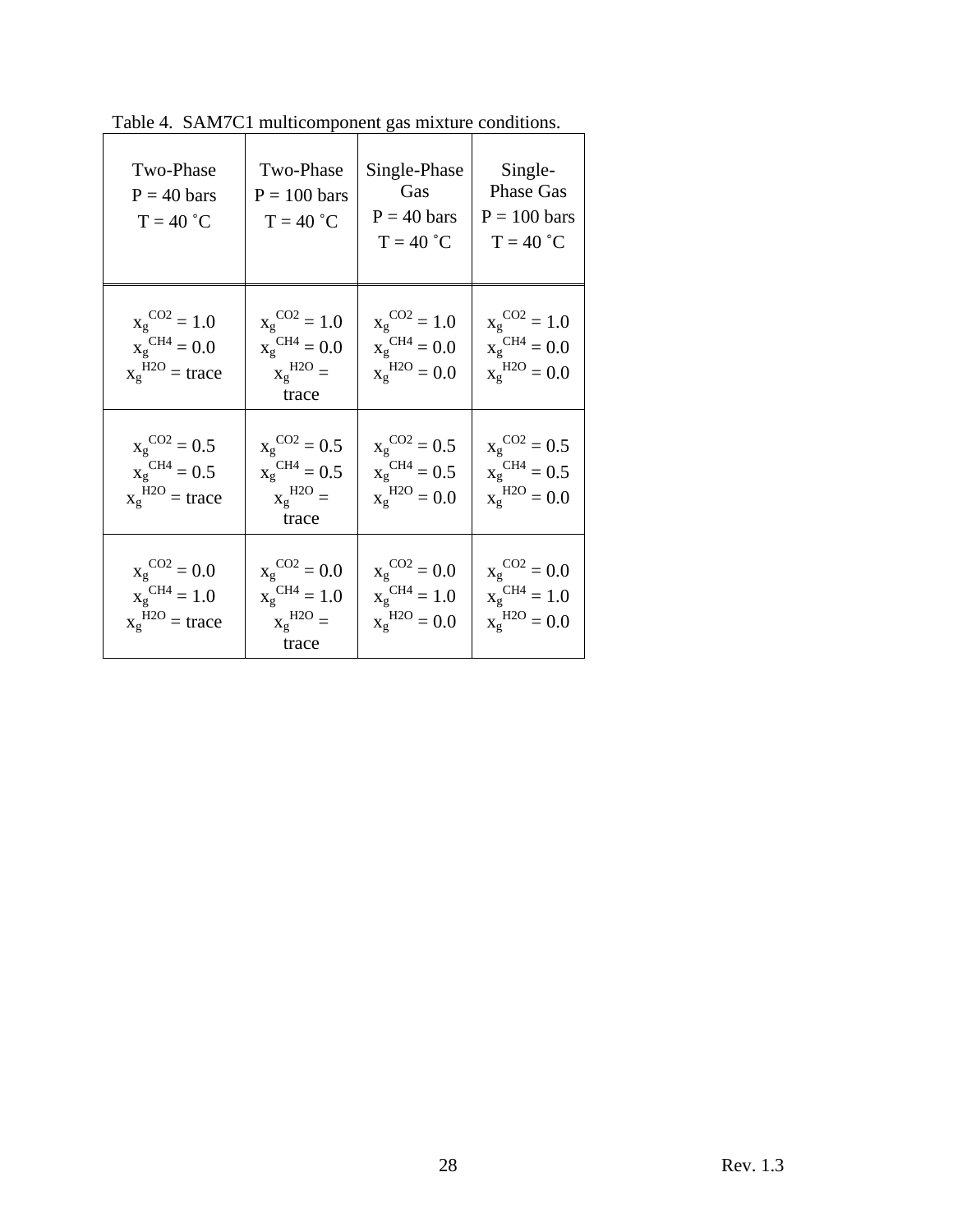Table 5. SAM7C1 pure steam conditions.

| Steam<br>$P = 1.013$<br>har | Steam<br>$P = 2$ bars |
|-----------------------------|-----------------------|
| $T = 150 °C$                | $T = 150 °C$          |
| $T = 200 °C$                | $T = 200 °C$          |
| $T = 250 °C$                | $T = 250 °C$          |

Table 6. SAM7C1 pure  $CO_2$  and CH<sub>4</sub> gas conditions.

| Single-<br><b>Phase Gas</b><br>$x_g^{\text{CO2}} = 1.0$ | Single-<br><b>Phase Gas</b><br>$x_g^{\text{CO2}} = 1.0$ | Single-Phase<br>Gas<br>$x_g^{\text{CH4}} = 1.0$ | Single-<br><b>Phase Gas</b><br>$x_{\rm g}^{\rm CH4} = 1.0$ |
|---------------------------------------------------------|---------------------------------------------------------|-------------------------------------------------|------------------------------------------------------------|
| $P = 1.013$<br>bars<br>$T = 20 °C$                      | $P = 100$ bars<br>$T = 20 °C$                           | $P = 1.013$<br>bars<br>$T = 20 °C$              | $P = 100$ bars<br>$T = 20 °C$                              |
| $P = 1.013$<br>bars<br>$T = 100 °C$                     | $P = 100$ bars<br>$T = 100 °C$                          | $P = 1.013$<br>bars<br>$T = 100 °C$             | $P = 100$ bars<br>$T = 100 °C$                             |
| $P = 1.013$<br>bars<br>$T = 180 °C$                     | $P = 100$ bars<br>$T = 180 °C$                          | $P = 1.013$<br>bars<br>$T = 180 °C$             | $P = 100$ bars<br>$T = 180 °C$                             |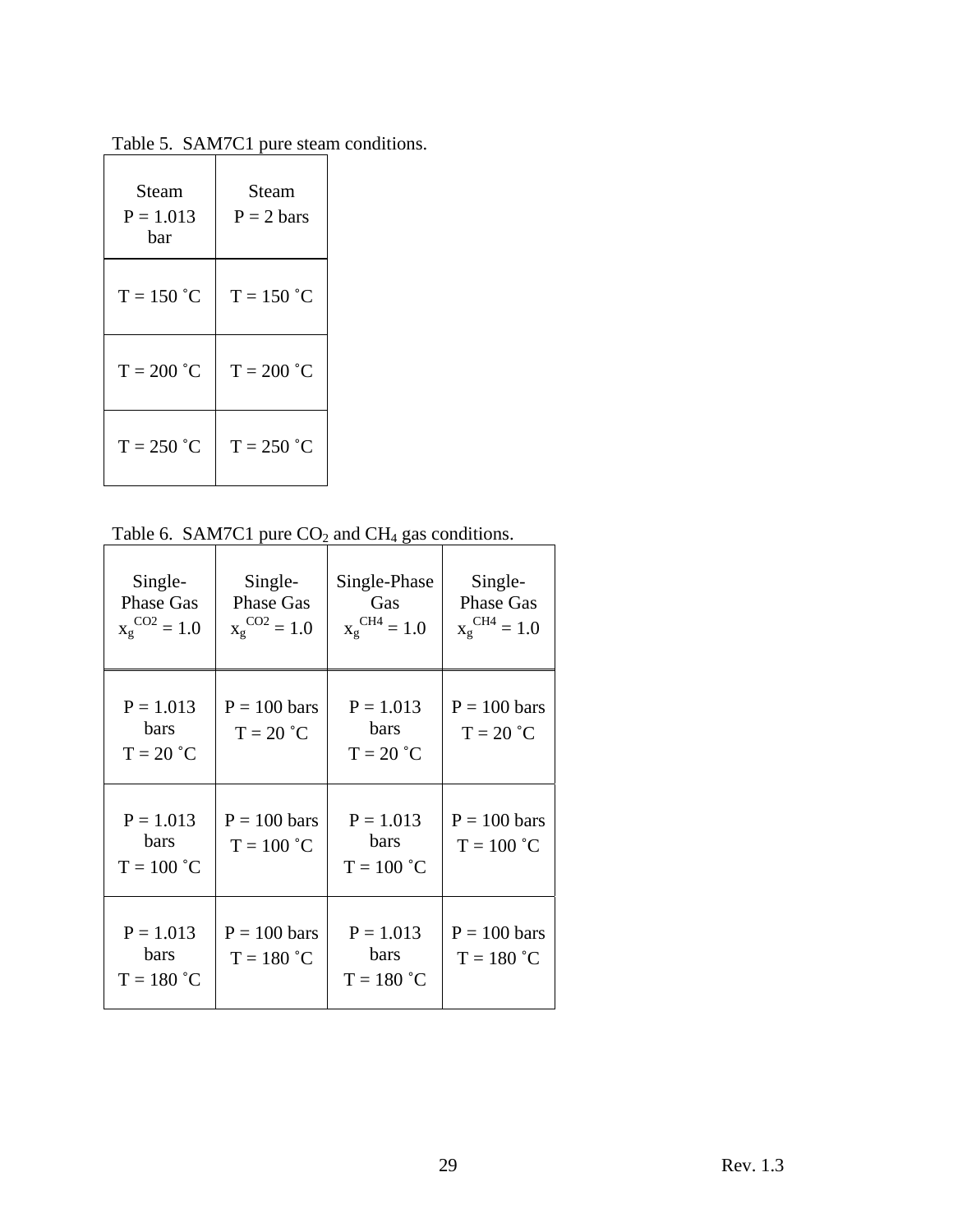| *SAM7C1*  Verification problem for EOS7C.                                                                                                                           |                                                                                                                                                                                                   |                                           |                  |          |          |                                |                              |
|---------------------------------------------------------------------------------------------------------------------------------------------------------------------|---------------------------------------------------------------------------------------------------------------------------------------------------------------------------------------------------|-------------------------------------------|------------------|----------|----------|--------------------------------|------------------------------|
| ROCKS----1----*----2----*----3----*----4----*----5----*----6----*----7----*----8                                                                                    |                                                                                                                                                                                                   |                                           |                  |          |          |                                |                              |
| rock<br>$\overline{2}$                                                                                                                                              | 2600.                                                                                                                                                                                             | .20                                       | $1.e-12$<br>0.25 | $1.e-12$ | $1.e-12$ | 2.51                           | 1000.                        |
| 7                                                                                                                                                                   | 0.20                                                                                                                                                                                              | .27                                       | $1$ .            | 0.01     |          |                                |                              |
| 7                                                                                                                                                                   | 0.20                                                                                                                                                                                              | .25                                       | .00084           | 1.e5     | 1.       |                                |                              |
|                                                                                                                                                                     |                                                                                                                                                                                                   |                                           |                  |          |          |                                |                              |
| MULTI----1----*----2----*----3----*----4----*----5----*----6----*----7----*----8                                                                                    |                                                                                                                                                                                                   |                                           |                  |          |          |                                |                              |
| 5<br>$6 \overline{6}$                                                                                                                                               | $\mathsf{R}$<br>2                                                                                                                                                                                 |                                           |                  |          |          |                                |                              |
| $STRRT---1---+---2---+---3---+---4-------+---5---+---6---+---7---7---+---8$                                                                                         |                                                                                                                                                                                                   |                                           |                  |          |          |                                |                              |
| ----*----1 MOP: 123456789*123456789*1234 ---*----5----*----6----*----7----*-----8                                                                                   |                                                                                                                                                                                                   |                                           |                  |          |          |                                |                              |
| PARAM----1----*----2----*----3----*----4----*----5----*----6----*----7----*----8                                                                                    |                                                                                                                                                                                                   |                                           |                  |          |          |                                |                              |
| 3<br>$\mathbf{1}$                                                                                                                                                   | 110 000000020000400 13                                                                                                                                                                            |                                           |                  |          |          |                                |                              |
|                                                                                                                                                                     |                                                                                                                                                                                                   | $-1$ .                                    |                  |          | 9.8066   |                                |                              |
| $1.e-9$                                                                                                                                                             |                                                                                                                                                                                                   |                                           |                  |          |          |                                |                              |
| $1.e-5$                                                                                                                                                             |                                                                                                                                                                                                   |                                           |                  |          |          |                                |                              |
|                                                                                                                                                                     | 1.000e5                                                                                                                                                                                           |                                           | 0.               |          | $0.e-1$  |                                | $0.e-4$                      |
|                                                                                                                                                                     | 10.500                                                                                                                                                                                            |                                           | 40.              |          |          |                                |                              |
|                                                                                                                                                                     |                                                                                                                                                                                                   |                                           |                  |          |          |                                |                              |
| SELEC----1----*----2----*----3----*----4----*----5----*----6----*----7----*----8<br>6                                                                               | IE(14) = 1, use SUPST & ZEVSREAL for enthalpy. IE(14) = 0, use ZEVSREAL only.<br>IE(15) = 1, use Peng-Robinson eqn. of state. IE(15) = 2,3 use RK, SRK, resp.<br>$IE(16) = 1$ , NCG is CO2.       |                                           |                  |          |          | $IE(16) = 2$ , NCG is N2.<br>1 | $\mathbf{1}$<br>$\mathbf{1}$ |
| $-1. e5$                                                                                                                                                            |                                                                                                                                                                                                   |                                           |                  |          |          |                                |                              |
| 1.e50                                                                                                                                                               | 230.00                                                                                                                                                                                            | 0.0                                       | 0.0              | 0.0      |          | $0.0 5.70e-11$                 |                              |
| third row:<br>fifth row:<br>DIFFU----1----*----2----*----3----*----4----*----5----*----6----*----7----*----8<br>$1.e-5$<br>$0.e-6$<br>$1.e-5$<br>$1.e-5$<br>$1.e-5$ | diffusivity data are input as follows:<br>first row: water (gas, liq.)<br>second row: brine (gas, liq.)<br>ncq<br>fourth row: trc<br>ch4<br>$1.e-10$<br>0.e-6<br>$1.e-10$<br>$1.e-10$<br>$1.e-10$ | (qas, liq.)<br>(qas, liq.)<br>(gas, lig.) |                  |          |          |                                |                              |

Figure 2. Input file for SAM7C1.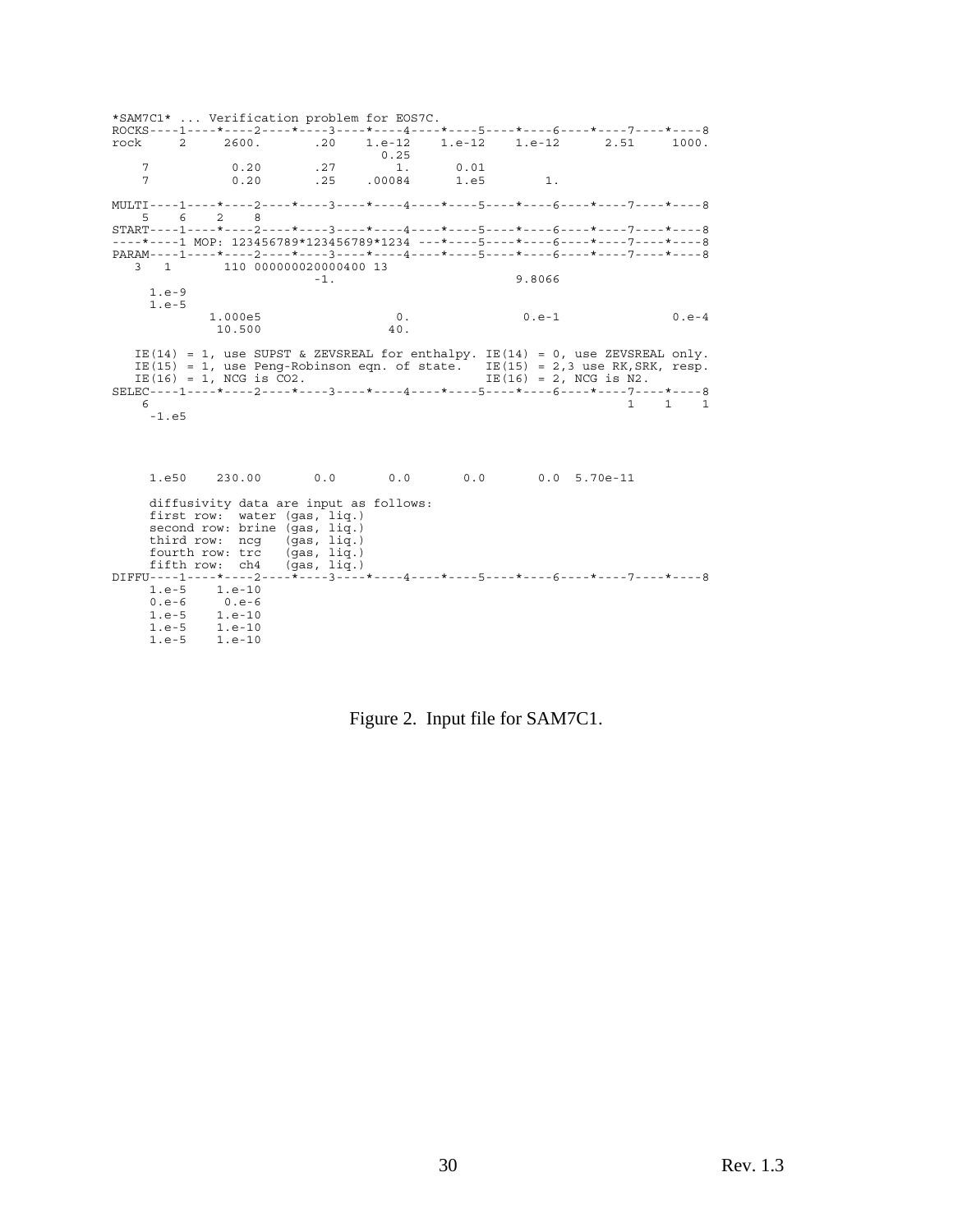|       |                   |                  | INCON----1----*----2----*----3----*----4----*----5----*----6----*----7----*----8 |         |
|-------|-------------------|------------------|----------------------------------------------------------------------------------|---------|
| CO211 | 4.000e6<br>10.50  | 0.<br>40.        | 0.0320                                                                           | $0.e-4$ |
| MIX21 | 4.000e6<br>10.50  | $\circ$ .<br>40. | 0.0165                                                                           | $0.e-4$ |
| CH431 | 4.000e6<br>10.50  | $\circ$ .<br>40. | 0.0000                                                                           | $0.e-4$ |
| CO212 | 1.000e7<br>10.50  | $\circ$ .<br>40. | 0.0505                                                                           | $0.e-4$ |
| MIX22 | 1.000e7<br>10.50  | $\circ$ .<br>40. | 0.0290                                                                           | $0.e-4$ |
| CH432 | 1.000e7<br>10.50  | 0.<br>40.        | 0.0000                                                                           | $0.e-4$ |
| CO213 | 4.000e6<br>0.0    | $\circ$ .<br>40. | 1.0000                                                                           | $0.e-4$ |
| MIX23 | 4.000e6           | $\circ$ .        | 0.7333                                                                           | $0.e-4$ |
| CH433 | 0.2667            | 40.              |                                                                                  |         |
| CO214 | 4.000e6<br>1.00   | $\circ$ .<br>40. | 0.0000                                                                           | $0.e-4$ |
|       | 1.000e7<br>0.00   | $\circ$ .<br>40. | 1.0000                                                                           | $0.e-4$ |
| MIX24 | 1.000e7<br>0.2667 | 0.<br>40.        | 0.7333                                                                           | $0.e-4$ |
| CH434 | 1.000e7           | $\circ$ .        | 0.0000                                                                           | $0.e-4$ |
| H2O15 | 1.00              | 40.              |                                                                                  |         |
|       | 1.013e5<br>0.00   | 0.<br>150.       | 0.0000                                                                           | $0.e-4$ |
| H2O25 | 1.013e5<br>0.00   | 0.<br>200.       | 0.0000                                                                           | $0.e-4$ |
| H2O35 |                   |                  | 0.0000                                                                           | $0.e-4$ |
| H2O16 | 1.013e5<br>0.00   | 0.<br>250.       |                                                                                  |         |
|       | 2.000e5<br>0.00   | 0.<br>150.       | 0.0000                                                                           | $0.e-4$ |
| H2O26 | 2.000e5<br>0.00   | 0.<br>200.       | 0.0000                                                                           | $0.e-4$ |
| H2O36 | 2.000e5           | 0.               | 0.0000                                                                           | $0.e-4$ |
| CO217 | 0.00<br>1.013e5   | 250.<br>$0$ .    | 1.0000                                                                           | $0.e-4$ |
| CO227 | 0.00              | 20.              |                                                                                  |         |
|       | 1.013e5<br>0.00   | 0.<br>100.       | 1.0000                                                                           | $0.e-4$ |
| CO237 | 1.013e5           | 0.               | 1.0000                                                                           | $0.e-4$ |
|       | 0.00              | 180.             |                                                                                  |         |
| CO218 | 1.000e7<br>0.00   | 0.<br>20.        | 1.0000                                                                           | $0.e-4$ |
| CO228 | 1.000e7           | 0.               | 1.0000                                                                           | $0.e-4$ |
| CO238 | 0.00              | 100.             |                                                                                  |         |
|       | 1.000e7<br>0.00   | 0.<br>180.       | 1.0000                                                                           | $0.e-4$ |
| CH419 | 1.013e5<br>1.00   | 0.<br>20.        | 0.0000                                                                           | $0.e-4$ |
|       |                   |                  |                                                                                  |         |

Figure 2. Input file for SAM7C1 (continued).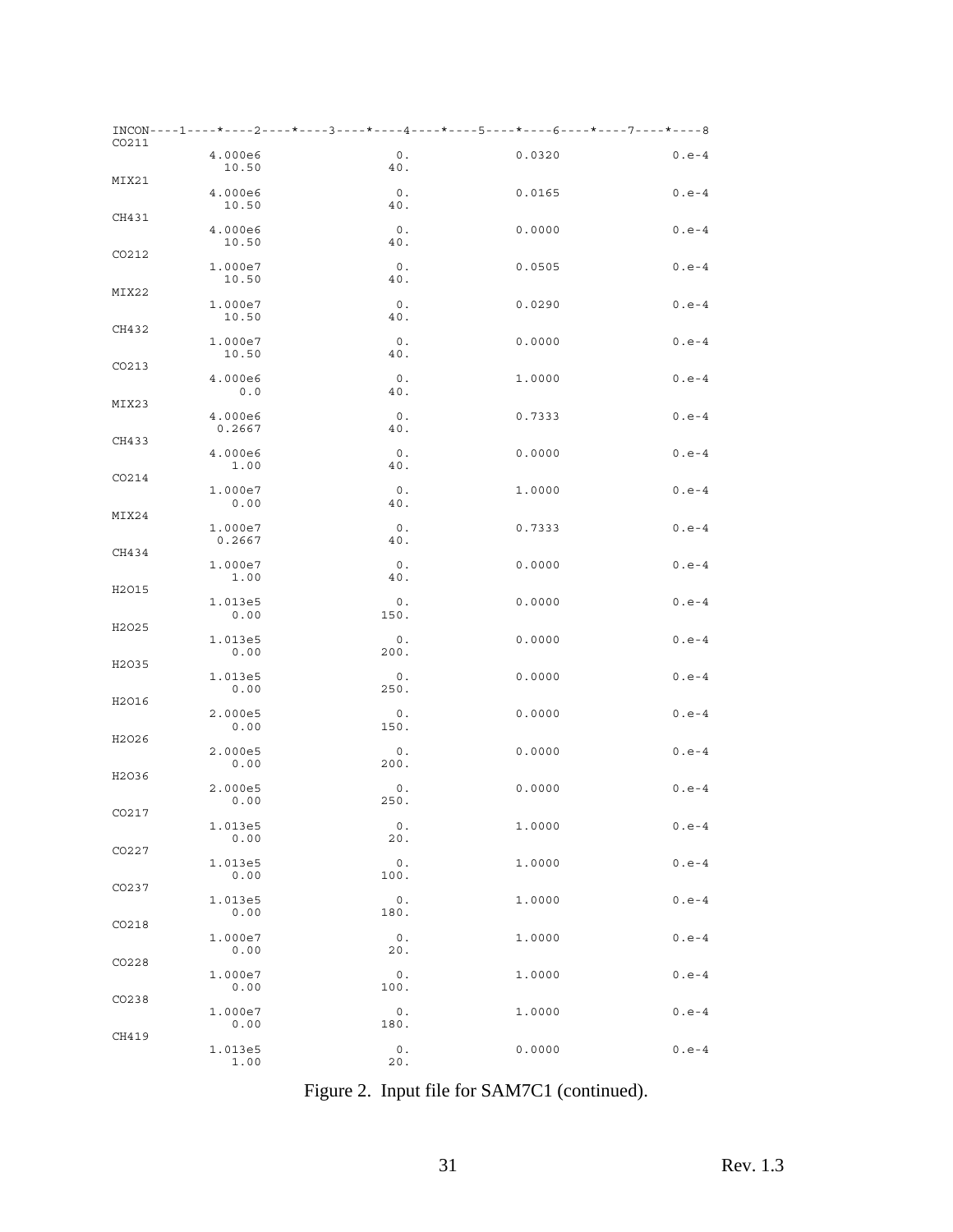| CH429                           |         |                       |                                                                                  |                                  |
|---------------------------------|---------|-----------------------|----------------------------------------------------------------------------------|----------------------------------|
|                                 | 1.013e5 | 0.                    | 0.0000                                                                           | $0.e-4$                          |
|                                 | 1.00    | 100.                  |                                                                                  |                                  |
| CH439                           |         |                       |                                                                                  |                                  |
|                                 | 1.013e5 | 0.                    | 0.0000                                                                           | $0.e-4$                          |
|                                 |         |                       |                                                                                  |                                  |
|                                 | 1.00    | 180.                  |                                                                                  |                                  |
| CH410                           |         |                       |                                                                                  |                                  |
|                                 | 1.000e7 | 0.                    | 0.0000                                                                           | $0.e-4$                          |
|                                 | 1.00    | 20.                   |                                                                                  |                                  |
| CH420                           |         |                       |                                                                                  |                                  |
|                                 | 1.000e7 | 0.                    | 0.0000                                                                           | $0.e-4$                          |
|                                 | 1.00    | 100.                  |                                                                                  |                                  |
| CH430                           |         |                       |                                                                                  |                                  |
|                                 | 1.000e7 | 0.                    | 0.0000                                                                           | $0.e-4$                          |
|                                 |         | 180.                  |                                                                                  |                                  |
|                                 | 1.00    |                       |                                                                                  |                                  |
|                                 |         |                       |                                                                                  |                                  |
|                                 |         |                       | ELEME----1----*----2----*----3----*----4----*----5----*----6----*----7----*----8 |                                  |
| CO211                           |         | 10.1000E+010.1000E+01 |                                                                                  | $0.5000E+000.5000E+00-.5000E+00$ |
| MIX21                           |         | 10.1000E+010.0000E+00 |                                                                                  | $0.5000E+000.5000E+00-.1500E+01$ |
| CH431                           |         | 10.1000E+010.1000E+01 |                                                                                  | $0.5000E+000.5000E+00-.2500E+01$ |
| CO212                           |         | 10.1000E+010.1000E+01 |                                                                                  | $0.5000E+000.1500E+01-.5000E+00$ |
| MIX22                           |         | 10.1000E+010.0000E+00 |                                                                                  | $0.5000E+000.1500E+01-.1500E+01$ |
|                                 |         | 10.1000E+010.1000E+01 |                                                                                  | 0.5000E+000.1500E+01-.2500E+01   |
| CH432                           |         |                       |                                                                                  |                                  |
| CO213                           |         | 10.1000E+010.1000E+01 |                                                                                  | $0.5000E+000.2500E+01-.5000E+00$ |
| MIX23                           |         | 10.1000E+010.0000E+00 |                                                                                  | $0.5000E+000.2500E+01-.1500E+01$ |
| CH433                           |         | 10.1000E+010.1000E+01 |                                                                                  | $0.5000E+000.2500E+01-.2500E+01$ |
| CO214                           |         | 10.1000E+010.1000E+01 |                                                                                  | $0.5000E+000.3500E+01-.5000E+00$ |
| MIX24                           |         | 10.1000E+010.0000E+00 |                                                                                  | $0.5000E+000.3500E+01-.1500E+01$ |
| CH434                           |         | 10.1000E+010.1000E+01 |                                                                                  | $0.5000E+000.3500E+01-.2500E+01$ |
| H2O15                           |         | 10.1000E+010.1000E+01 |                                                                                  | $0.5000E+000.4500E+01-.5000E+00$ |
| H <sub>2</sub> O <sub>2</sub> 5 |         | 10.1000E+010.0000E+00 |                                                                                  | $0.5000E+000.4500E+01-.1500E+01$ |
|                                 |         |                       |                                                                                  |                                  |
| H <sub>2</sub> O <sub>3</sub> 5 |         | 10.1000E+010.1000E+01 |                                                                                  | $0.5000E+000.4500E+01-.2500E+01$ |
| H2O16                           |         | 10.1000E+010.1000E+01 |                                                                                  | $0.5000E+000.5500E+01-.5000E+00$ |
| H2O26                           |         | 10.1000E+010.0000E+00 |                                                                                  | $0.5000E+000.5500E+01-.1500E+01$ |
| H <sub>2</sub> O <sub>3</sub> 6 |         | 10.1000E+010.1000E+01 |                                                                                  | $0.5000E+000.5500E+01-.2500E+01$ |
| CO217                           |         | 10.1000E+010.1000E+01 |                                                                                  | $0.5000E+000.6500E+01-.5000E+00$ |
| CO227                           |         | 10.1000E+010.0000E+00 |                                                                                  | $0.5000E+000.6500E+01-.1500E+01$ |
| CO237                           |         | 10.1000E+010.1000E+01 |                                                                                  | 0.5000E+000.6500E+01-.2500E+01   |
| CO218                           |         | 10.1000E+010.1000E+01 |                                                                                  | $0.5000E+000.7500E+01-.5000E+00$ |
|                                 |         |                       |                                                                                  |                                  |
| CO228                           |         | 10.1000E+010.0000E+00 |                                                                                  | $0.5000E+000.7500E+01-.1500E+01$ |
| CO238                           |         | 10.1000E+010.1000E+01 |                                                                                  | 0.5000E+000.7500E+01-.2500E+01   |
| CH419                           |         | 10.1000E+010.1000E+01 |                                                                                  | $0.5000E+000.8500E+01-.5000E+00$ |
| CH429                           |         | 10.1000E+010.0000E+00 |                                                                                  | $0.5000E+000.8500E+01-.1500E+01$ |
| CH439                           |         | 10.1000E+010.1000E+01 |                                                                                  | $0.5000E+000.8500E+01-.2500E+01$ |
| CH410                           |         | 10.1000E+010.1000E+01 |                                                                                  | $0.5000E+000.9500E+01-.5000E+00$ |
| CH420                           |         | 10.1000E+010.0000E+00 |                                                                                  | $0.5000E+000.9500E+01-.1500E+01$ |
| CH430                           |         | 10.1000E+010.1000E+01 |                                                                                  | $0.5000E+000.9500E+01-.2500E+01$ |
|                                 |         |                       |                                                                                  |                                  |
|                                 |         |                       |                                                                                  |                                  |
| CONNE                           |         |                       |                                                                                  |                                  |
|                                 |         |                       |                                                                                  |                                  |
|                                 |         |                       |                                                                                  |                                  |
|                                 |         |                       |                                                                                  |                                  |
|                                 |         |                       | ENDCY----1----*----2----*----3----*----4----*----5----*----6----*----7----*----8 |                                  |
|                                 |         |                       | MESHMAKER1----*----2----*----3----*----4----*----5----*----6----*----7----*----8 |                                  |
| XYZ                             |         |                       |                                                                                  |                                  |
| 0.                              |         |                       |                                                                                  |                                  |
|                                 |         |                       |                                                                                  |                                  |
| ΝX<br>1                         | 1.      |                       |                                                                                  |                                  |
| ΝY<br>10                        | 1.      |                       |                                                                                  |                                  |
| NZ<br>3                         | $1$ .   |                       |                                                                                  |                                  |
|                                 |         |                       |                                                                                  |                                  |
|                                 |         |                       |                                                                                  |                                  |
|                                 |         |                       | ENDCY----1----*----2----*----3----*----4----*----5----*----6----*----7----*----8 |                                  |
|                                 |         |                       | ENDFI----1----*----2----*----3----*----4----*----5----*----6----*----7----*----8 |                                  |

Figure 2. Input file for SAM7C1 (continued).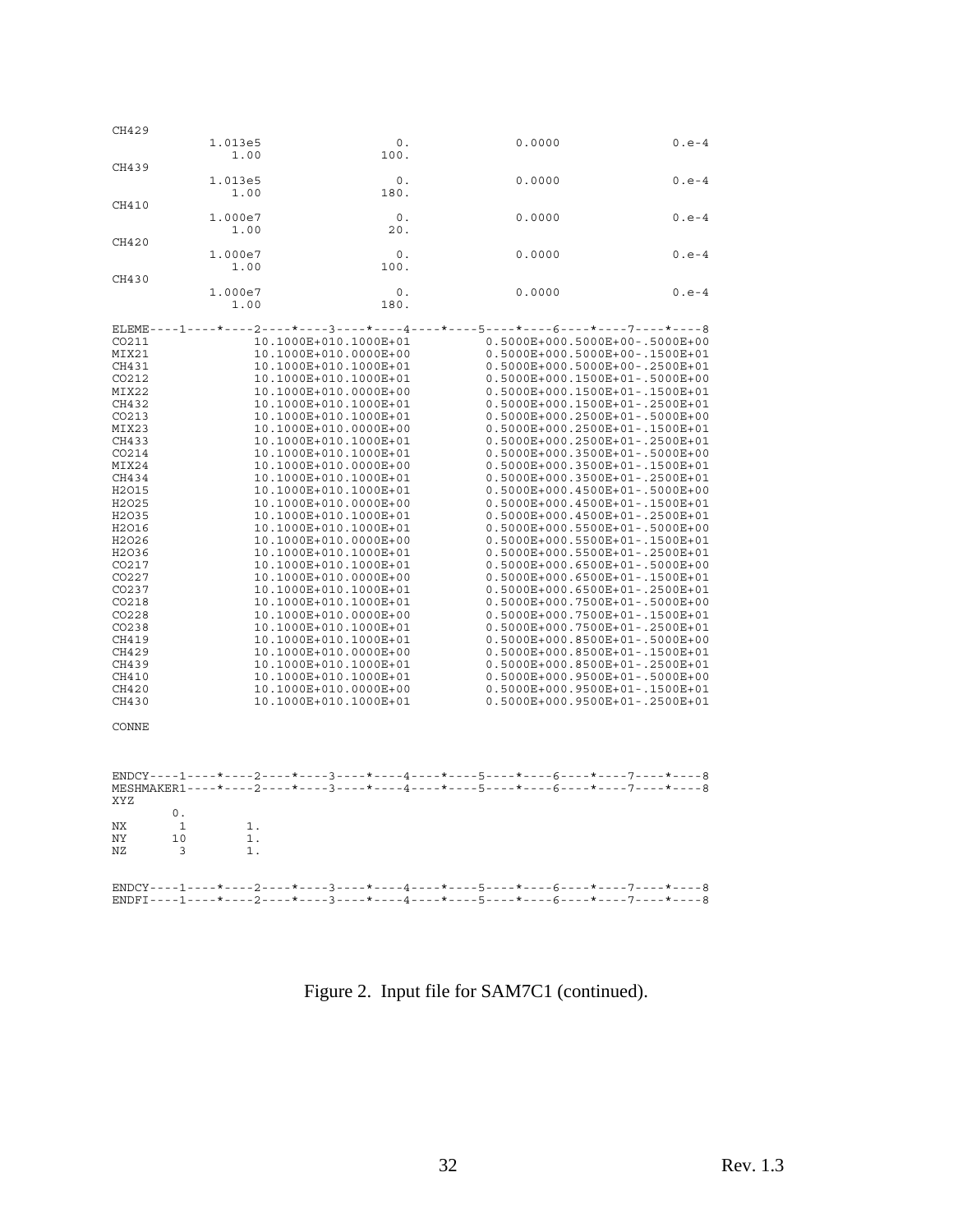\*SAM7C1\* ... Verification problem for EOS7C.

#### OUTPUT DATA AFTER ( 1, 1)-2-TIME STEPS THE TIME IS 0.115741E-13 DAYS

| TOTAL TIME<br>KCYC<br>$\mathbf{1}$<br>$0.100000E - 08$                                                                                                                                                                                                                                                                                                                                                                                                                                                                                                                                                                                                                                                                                                                                                                                                                                                                                                                                                                                                                                                                                                                                                                                                                                                                                                                                                                        | ITER<br>ITERC<br>$\mathbf{1}$<br>$\mathbf{1}$                                                                                                                                                                                                                                                                                                                                                                                        | KON<br>2                                                                                                                                                                                                                                                                                                                                                                                                                                                                                                                                                                               | DX1M<br>$0.00000E + 00$ | DX2M<br>$0.00000E + 00$                                                                                                                                                                                                                                                                                                                                                                                                     | DX3M<br>$0.00000E + 00$ | MAX. RES.<br>$0.00000E + 00$                                                                                                                                                                                                                                                                                                                                                                                                                                                                                                                                                                                                                                                                                                                                                                                                                                                                                                                                                                                                                                                                                                                                                                                                                                                                                                                                                                                                                                                                                                                                                                                                                | NER<br>$\Omega$ | <b>KER</b><br>$\Omega$                             | DELTEX<br>$0.10000E - 08$                                               |  |  |  |  |
|-------------------------------------------------------------------------------------------------------------------------------------------------------------------------------------------------------------------------------------------------------------------------------------------------------------------------------------------------------------------------------------------------------------------------------------------------------------------------------------------------------------------------------------------------------------------------------------------------------------------------------------------------------------------------------------------------------------------------------------------------------------------------------------------------------------------------------------------------------------------------------------------------------------------------------------------------------------------------------------------------------------------------------------------------------------------------------------------------------------------------------------------------------------------------------------------------------------------------------------------------------------------------------------------------------------------------------------------------------------------------------------------------------------------------------|--------------------------------------------------------------------------------------------------------------------------------------------------------------------------------------------------------------------------------------------------------------------------------------------------------------------------------------------------------------------------------------------------------------------------------------|----------------------------------------------------------------------------------------------------------------------------------------------------------------------------------------------------------------------------------------------------------------------------------------------------------------------------------------------------------------------------------------------------------------------------------------------------------------------------------------------------------------------------------------------------------------------------------------|-------------------------|-----------------------------------------------------------------------------------------------------------------------------------------------------------------------------------------------------------------------------------------------------------------------------------------------------------------------------------------------------------------------------------------------------------------------------|-------------------------|---------------------------------------------------------------------------------------------------------------------------------------------------------------------------------------------------------------------------------------------------------------------------------------------------------------------------------------------------------------------------------------------------------------------------------------------------------------------------------------------------------------------------------------------------------------------------------------------------------------------------------------------------------------------------------------------------------------------------------------------------------------------------------------------------------------------------------------------------------------------------------------------------------------------------------------------------------------------------------------------------------------------------------------------------------------------------------------------------------------------------------------------------------------------------------------------------------------------------------------------------------------------------------------------------------------------------------------------------------------------------------------------------------------------------------------------------------------------------------------------------------------------------------------------------------------------------------------------------------------------------------------------|-----------------|----------------------------------------------------|-------------------------------------------------------------------------|--|--|--|--|
|                                                                                                                                                                                                                                                                                                                                                                                                                                                                                                                                                                                                                                                                                                                                                                                                                                                                                                                                                                                                                                                                                                                                                                                                                                                                                                                                                                                                                               |                                                                                                                                                                                                                                                                                                                                                                                                                                      |                                                                                                                                                                                                                                                                                                                                                                                                                                                                                                                                                                                        |                         |                                                                                                                                                                                                                                                                                                                                                                                                                             |                         |                                                                                                                                                                                                                                                                                                                                                                                                                                                                                                                                                                                                                                                                                                                                                                                                                                                                                                                                                                                                                                                                                                                                                                                                                                                                                                                                                                                                                                                                                                                                                                                                                                             |                 |                                                    |                                                                         |  |  |  |  |
| $NCG = CO2$                                                                                                                                                                                                                                                                                                                                                                                                                                                                                                                                                                                                                                                                                                                                                                                                                                                                                                                                                                                                                                                                                                                                                                                                                                                                                                                                                                                                                   |                                                                                                                                                                                                                                                                                                                                                                                                                                      |                                                                                                                                                                                                                                                                                                                                                                                                                                                                                                                                                                                        |                         |                                                                                                                                                                                                                                                                                                                                                                                                                             |                         |                                                                                                                                                                                                                                                                                                                                                                                                                                                                                                                                                                                                                                                                                                                                                                                                                                                                                                                                                                                                                                                                                                                                                                                                                                                                                                                                                                                                                                                                                                                                                                                                                                             |                 |                                                    |                                                                         |  |  |  |  |
| $\mathbf{P}$<br>INDEX<br>ELEM.<br>(PA)                                                                                                                                                                                                                                                                                                                                                                                                                                                                                                                                                                                                                                                                                                                                                                                                                                                                                                                                                                                                                                                                                                                                                                                                                                                                                                                                                                                        | T<br>$(DEG-C)$                                                                                                                                                                                                                                                                                                                                                                                                                       | <b>SL</b>                                                                                                                                                                                                                                                                                                                                                                                                                                                                                                                                                                              | XBRINE (LIO)            | XNCG (LIO)                                                                                                                                                                                                                                                                                                                                                                                                                  | XCH4 (LIO)              | XCH4 (GAS)                                                                                                                                                                                                                                                                                                                                                                                                                                                                                                                                                                                                                                                                                                                                                                                                                                                                                                                                                                                                                                                                                                                                                                                                                                                                                                                                                                                                                                                                                                                                                                                                                                  | XNCG (GAS)      | XTRC(GAS)                                          | DG<br>$(KG/M**3)$                                                       |  |  |  |  |
| CO211<br>10.40000E+070.40000E+020.50000E+000.00000E+000.32000E-010.17898E-050.95509E-030.99829E+000.00000E+000.85118E+02<br>MIX21<br>CH431<br>CO212<br>MIX22<br>CH432<br>CO213<br>MIX23<br>CH433<br>CO <sub>214</sub><br>10 0.10000E+08 0.40000E+02<br>MIX24<br>11 0.10000E+08 0.40000E+02 0.00000E+00 0.00000E+00 0.29175E-01 0.68965E-03 0.26670E+00 0.73330E+00 0.00000E+00 0.15524E+03<br>CH434<br>$12, 0.10000E + 08, 0.40000E + 02, 0.00000E + 00, 0.00000E + 00$<br>H2O15<br>13 0.10130E+06 0.15000E+03<br>H2O25<br>14 0.10130E+06 0.20000E+03<br>H2O35<br>15 0.10130E+06 0.25000E+03<br>H2O16<br>16 0.20000E+06 0.15000E+03<br>H2O26<br>17 0.20000E+06 0.20000E+03<br>H2O36<br>18 0.20000E+06 0.25000E+03 0.00000E+00 0.00000E+00 0.00000E+00 0.00000E+00 0.00000E+00 0.00000E+00 0.00000E+00 0.83412E+00<br>CO217<br>19 0.10130E+06 0.20000E+02<br>CO227<br>20 0.10130E+06 0.10000E+03<br>CO237<br>21 0.10130E+06 0.18000E+03<br>CO218<br>22 0.10000E+08 0.20000E+02<br>CO228<br>23 0.10000E+08 0.10000E+03<br>CO238<br>24 0.10000E+08 0.18000E+03<br>CH419<br>25 0.10130E+06 0.20000E+02 0.00000E+00 0.00000E+00 0.00000E+00 0.25297E-04 0.10000E+01 0.00000E+00 0.00000E+00 0.66836E+00<br>CH429<br>26 0.10130E+06 0.10000E+03<br>CH439<br>27 0.10130E+06 0.18000E+03<br>CH410<br>28 0.10000E+08 0.20000E+02<br>CH420<br>29 0.10000E+08 0.10000E+03<br>CH430<br>30 0.10000E+08 0.18000E+03 0.00000E+00 0.00000E+00 | 2 0.40000E+07 0.40000E+02<br>3 0.40000E+07 0.40000E+02<br>4 0.10000E+08 0.40000E+02 0.50000E+00 0.00000E+00 0.50500E-01 0.18821E-04 0.25516E-02 0.99715E+00 0.00000E+00 0.54496E+03<br>5 0.10000E+08 0.40000E+02<br>6 0.10000E+08 0.40000E+02<br>7 0.40000E+07 0.40000E+02 0.00000E+00 0.00000E+00 0.32141E-01 0.00000E+00 0.00000E+00 0.10000E+01 0.00000E+00 0.85386E+02<br>8 0.40000E+07 0.40000E+02<br>9 0.40000E+07 0.40000E+02 | $0.50000E+0000.00000E+00$<br>$0.50000E+0000.00000E+00$<br>$0.00000E + 0000.00000E + 00$<br>$0.00000E + 0000.00000E + 00$<br>$0.00000E+00 0.00000E+00$<br>$0.00000E + 0000.00000E + 00$<br>$0.00000E + 0000.00000E + 00$<br>$0.00000E+0000.00000E+00$<br>$0.00000E + 0000.00000E + 00$<br>$0.00000E + 0000.00000E + 00$<br>$0.00000E+00 0.00000E+00$<br>$0.00000E+0000.00000E+00$<br>$0.00000E + 0000.00000E + 00$<br>$0.00000E + 0000.00000E + 00$<br>$0.00000E + 0000.00000E + 00$<br>$0.00000E + 0000.00000E + 00$<br>$0.00000E + 0000.00000E + 00$<br>$0.00000E + 0000.00000E + 00$ |                         | $0.50000E+00$ 0.00000E+00 0.00000E+00 0.63559E-03 0.99793E+00 0.00000E+00 0.00000E+00 0.26480E+02<br>$0.50000E+00$ 0.00000E+00 0.29000E-01 0.69293E-03 0.26896E+00 0.73060E+00 0.00000E+00 0.15459E+03<br>$0.00000E+00$ 0.00000 $E+00$ 0.00000 $E+00$ 0.00000 $E+00$ 0.00000 $E+00$ 0.00000 $E+00$ 0.00000 $E+00$<br>$0.00000E+00$ 0.00000 $E+00$ 0.40574 $E-03$ 0.00000 $E+00$ 0.00000 $E+00$ 0.10000 $E+01$ 0.0000 $E+00$ |                         | $0.16500E-01$ 0.32198E-03 0.26826E+00 0.73063E+00 0.00000E+00 0.51853E+02<br>$0.00000E+00 0.13242E-02 0.99917E+00 0.00000E+00$<br>0.16608E-01 0.32103E-03 0.26670E+00 0.73330E+00 0.00000E+00 0.52008E+02<br>$0.00000E+00$ 0.63676E-03 0.10000E+01 0.00000E+00 0.00000E+00 0.26472E+02<br>$0.50875E-01$ 0.00000 $E+00$ 0.00000 $E+00$ 0.10000 $E+01$ 0.00000 $E+00$<br>$0.00000E+00$ $0.13252E-02$ $0.10000E+01$ $0.00000E+00$ $0.00000E+00$ $0.71699E+02$<br>$0.00000E + 00 0.00000E + 00 0.00000E + 00 0.00000E + 00$<br>$0.00000E+00$ 0.00000 $E+00$ 0.00000 $E+00$ 0.00000 $E+00$ 0.00000 $E+00$ 0.42103 $E+00$<br>$0.00000E+00$ 0.00000 $E+00$ 0.00000 $E+00$ 0.00000 $E+00$ 0.0000 $E+00$ 0.10422 $E+01$<br>$0.00000E+00$ 0.00000 $E+00$ 0.00000 $E+00$ 0.00000 $E+00$ 0.00000 $E+00$ 0.92558 $E+00$<br>$0.16527E-02$ 0.00000E+00 0.00000E+00 0.10000E+01 0.00000E+00 0.18399E+01<br>$0.50057E-03$ 0.00000E+00 0.00000E+00 0.10000E+01 0.00000E+00 0.14409E+01<br>$0.60352E-01$ 0.00000E+00 0.00000E+00 0.10000E+01 0.00000E+00 0.83034E+03<br>$0.33625E-01$ 0.00000 $E+00$ 0.00000 $E+00$ 0.10000 $E+01$ 0.00000 $E+00$ 0.19106 $E+03$<br>$0.31915E-01$ 0.00000 $E+00$ 0.00000 $E+00$ 0.10000 $E+01$ 0.00000 $E+00$<br>$0.00000E+00$ $0.14248E-04$ $0.10000E+01$ $0.00000E+00$ $0.00000E+00$ $0.52434E+00$<br>$0.00000E+00$ $0.22269E-04$ $0.10000E+01$ $0.00000E+00$ $0.00000E+00$ $0.43151E+00$<br>$0.00000E+00$ $0.17313E-02$ $0.10000E+01$ $0.00000E+00$ $0.00000E+00$<br>$0.00000E+00$ 0.11461E-02 0.10000E+01 0.00000E+00 0.00000E+00 0.55365E+02<br>$0.00000E+00$ 0.19311E-02 0.10000E+01 0.00000E+00 0.00000E+00 0.43423E+02 |                 | 0.00000E+00 0.71715E+02<br>0.00000E+00 0.52323E+00 | 0.56325E+03<br>0.46635E+00<br>0.11848E+01<br>0.13082E+03<br>0.80426E+02 |  |  |  |  |

Figure 3. Portion of output file for SAM7C1 showing pressure, temperature, composition, and density at various conditions.

@@@@@@@@@@@@@@@@@@@@@@@@@@@@@@@@@@@@@@@@@@@@@@@@@@@@@@@@@@@@@@@@@@@@@@@@@@@@@@@@@@@@@@@@@@@@@@@@@@@@@@@@@@@@@@@@@@@@@@@@@@@@@@@@@@@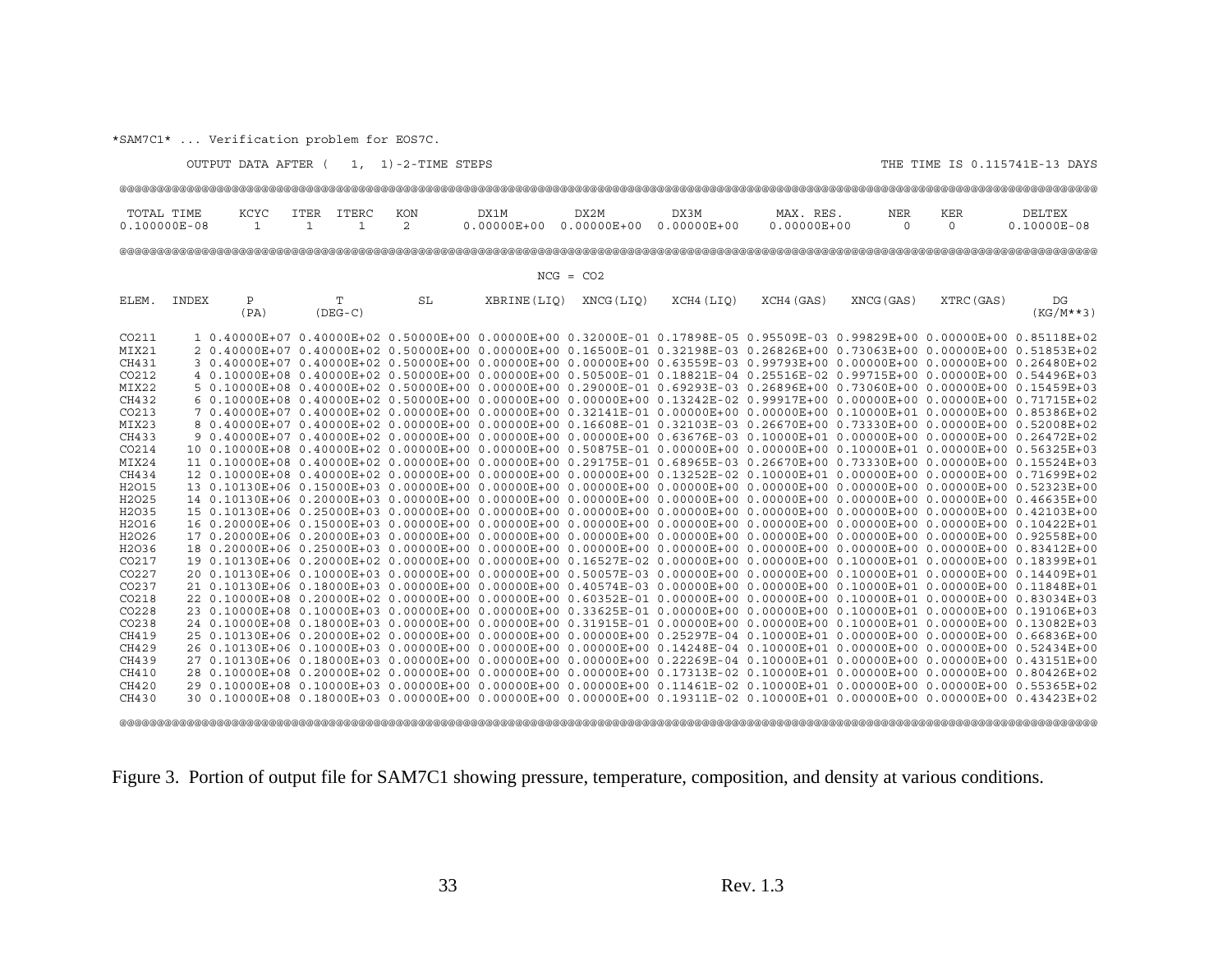| $\uparrow$                |                      |   |                                           |     |                                          |                  |                                                                                                                                                                                                                                  |                          |                                                                                                                                                                                                                                                          |                     |
|---------------------------|----------------------|---|-------------------------------------------|-----|------------------------------------------|------------------|----------------------------------------------------------------------------------------------------------------------------------------------------------------------------------------------------------------------------------|--------------------------|----------------------------------------------------------------------------------------------------------------------------------------------------------------------------------------------------------------------------------------------------------|---------------------|
|                           |                      |   | *SAM7C1*  Verification problem for EOS7C. |     |                                          |                  |                                                                                                                                                                                                                                  |                          |                                                                                                                                                                                                                                                          |                     |
|                           |                      |   |                                           |     |                                          | $KCYC =$         | $\mathbf{1}$<br>$\sim$                                                                                                                                                                                                           | $ITER =$<br>$\mathbf{1}$ |                                                                                                                                                                                                                                                          | TIME = 0.100000E-08 |
| $\mathsf{L}_{\mathrm{L}}$ |                      |   |                                           |     |                                          |                  |                                                                                                                                                                                                                                  |                          |                                                                                                                                                                                                                                                          |                     |
|                           |                      |   |                                           |     | $IE(14) = 1$ (H FROM SUPST AND ZEVSREAL) |                  |                                                                                                                                                                                                                                  |                          |                                                                                                                                                                                                                                                          |                     |
|                           |                      |   |                                           |     |                                          |                  |                                                                                                                                                                                                                                  |                          |                                                                                                                                                                                                                                                          |                     |
| ELEM.                     | INDEX<br>$\mathbf P$ | T | SL                                        | DX1 | DX <sub>2</sub>                          | H(GAS)<br>(J/KG) | ZFAC                                                                                                                                                                                                                             | K(GAS)                   | K(LIO.)                                                                                                                                                                                                                                                  | VIS (GAS)<br>(PA S) |
|                           |                      |   |                                           |     |                                          |                  |                                                                                                                                                                                                                                  |                          |                                                                                                                                                                                                                                                          |                     |
| CO211                     |                      |   |                                           |     |                                          |                  |                                                                                                                                                                                                                                  |                          | 1 0.40000E+07 0.40000E+02 0.50000E+00 0.00000E+00 0.00000E+00 0.47103E+06 0.79216E+00 0.41589E+00 0.21697E-06 0.16955E-04                                                                                                                                |                     |
| MIX21                     |                      |   |                                           |     |                                          |                  |                                                                                                                                                                                                                                  |                          | 2 0.40000E+07 0.40000E+02 0.50000E+00 0.00000E+00 0.00000E+00 0.61573E+06 0.88749E+00 0.41589E+00 0.21697E-06 0.14365E-04                                                                                                                                |                     |
| CH431                     |                      |   |                                           |     |                                          |                  |                                                                                                                                                                                                                                  |                          | 3 0.40000E+07 0.40000E+02 0.50000E+00 0.00000E+00 0.00000E+00 0.91283E+06 0.93098E+00 0.41589E+00 0.21697E-06 0.12096E-04                                                                                                                                |                     |
| CO212                     |                      |   |                                           |     |                                          |                  |                                                                                                                                                                                                                                  |                          | 4 0.10000E+08 0.40000E+02 0.50000E+00 0.00000E+00 0.00000E+00 0.76227E+05 0.30867E+00 0.41589E+00 0.21697E-06 0.41776E-04                                                                                                                                |                     |
| MIX22                     |                      |   |                                           |     |                                          |                  |                                                                                                                                                                                                                                  |                          | 5 0.10000E+08 0.40000E+02 0.50000E+00 0.00000E+00 0.00000E+00 0.51315E+06 0.74407E+00 0.41589E+00 0.21697E-06 0.18034E-04                                                                                                                                |                     |
| CH432                     |                      |   |                                           |     |                                          |                  | 6 0.10000E+08 0.40000E+02 0.50000E+00 0.00000E+00 0.00000E+00 0.85220E+06 0.85928E+00 0.41589E+00 0.21697E-06                                                                                                                    |                          |                                                                                                                                                                                                                                                          | 0.14151E-04         |
| CO213                     |                      |   |                                           |     |                                          |                  |                                                                                                                                                                                                                                  |                          | 7 0.40000E+07 0.40000E+02 0.00000E+00 0.00000E+00 0.00000E+00 0.47704E+06 0.79186E+00 0.10000E+01 0.00000E+00 0.16986E-04                                                                                                                                |                     |
| MIX23                     |                      |   |                                           |     |                                          |                  |                                                                                                                                                                                                                                  |                          | 8 0.40000E+07 0.40000E+02 0.00000E+00 0.00000E+00 0.00000E+00 0.59917E+06 0.88745E+00 0.10000E+01 0.00000E+00 0.14386E-04                                                                                                                                |                     |
| CH433                     |                      |   |                                           |     |                                          |                  | 9 0.40000E+07 0.40000E+02 0.00000E+00 0.00000E+00 0.00000E+00 0.90940E+06 0.93108E+00 0.10000E+01 0.00000E+00                                                                                                                    |                          |                                                                                                                                                                                                                                                          | 0.12097E-04         |
| CO214                     |                      |   |                                           |     |                                          |                  | 10 0.10000E+08 0.40000E+02 0.00000E+00 0.00000E+00 0.00000E+00 0.32404E+06 0.30010E+00 0.10000E+01 0.00000E+00                                                                                                                   |                          |                                                                                                                                                                                                                                                          | $0.43254E - 04$     |
| MIX24                     |                      |   |                                           |     |                                          |                  |                                                                                                                                                                                                                                  |                          | 11 0.10000E+08 0.40000E+02 0.00000E+00 0.00000E+00 0.00000E+00 0.54394E+06 0.74327E+00 0.10000E+01 0.00000E+00 0.18070E-04                                                                                                                               |                     |
| CH434                     |                      |   |                                           |     |                                          |                  | 12 0.10000E+08 0.40000E+02 0.00000E+00 0.00000E+00 0.00000E+00 0.85079E+06 0.85939E+00 0.10000E+01 0.00000E+00                                                                                                                   |                          |                                                                                                                                                                                                                                                          | 0.14152E-04         |
| H2O15<br>H2O25            |                      |   |                                           |     |                                          |                  |                                                                                                                                                                                                                                  |                          | 13 0.10130E+06 0.15000E+03 0.00000E+00 0.00000E+00 0.00000E+00 0.27762E+07 0.99384E+00 0.10000E+01 0.00000E+00 0.15486E-04                                                                                                                               |                     |
| H2O35                     |                      |   |                                           |     |                                          |                  |                                                                                                                                                                                                                                  |                          | 14 0.10130E+06 0.20000E+03 0.00000E+00 0.00000E+00 0.00000E+00 0.28753E+07 0.99548E+00 0.10000E+01 0.00000E+00 0.17370E-04<br>15 0.10130E+06 0.25000E+03 0.00000E+00 0.00000E+00 0.00000E+00 0.29745E+07 0.99662E+00 0.10000E+01 0.00000E+00 0.19240E-04 |                     |
| H2O16                     |                      |   |                                           |     |                                          |                  |                                                                                                                                                                                                                                  |                          |                                                                                                                                                                                                                                                          | $0.15502E - 04$     |
| H2O26                     |                      |   |                                           |     |                                          |                  | 16 0.20000E+06 0.15000E+03 0.00000E+00 0.00000E+00 0.00000E+00 0.27685E+07 0.98778E+00 0.10000E+01 0.00000E+00<br>17 0.20000E+06 0.20000E+03 0.00000E+00 0.00000E+00 0.00000E+00 0.28705E+07 0.99105E+00 0.10000E+01 0.00000E+00 |                          |                                                                                                                                                                                                                                                          | 0.17386E-04         |
| H2O36                     |                      |   |                                           |     |                                          |                  |                                                                                                                                                                                                                                  |                          | 18 0.20000E+06 0.25000E+03 0.00000E+00 0.00000E+00 0.00000E+00 0.29712E+07 0.99330E+00 0.10000E+01 0.00000E+00 0.19256E-04                                                                                                                               |                     |
| CO217                     |                      |   |                                           |     |                                          |                  | 19 0.10130E+06 0.20000E+02 0.00000E+00 0.00000E+00 0.00000E+00 0.49852E+06 0.99416E+00 0.10000E+01 0.00000E+00                                                                                                                   |                          |                                                                                                                                                                                                                                                          | 0.14547E-04         |
| CO227                     |                      |   |                                           |     |                                          |                  |                                                                                                                                                                                                                                  |                          | 20 0.10130E+06 0.10000E+03 0.00000E+00 0.00000E+00 0.00000E+00 0.57303E+06 0.99731E+00 0.10000E+01 0.00000E+00 0.18285E-04                                                                                                                               |                     |
| CO237                     |                      |   |                                           |     |                                          |                  |                                                                                                                                                                                                                                  |                          | 21 0.10130E+06 0.18000E+03 0.00000E+00 0.00000E+00 0.00000E+00 0.65325E+06 0.99871E+00 0.10000E+01 0.00000E+00 0.21732E-04                                                                                                                               |                     |
| CO218                     |                      |   |                                           |     |                                          |                  |                                                                                                                                                                                                                                  |                          | 22 0.10000E+08 0.20000E+02 0.00000E+00 0.00000E+00 0.00000E+00 0.24367E+06 0.21746E+00 0.10000E+01 0.00000E+00 0.77411E-04                                                                                                                               |                     |
| CO228                     |                      |   |                                           |     |                                          |                  | 23 0.10000E+08 0.10000E+03 0.00000E+00 0.00000E+00 0.00000E+00 0.49985E+06 0.74246E+00 0.10000E+01 0.00000E+00                                                                                                                   |                          |                                                                                                                                                                                                                                                          | 0.23658E-04         |
| CO238                     |                      |   |                                           |     |                                          |                  |                                                                                                                                                                                                                                  |                          | 24 0.10000E+08 0.18000E+03 0.00000E+00 0.00000E+00 0.00000E+00 0.60867E+06 0.89291E+00 0.10000E+01 0.00000E+00 0.24894E-04                                                                                                                               |                     |
| CH419                     |                      |   |                                           |     |                                          |                  |                                                                                                                                                                                                                                  |                          | 25 0.10130E+06 0.20000E+02 0.00000E+00 0.00000E+00 0.00000E+00 0.90502E+06 0.99763E+00 0.10000E+01 0.00000E+00 0.10962E-04                                                                                                                               |                     |
| CH429                     |                      |   |                                           |     |                                          |                  |                                                                                                                                                                                                                                  |                          | 26 0.10130E+06 0.10000E+03 0.00000E+00 0.00000E+00 0.00000E+00 0.10915E+07 0.99901E+00 0.10000E+01 0.00000E+00 0.13383E-04                                                                                                                               |                     |
| CH439                     |                      |   |                                           |     |                                          |                  |                                                                                                                                                                                                                                  |                          | 27 0.10130E+06 0.18000E+03 0.00000E+00 0.00000E+00 0.00000E+00 0.12980E+07 0.99962E+00 0.10000E+01 0.00000E+00 0.15583E-04                                                                                                                               |                     |
| CH410                     |                      |   |                                           |     |                                          |                  |                                                                                                                                                                                                                                  |                          | 28 0.10000E+08 0.20000E+02 0.00000E+00 0.00000E+00 0.00000E+00 0.79114E+06 0.81842E+00 0.10000E+01 0.00000E+00 0.14016E-04                                                                                                                               |                     |
| CH420                     |                      |   |                                           |     |                                          |                  |                                                                                                                                                                                                                                  |                          | 29 0.10000E+08 0.10000E+03 0.00000E+00 0.00000E+00 0.00000E+00 0.10215E+07 0.93399E+00 0.10000E+01 0.00000E+00 0.15128E-04                                                                                                                               |                     |
| CH430                     |                      |   |                                           |     |                                          |                  |                                                                                                                                                                                                                                  |                          | 30 0.10000E+08 0.18000E+03 0.00000E+00 0.00000E+00 0.00000E+00 0.12508E+07 0.98061E+00 0.10000E+01 0.00000E+00 0.16828E-04                                                                                                                               |                     |
|                           |                      |   |                                           |     |                                          |                  |                                                                                                                                                                                                                                  |                          |                                                                                                                                                                                                                                                          |                     |
|                           |                      |   |                                           |     |                                          |                  |                                                                                                                                                                                                                                  |                          |                                                                                                                                                                                                                                                          |                     |

Figure 4. Portion of output file for SAM7C1 showing enthalpies for the various pressures, temperatures, and compositions.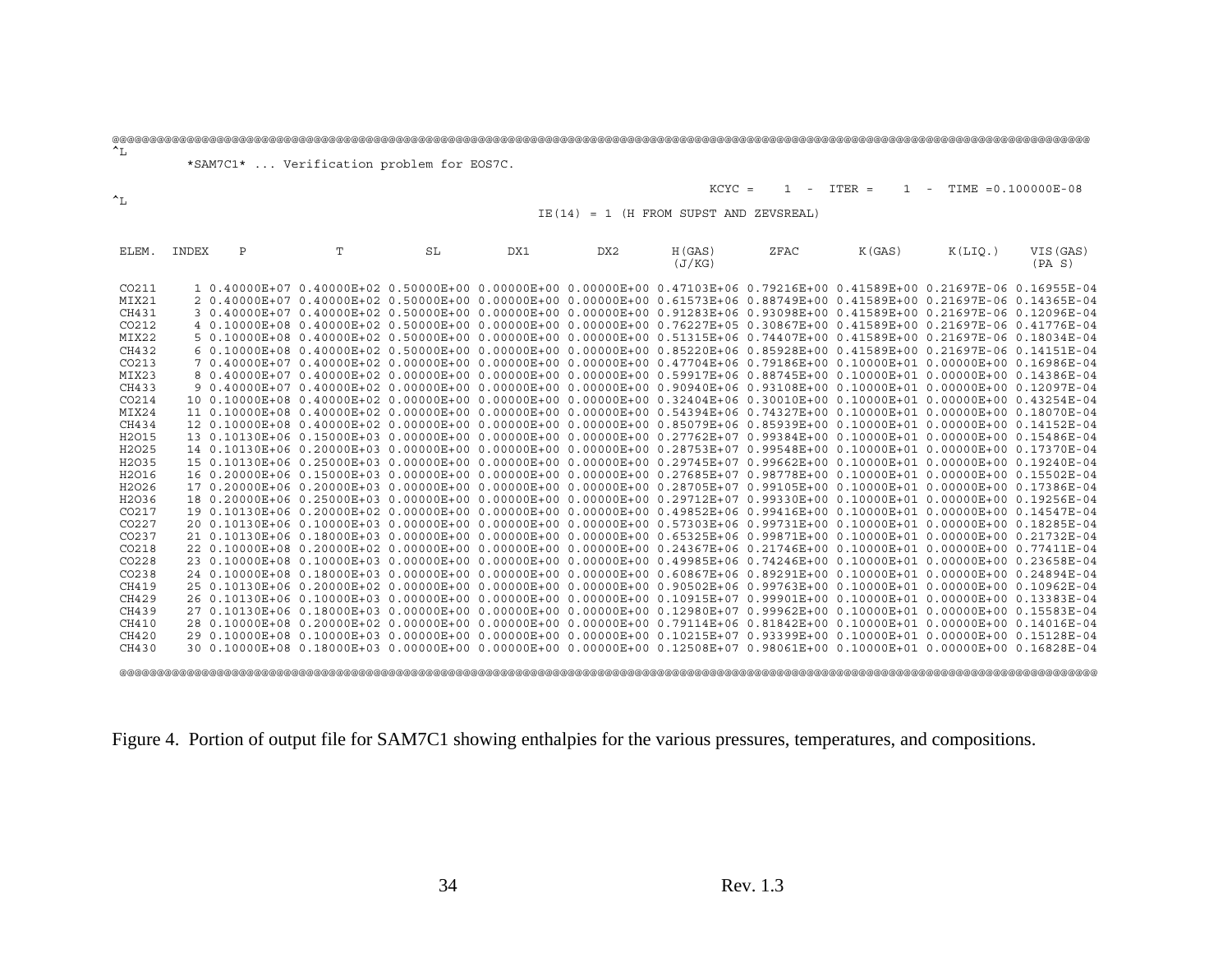|           |                       |                 | gas phase                    |                           | aqueous phase              |                                            |  |
|-----------|-----------------------|-----------------|------------------------------|---------------------------|----------------------------|--------------------------------------------|--|
|           | $X_g^{\text{CH4}}$    | $X_g^{\rm CO2}$ | $\rho$ (kg m <sup>-3</sup> ) | $\mu$ (Pa s)              | $X_1$ <sup>CH4</sup>       | $X_1^{\rm CO2}$                            |  |
| EOS7C     | $2.62 \times 10^{-3}$ | 0.996           | 85.12                        | $1.70 \times 10^{-5}$     | $2.05 \times 10^{-6}$      | $1.33 \times 10^{-2}$                      |  |
| Reference | $\theta$ .            | 1.              | 83.79 [1]                    | $1.73 \times 10^{-5}$ [1] | $\theta$ .                 | $1.37 \times 10^{-2}$<br>$\lceil 2 \rceil$ |  |
| EOS7C     | 0.501                 | 0.497           | 51.85                        | $1.44 \times 10^{-5}$     | 3.66 x $10^{-4}$           | 6.82 x $10^{-3}$                           |  |
| Reference | 0.5                   | 0.5             | 51.33 [1]                    | $1.67 \times 10^{-5}$ [1] | 3.66 x $10^{-4}$ [3,4,5,6] | 6.74 x $10^{-3}$ [3,4,5,6]                 |  |
| EOS7C     | 0.998                 | $\theta$ .      | 26.48                        | $1.21 \times 10^{-5}$     | $7.15 \times 10^{-4}$      | $\theta$ .                                 |  |
| Reference | 1.                    | 0.              | 26.10 [1]                    | $1.23 \times 10^{-5}$ [1] | 7.22 x $10^{-4}$ [3,4,5,6] | 0.                                         |  |

Table 7. Properties of  $CO_2$ -CH<sub>4</sub>-H<sub>2</sub>O gas mixtures at 40 bars and 40 °C.

See Table 8 for references.

Table 8. Properties of  $CO_2$ -CH<sub>4</sub>-H<sub>2</sub>O gas mixtures at 100 bars and 40 °C.

|                         |                       |                 | gas phase                    |                           | aqueous phase                   |                                            |  |
|-------------------------|-----------------------|-----------------|------------------------------|---------------------------|---------------------------------|--------------------------------------------|--|
|                         | $X_{\rm g}^{\rm CH4}$ | $X_g^{\rm CO2}$ | $\rho$ (kg m <sup>-3</sup> ) | $\mu$ (Pa s)              | $X_1^{\text{CH4}}$              | $X_1^{\rm CO2}$                            |  |
| EOS7C                   | $6.98 \times 10^{-3}$ | 0.992           | 544.96                       | $4.18 \times 10^{-5}$     | $2.18 \times 10^{-5}$           | $2.13 \times 10^{-2}$                      |  |
| Reference               | $\theta$ .            |                 | 631.90 [1]                   | $5.04 \times 10^{-5}$ [1] | $\overline{0}$ .                | $2.19 \times 10^{-2}$<br>$\lceil 2 \rceil$ |  |
| EOS7C                   | 0.503                 | 0.497           | 154.59                       | $1.80 \times 10^{-5}$     | $7.93 \times 10^{-4}$           | $1.21 \times 10^{-2}$                      |  |
| Reference               | 0.5                   | 0.5             | 153.97 [1]                   | $1.94 \times 10^{-5}$ [1] | 7.95 x $10^{4}$ [3,4,5,6]       | 1.21 x $10^{-2}$ [3,4,5,6]                 |  |
| EOS7C                   | 0.999                 | $\theta$ .      | 71.72                        | $1.42 \times 10^{-5}$     | $1.49 \times 10^{-3}$           | 0.                                         |  |
| Reference               | 1.                    | 0.              | 70.03<br>[1]                 | $1.41 \times 10^{-5}$ [1] | $1.54 \times 10^{-3}$ [3,4,5,6] | 0.                                         |  |
| <sup>1</sup> NIST, 1992 |                       |                 |                              |                           |                                 |                                            |  |

<sup>2</sup>Wiebe and Gaddy, 1940.

<sup>3</sup>Spycher and Reed, 1988.

 $4$ Johnson et al., 1992.

 $5$ Shock et al., 1989.

6Wagman et al., 1982.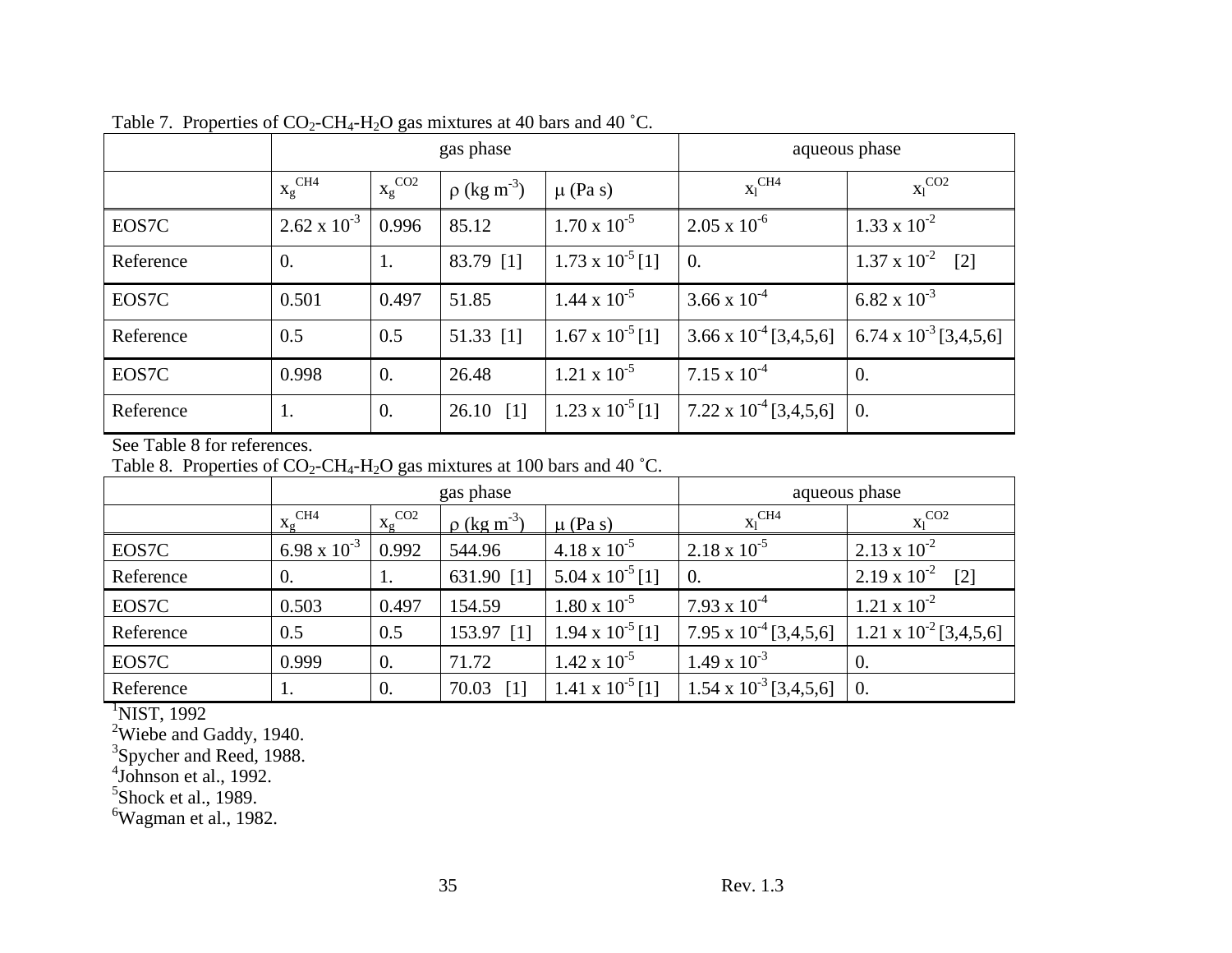Table 9. Enthalpy of pure steam  $(J \text{ kg}^{-1})$ .

|                 | $1.013$ bar<br>150 °C | $1.013$ bar<br>$200\text{ °C}$ | $1.013$ bar<br>250 °C | 2 bar<br>150 °C       | 2 bar<br>200 °C       | 2 bar<br>250 °C       |
|-----------------|-----------------------|--------------------------------|-----------------------|-----------------------|-----------------------|-----------------------|
| EOS7C           | $2.776 \times 10^6$   | $2.875 \times 10^6$            | $2.974 \times 10^6$   | $2.768 \times 10^6$   | $2.871 \times 10^{6}$ | $2.971 \times 10^6$   |
| Reference $[1]$ | $2.776 \times 10^6$   | $2.875 \times 10^{6}$          | $2.974 \times 10^{6}$ | $2.769 \times 10^{6}$ | $2.871 \times 10^{6}$ | $2.971 \times 10^{6}$ |

<sup>1</sup>NIST Standard Reference Database 69 – March 2003 Release: NIST Chemistry Web Book.

Table 10. Enthalpy of pure  $CO_2$  (J kg<sup>-1</sup>).

|               | $1.013$ bar           | $1.013$ bar           | $1.013$ bar           | 100 <sub>bar</sub>    | 100 <sub>bar</sub>    | 100 <sub>bar</sub>    |
|---------------|-----------------------|-----------------------|-----------------------|-----------------------|-----------------------|-----------------------|
|               | 20 °C                 | 100 °C                | 180 °C                | 20 °C                 | 100 °C                | 180 °C                |
| EOS7C         | $4.985 \times 10^{5}$ | $5.730 \times 10^{5}$ | $6.533 \times 10^{5}$ | $2.437 \times 10^{5}$ | $4.999 \times 10^{5}$ | $6.087 \times 10^{5}$ |
| Reference [1] | $5.016 \times 10^5$   | 5.723 x $10^5$        | 6.484 x $10^5$        | $2.427 \times 10^5$   | $5.041 \times 10^5$   | $6.086 \times 10^{5}$ |

<sup>1</sup>NIST Standard Reference Database 69 – March 2003 Release: NIST Chemistry Web Book.

Table 11. Enthalpy of pure  $CH_4$  (J kg<sup>-1</sup>).

|               | $1.013$ bar<br>20 °C  | $1.013$ bar<br>100 °C | $1.013$ bar<br>180 °C | 100 <sub>bar</sub><br>20 °C | 100 bar<br>100 °C     | 100 <sub>bar</sub><br>180 °C |
|---------------|-----------------------|-----------------------|-----------------------|-----------------------------|-----------------------|------------------------------|
| EOS7C         | $9.050 \times 10^5$   | $1.092 \times 10^{6}$ | $1.298 \times 10^{6}$ | $7.911 \times 10^5$         | $1.022 \times 10^{6}$ | $1.251 \times 10^{6}$        |
| Reference [1] | $8.988 \times 10^{5}$ | $1.085 \times 10^{6}$ | $1.291 \times 10^{6}$ | $7.943 \times 10^5$         | $1.023 \times 10^{6}$ | $1.251 \times 10^{6}$        |

<sup>1</sup>NIST Standard Reference Database 69 – March 2003 Release: NIST Chemistry Web Book.

Table 12. Enthalpy of 50-50 mole fraction  $CO_2$ -CH<sub>4</sub> mixture (J kg<sup>-1</sup>).

|               | 40 bar           | 100 <sub>bar</sub>      |
|---------------|------------------|-------------------------|
|               | 40 °C            | 40 °C                   |
| EOS7C         | 6.157 x $10^5$   | 5.132 x $10^5$          |
| Reference [1] | 6.040 x $10^5$ * | $5.500 \times 10^{5}$ * |
|               |                  |                         |

<sup>1</sup>NIST 14 Database 1992. \* normalized to NIST Chemistry Web Book reference condition.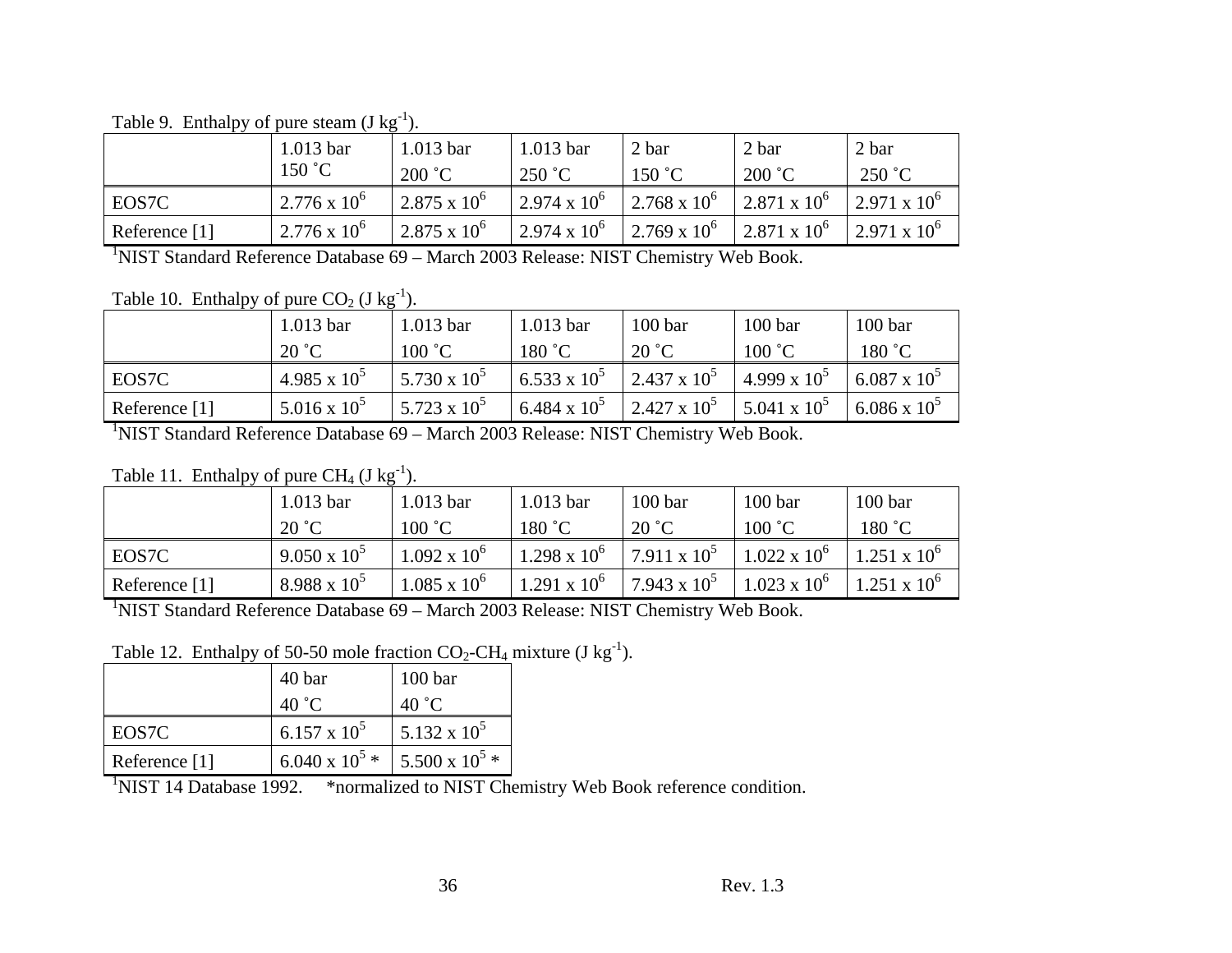#### *5.2 SAM7C2: CO2 Injection into a Depleted Gas Reservoir*

In this sample problem, we demonstrate the use of EOS7C for the injection of  $CO<sub>2</sub>$  into a simplified two-dimensional depleted natural gas  $(CH<sub>4</sub>)$  reservoir. This problem is modeled after the case shown in Oldenburg et al. (2001). In the problem, a two-dimensional depleted natural gas reservoir lies above a water table in a cross-sectional tilted system. The upper right-hand corner gridblock is held at constant pressure while  $CO<sub>2</sub>$  is injected in the middle-left of the reservoir. As  $CO_2$  is injected, the pressure increases and injected  $CO_2$  displaces  $CH_4$  toward the upper right-hand corner. The input file is shown in Fig. 5. The initial conditions are provided in the INCON file. To compare the iteration sequence and provide a benchmark against which to check EOS7C installation, we present in Fig. 6 the beginning iteration printouts with residuals and in Fig. 7 the final iteration printouts. These numbers may vary slightly for different computers, but they should not differ greatly if EOS7C is installed correctly.

We show in Fig. 8 the liquid saturation field and the mass fraction of  $CO<sub>2</sub>$  in the gas after ten years. As shown,  $CO<sub>2</sub>$  fills the reservoir and drives  $CH<sub>4</sub>$  out through the constant-pressure gridblock. More details on Carbon Sequestration with Enhanced Gas Recovery (CSEGR) and the use of  $CO<sub>2</sub>$  as a cushion gas for natural gas storage can be found in Oldenburg et al. (2001), and Oldenburg (2003).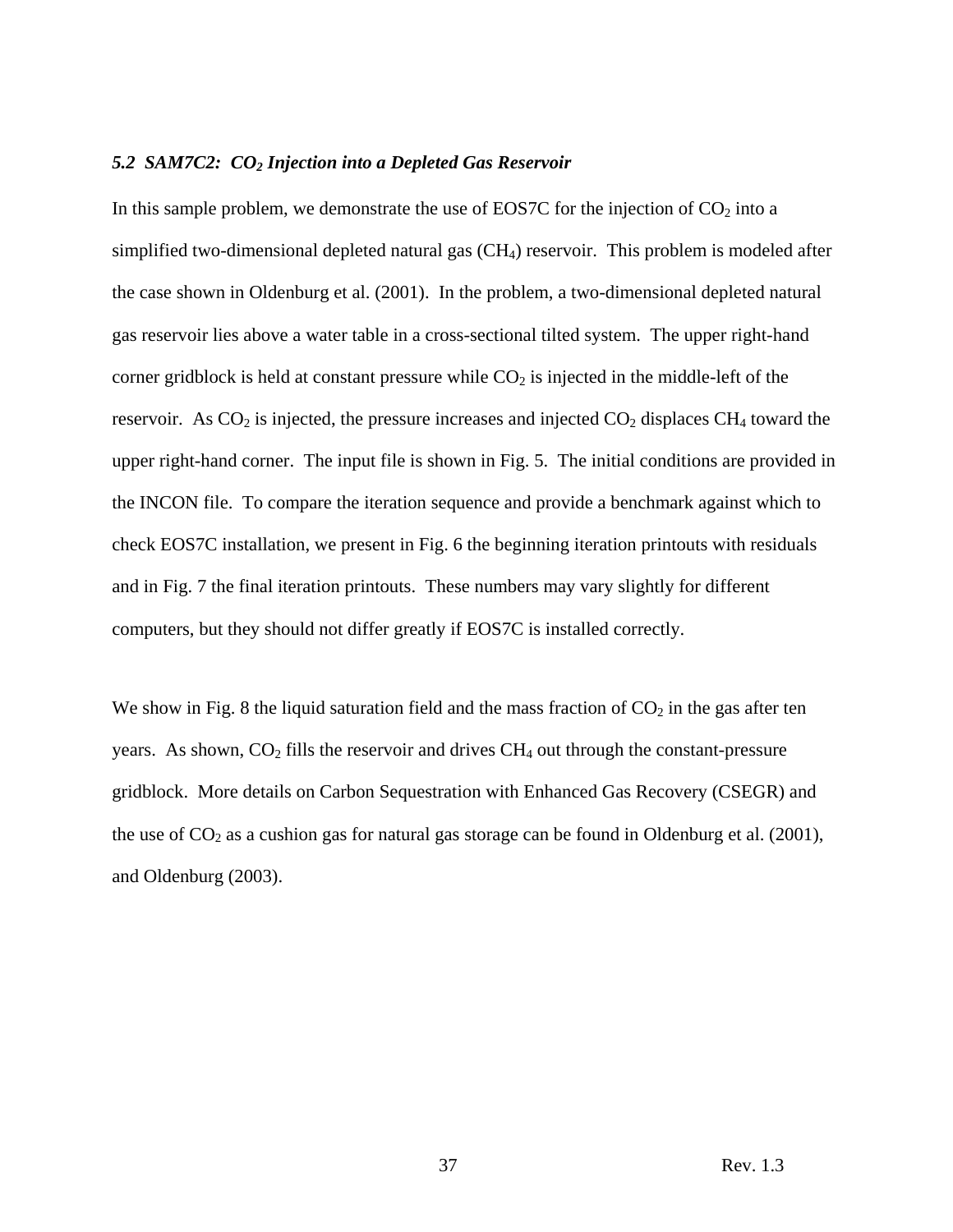|          |                    | *SAM7C2*  Rio Vista CSEGR.                                                                                                                                           |                            |                  |              |          |                           |                   |
|----------|--------------------|----------------------------------------------------------------------------------------------------------------------------------------------------------------------|----------------------------|------------------|--------------|----------|---------------------------|-------------------|
| domen    | 2                  | ROCKS----1----*----2----*----3----*----4----*----5----*----6----*----7----*----8<br>2600.                                                                            | .35                        | $1.e-12$         | 1.e-12       | 1.e-14   | 2.51                      | 1000.             |
| $1.e-10$ |                    |                                                                                                                                                                      |                            | 0.25             |              |          |                           |                   |
| 7        |                    | 0.20                                                                                                                                                                 | .27                        | 1.               | 0.01         |          |                           |                   |
| 7        |                    | 0.20                                                                                                                                                                 | .25                        | .00084           | 1.e5         | 1.       |                           |                   |
| wattb    | 2                  | 2600.                                                                                                                                                                | .35                        | $1.e-12$<br>0.25 | 1.e-12       | $1.e-12$ | 2.51                      | 2.e4              |
| 5        |                    |                                                                                                                                                                      |                            |                  |              |          |                           |                   |
| 1        |                    | 0.e5                                                                                                                                                                 | $\cdot$ 0                  | 1.               |              |          |                           |                   |
| bdrys    | 2                  | 2600.                                                                                                                                                                | .35                        | $1.e-12$         | 1.e-12       | 1.e-14   | 2.51                      | 2.e4              |
| 7        |                    | 0.20                                                                                                                                                                 |                            | 0.25             |              |          |                           |                   |
| 7        |                    | 0.20                                                                                                                                                                 | .27<br>.25                 | 1.<br>.00084     | 0.01<br>1.e5 | 1.       |                           |                   |
|          |                    |                                                                                                                                                                      |                            |                  |              |          |                           |                   |
|          |                    | MULTI----1----*----2----*----3----*----4----*----5----*----6----*----7----*----8                                                                                     |                            |                  |              |          |                           |                   |
| 5        | $5 -$              | $2^{\circ}$<br>8                                                                                                                                                     |                            |                  |              |          |                           |                   |
|          |                    | START----1----*----2----*----3----*----4----*----5----*----6----*----7----*----8<br>$---*---1$ MOP: 123456789*123456789*1234 ---*----5----*----6----*----7----*----8 |                            |                  |              |          |                           |                   |
|          |                    | PARAM----1----*----2----*----3----*----4----*----5----*----6----*----7----*----8                                                                                     |                            |                  |              |          |                           |                   |
| 3 400    |                    | 40010 030000020000400 13                                                                                                                                             |                            |                  |              |          |                           |                   |
|          |                    | 3.15600e08                                                                                                                                                           | $-1.$                      | 2.0e9            |              | 9.8066   |                           |                   |
| 1.00e02  |                    |                                                                                                                                                                      |                            |                  |              |          |                           |                   |
| $1.e-5$  |                    | 5.300e6                                                                                                                                                              |                            | 0.               |              | $0.e-1$  |                           | $0.e-4$           |
|          |                    | 10.500                                                                                                                                                               |                            | 65.              |              |          |                           |                   |
|          |                    | TIMES----1----*----2----*----3----*----4----*----5----*----6----*----7----*----8                                                                                     |                            |                  |              |          |                           |                   |
| 2        |                    |                                                                                                                                                                      |                            |                  |              |          |                           |                   |
| 3.156e7  |                    | 6.312e7 3.156e8                                                                                                                                                      |                            |                  |              |          |                           |                   |
|          |                    |                                                                                                                                                                      |                            |                  |              |          |                           |                   |
|          |                    | IE(14) = 1, use SUPST & ZEVSREAL for enthalpy. IE(14) = 0, use ZEVSREAL only.                                                                                        |                            |                  |              |          |                           |                   |
|          |                    | IE(15) = 1, use Peng-Robinson eqn. of state. IE(15) = 2,3 use RK, SRK, resp.                                                                                         |                            |                  |              |          |                           |                   |
|          |                    | $IE(16) = 1$ , NCG is CO2.<br>SELEC----1----*----2----*----3----*----4----*----5----*----6----*----7----*----8                                                       |                            |                  |              |          | $IE(16) = 2$ , NCG is N2. |                   |
| 6        |                    |                                                                                                                                                                      |                            |                  |              |          |                           | $\mathbf{1}$<br>1 |
| $-1.e5$  |                    |                                                                                                                                                                      |                            |                  |              |          |                           |                   |
|          |                    |                                                                                                                                                                      |                            |                  |              |          |                           |                   |
|          |                    |                                                                                                                                                                      |                            |                  |              |          |                           |                   |
|          |                    |                                                                                                                                                                      |                            |                  |              |          |                           |                   |
|          |                    |                                                                                                                                                                      |                            |                  |              |          |                           |                   |
|          |                    |                                                                                                                                                                      |                            |                  |              |          |                           |                   |
| 1.e50    |                    | $4.00$ $0. e-6$ $0. e-6$ $0. e-6$ $0. e-6$ $1.000e-10$                                                                                                               |                            |                  |              |          |                           |                   |
|          |                    | diffusivity data are input as follows:                                                                                                                               |                            |                  |              |          |                           |                   |
|          |                    | first row: water (gas, liq.)                                                                                                                                         |                            |                  |              |          |                           |                   |
|          |                    | second row: brine (gas, liq.)                                                                                                                                        |                            |                  |              |          |                           |                   |
|          |                    | third row: ncg<br>fourth row: trc                                                                                                                                    | (gas, liq.)                |                  |              |          |                           |                   |
|          |                    | fifth row:<br>ch4                                                                                                                                                    | (gas, liq.)<br>(gas, liq.) |                  |              |          |                           |                   |
|          |                    | DIFFU----1----*----2----*----3----*----4----*----5----*----6----*----7----*----8                                                                                     |                            |                  |              |          |                           |                   |
|          | $1.e-5$            | $1.e-10$                                                                                                                                                             |                            |                  |              |          |                           |                   |
|          | $0.e-6$            | $1.e-10$                                                                                                                                                             |                            |                  |              |          |                           |                   |
|          | $1.e-5$<br>$1.e-5$ | $1.e-10$<br>$1.e-10$                                                                                                                                                 |                            |                  |              |          |                           |                   |
| $1.e-5$  |                    | $1.e-10$                                                                                                                                                             |                            |                  |              |          |                           |                   |
|          |                    |                                                                                                                                                                      |                            |                  |              |          |                           |                   |
|          |                    | GENER----1----*----2----*----3----*----4----*----5----*----6----*----7----*----8                                                                                     |                            |                  |              |          |                           |                   |
| A3A 1CO2 |                    |                                                                                                                                                                      |                            | COM3             | $8.2E - 00$  | 5.356e4  |                           |                   |
|          |                    |                                                                                                                                                                      |                            |                  |              |          |                           |                   |
|          |                    | FOFT ----1----*----2----*----3----*----4----*----5----*----6----*----7----*----8                                                                                     |                            |                  |              |          |                           |                   |
| A2W 1    |                    |                                                                                                                                                                      |                            |                  |              |          |                           |                   |
|          |                    |                                                                                                                                                                      |                            |                  |              |          |                           |                   |
| A11 1    |                    | xNCON----1----*----2----*----3----*----4----*----5----*----6----*----7----*----8                                                                                     |                            |                  |              |          |                           |                   |
|          |                    | 1.260e7                                                                                                                                                              |                            | 0.               |              | $0.e-1$  |                           | $0.e-4$           |
|          |                    | 10.50                                                                                                                                                                |                            | 65.              |              |          |                           |                   |
|          |                    |                                                                                                                                                                      |                            |                  |              |          |                           |                   |
|          |                    | ENDCY----1----*----2----*----3----*----4----*----5----*----6----*----7----*----8                                                                                     |                            |                  |              |          |                           |                   |
|          |                    | MESHMAKER1----*----2----*---3----*----4----*----5----*----6----*---7----*----8                                                                                       |                            |                  |              |          |                           |                   |
| XYZ      |                    |                                                                                                                                                                      |                            |                  |              |          |                           |                   |
|          | $-.78$             |                                                                                                                                                                      |                            |                  |              |          |                           |                   |
| NΧ<br>ΝY | 1<br>33            | 1.e3<br>200.                                                                                                                                                         |                            |                  |              |          |                           |                   |

Figure 5. Input file for SAM7C2, CO<sub>2</sub> injection into gas reservoir.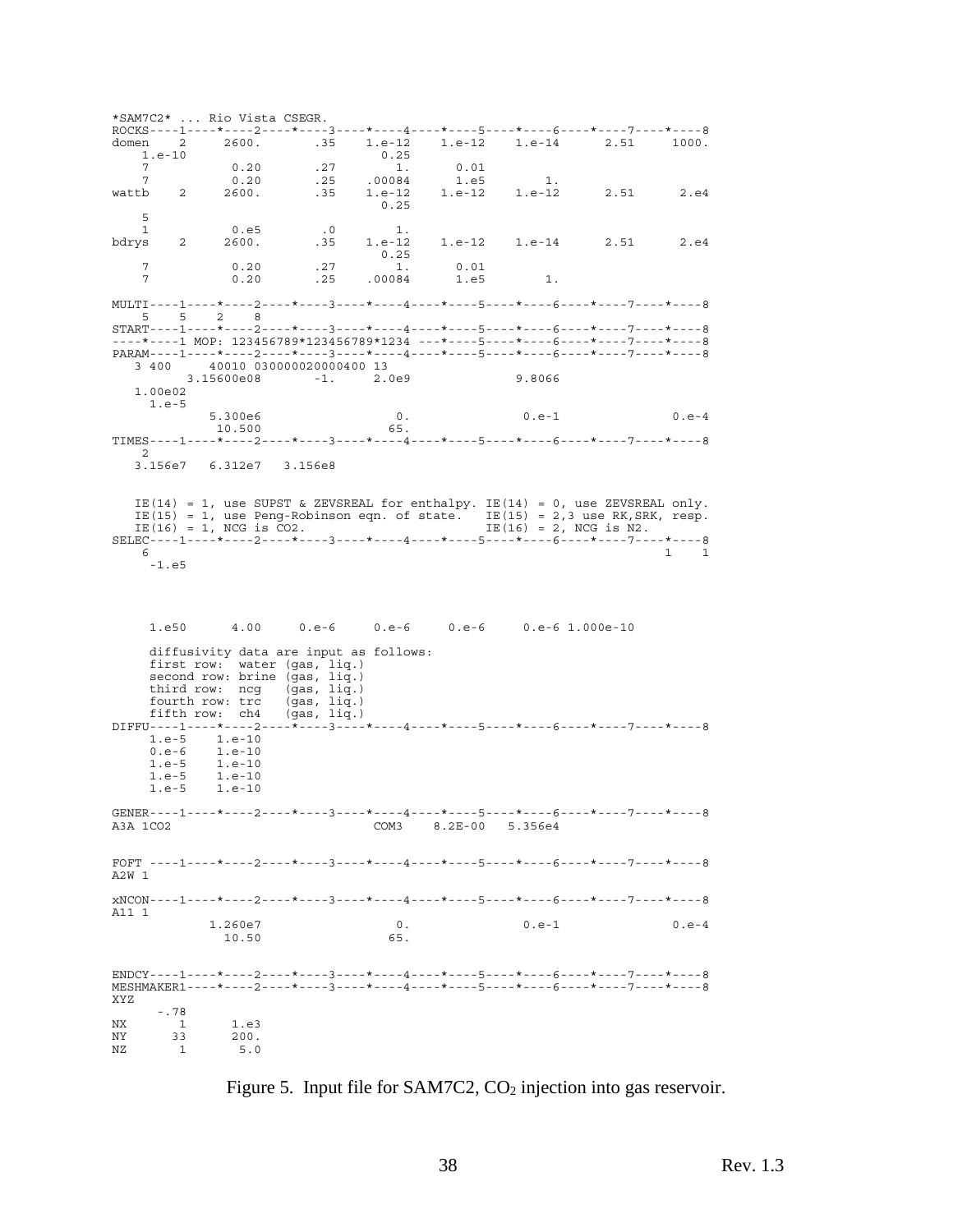\*\*\*\*\*\*\*\*\*\* VOLUME- AND MASS-BALANCES \*\*\*\*\*\*\*\*\*\*\*\*\*\*\*\*\*\*\*\*\*\*\*\*\*\*\*\*\*\*\*\*\*\*\*\*\*\*\*\*\*\*\*\*\*\*\*\*\*\*\*\*\*\*\*\*\*\*\*\*\*\*\*\*\*\*\*\*\*\*\*\*\*\*\*\*\*\*\*\*\*\*\*\*\*\*\*\*\*\*\*\*

 PHASES PRESENT COMPONENT MASS IN PLACE (KG) \*\*\*\*\*\*\*\*\*\*\*\*\*\*\*\*\*\*\*\*\*\*\*\*\*\*\*\*\*\*\*\*\*\*\*\*\*\*\*\*\*\*\*\*\*\* \*\*\*\*\*\*\*\*\*\*\*\*\*\*\*\*\*\*\*\*\*\*\*\*\*\*\*\*\*\*\*\*\*\*\*\*\*\*\*\*\*\*\*\*\*\*\*\*\*\*\*\*\*\*\*\*\*\*\*\*\*\*\*\*\*\*\*\*\*\*\*\*\*\*\* PHASES \* GAS AQUEOUS PHASES \* GAS AQUEOUS PHASES ADSORBED TOTAL \*\*\*\*\*\*\*\*\*\*\*\*\*\*\*\*\*\*\*\*\*\*\*\*\*\*\*\*\*\*\*\*\*\*\*\*\*\*\*\*\*\*\*\*\*\* \*\*\*\*\*\*\*\*\*\*\*\*\*\*\*\*\*\*\*\*\*\*\*\*\*\*\*\*\*\*\*\*\*\*\*\*\*\*\*\*\*\*\*\*\*\*\*\*\*\*\*\*\*\*\*\*\*\*\*\*\*\*\*\*\*\*\*\*\*\*\*\*\*\*\* \* COMPONENTS \* VOLUME (M^3) \* 0.69750655E+08 0.16089934E+09 WATER \* 0.11776724E+08 0.15803280E+12 0.00000000E+00 0.15804458E+12 MASS (KG) \* 0.16446265E+10 0.15805386E+12 BRINE \* 0.15159424E-09 0.19854241E-05 0.00000000E+00 0.19855757E-05 \*\*\*\*\*\*\*\*\*\*\*\*\*\*\*\*\*\*\*\*\*\*\*\*\*\*\*\*\*\*\*\*\*\*\*\*\*\*\*\*\*\*\*\*\*\* NCG \* 0.76983088E-21 0.13123056E-20 0.00000000E+00 0.20821365E-20 TRC \* 0.12892203E-19 0.13581595E+01 0.00000000E+00 0.13581595E+01 CH4 \* 0.16328497E+10 0.21055095E+08 0.00000000E+00 0.16539048E+10 \*\*\*\*\*\*\*\*\*\*\*\*\*\*\*\*\*\*\*\*\*\*\*\*\*\*\*\*\*\*\*\*\*\*\*\*\*\*\*\*\*\*\*\*\*\*\*\*\*\*\*\*\*\*\*\*\*\*\*\*\*\*\*\*\*\*\*\*\*\*\*\*\*\*\* \*\*\*\*\*\*\*\*\*\*\*\*\*\*\*\*\*\*\*\*\*\*\*\*\*\*\*\*\*\*\*\*\*\*\*\*\*\*\*\*\*\*\*\*\*\*\*\*\*\*\*\*\*\*\*\*\*\*\*\*\*\*\*\*\*\*\*\*\*\*\*\*\*\*\*\*\*\*\*\*\*\*\*\*\*\*\*\*\*\*\*\*\*\*\*\*\*\*\*\*\*\*\*\*\*\*\*\*\*\*\*\*\*\*\*\*\*\*\*\*\*\*\*\*\*\*\*\*\* ...ITERATING... AT [ 1, 1] --- DELTEX = 0.100000E+03 MAX. RES. = 0.820000E-03 AT ELEMENT A3A 1 EQUATION 3 A3A 1( 1, 2) ST = 0.100000E+03 DT = 0.100000E+03 DX1= 0.145844E+03 DX2= -.627566E-24 T = 65.000 P = 3925142. S = 0.729421E+00 ...ITERATING... AT [ 2, 1] --- DELTEX = 0.200000E+03 MAX. RES. = 0.163999E-02 AT ELEMENT A3A 1 EQUATION 3 A3A 1( 2, 2) ST = 0.300000E+03 DT = 0.200000E+03 DX1= 0.249230E+03 DX2= -.125142E-23 T = 65.000 P = 3925391. S = 0.729420E+00 ...ITERATING... AT [ 3, 1] --- DELTEX = 0.400000E+03 MAX. RES. = 0.327991E-02 AT ELEMENT A3A 1 EQUATION 3 A3A 1( 3, 2) ST = 0.700000E+03 DT = 0.400000E+03 DX1= 0.385828E+03 DX2= -.249441E-23 T = 65.000 P = 3925777. S = 0.729419E+00 ...ITERATING... AT [ 4, 1] --- DELTEX = 0.800000E+03 MAX. RES. = 0.655928E-02 AT ELEMENT A3A 1 EQUATION 3 A3A 1( 4, 2) ST = 0.150000E+04 DT = 0.800000E+03 DX1= 0.537209E+03 DX2= -.497047E-23 T = 65.000 P = 3926314. S = 0.729417E+00 ...ITERATING... AT [ 5, 1] --- DELTEX = 0.160000E+04 MAX. RES. = 0.131156E-01 AT ELEMENT A3A 1 EQUATION 3 A3A 1( 5, 2) ST = 0.310000E+04 DT = 0.160000E+04 DX1= 0.709138E+03 DX2= -.990827E-23 T = 65.000 P = 3927023. S = 0.729413E+00 ...ITERATING... AT [ 6, 1] --- DELTEX = 0.320000E+04 MAX. RES. = 0.262172E-01 AT ELEMENT A3A 1 EQUATION 3 A3A 1( 6, 2) ST = 0.630000E+04 DT = 0.320000E+04 DX1= 0.974742E+03 DX2= -.197583E-22 T = 65.000 P = 3927998. S = 0.729404E+00 ...ITERATING... AT [ 7, 1] --- DELTEX = 0.640000E+04 MAX. RES. = 0.523764E-01 AT ELEMENT A3A 1 EQUATION 3 ...ITERATING... AT [ 7, 2] --- DELTEX = 0.640000E+04 MAX. RES. = 0.298538E-04 AT ELEMENT A3A 1 EQUATION 3 A3A 1( 7, 3) ST = 0.127000E+05 DT = 0.640000E+04 DX1= 0.141527E+04 DX2= -.393499E-22 T = 65.000 P = 3929413. S = 0.729387E+00 ...ITERATING... AT [ 8, 1] --- DELTEX = 0.128000E+05 MAX. RES. = 0.104517E+00 AT ELEMENT A3A 1 EQUATION 3 ...ITERATING... AT [ 8, 2] --- DELTEX = 0.128000E+05 MAX. RES. = 0.109032E-03 AT ELEMENT A3A 1 EQUATION 3 A3A 1( 8, 3) ST = 0.255000E+05 DT = 0.128000E+05 DX1= 0.202132E+04 DX2= -.781786E-22 T = 65.000 P = 3931434. S = 0.729354E+00 ...ITERATING... AT [ 9, 1] --- DELTEX = 0.256000E+05 MAX. RES. = 0.208066E+00 AT ELEMENT A3A 1 EQUATION 3 ...ITERATING... AT [ 9, 2] --- DELTEX = 0.256000E+05 MAX. RES. = 0.404382E-03 AT ELEMENT A3A 1 EQUATION 3 A25 1( 9, 3) ST = 0.511000E+05 DT = 0.256000E+05 DX1= 0.533961E+02 DX2= -.576218E-24 T = 65.000 P = 3927407. S = 0.452492E+00 ...ITERATING... AT [ 10, 1] --- DELTEX = 0.512000E+05 MAX. RES. = 0.412204E+00 AT ELEMENT A3A 1 EQUATION 3 ...ITERATING... AT [ 10, 2] --- DELTEX = 0.512000E+05 MAX. RES. = 0.148265E-02 AT ELEMENT A3A 1 EQUATION 3 ...ITERATING... AT [ 10, 3] --- DELTEX = 0.512000E+05 MAX. RES. = 0.127871E-03 AT ELEMENT A35 1 EQUATION 5 A36 1( 10, 4) ST = 0.102300E+06 DT = 0.512000E+05 DX1= 0.802829E+03 DX2= 0.628840E-24 T = 65.000 P = 3928795. S = 0.339701E+00

Figure 6. Beginning of iteration sequence for SAM7C2.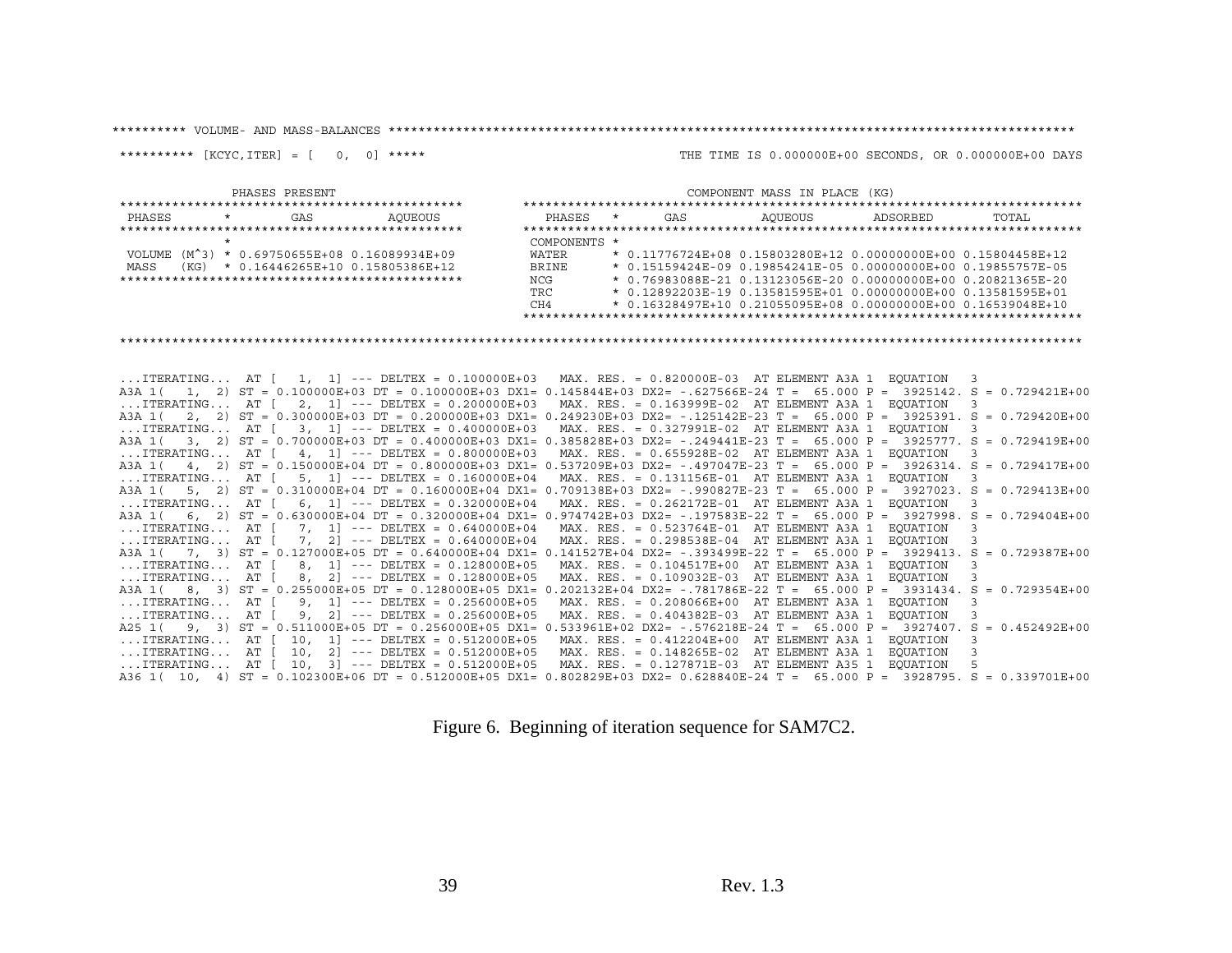AAI 1( 19, 4) ST = 0.139263E+08 DT = 0.327680E+07 DX1= 0.730729E+04 DX2= -.104354E-18 T = 65.000 P = 3985659. S = 0.786270E-01 ...ITERATING... AT [ 20, 1] --- DELTEX = 0.655360E+07 MAX. RES. = 0.975578E+00 AT ELEMENT A5B 1 EQUATION 3 ...ITERATING... AT [ 20, 2] --- DELTEX = 0.655360E+07 MAX. RES. = 0.870715E-01 AT ELEMENT A5B 1 EQUATION 3 ...ITERATING... AT [ 20, 3] --- DELTEX = 0.655360E+07 MAX. RES. = 0.992036E-03 AT ELEMENT A5B 1 EQUATION 3 A5C 1( 20, 4) ST = 0.204799E+08 DT = 0.655360E+07 DX1= 0.107024E+05 DX2= 0.155852E-20 T = 65.000 P = 4035164. S = 0.726921E+00 ...ITERATING... AT [ 21, 1] --- DELTEX = 0.110801E+08 MAX. RES. = 0.129326E+01 AT ELEMENT A5D 1 EQUATION 3 ...ITERATING... AT [ 21, 2] --- DELTEX = 0.110801E+08 MAX. RES. = 0.216233E+01 AT ELEMENT A34 1 EQUATION 5 \$\$\$\$\$\$\$\$\$\$\$\$\$\$\$\$ GAS PHASE EVOLVES AT ELEMENT \*A34 1\* \$\$\$\$\$ XCH4 = 0.197601E-02 PX = 0.406959E+07 PG = 0.149886E+08 \$\$\$\$\$\$\$\$\$\$\$\$\$\$\$\$ GAS PHASE EVOLVES AT ELEMENT \*A69 1\* \$\$\$\$\$ XCH4 = 0.119115E-02 PX = 0.407565E+07 PG = 0.910043E+07 ...ITERATING... AT [ 21, 3] --- DELTEX = 0.110801E+08 MAX. RES. = 0.116882E+01 AT ELEMENT A59 1 EQUATION 3 \$\$\$\$\$\$\$\$\$\$\$\$\$ GAS PHASE DISAPPEARS AT ELEMENT \*A34 1\* \$\$\$\$\$ SG = -.723527E-02 \$\$\$\$\$\$\$\$\$\$\$\$\$\$\$\$\$ GAS PHASE EVOLVES AT ELEMENT \*A34 1\* \$\$\$\$\$ XCH4 = 0.534010E-03 PX = 0.403479E+07 PG = 0.406584E+07 ...ITERATING... AT [ 21, 4] --- DELTEX = 0.110801E+08 MAX. RES. = 0.442450E+02 AT ELEMENT A34 1 EQUATION 5 ...ITERATING... AT [ 21, 5] --- DELTEX = 0.110801E+08 MAX. RES. = 0.152909E+00 AT ELEMENT A24 1 EQUATION 5 ...ITERATING... AT [ 21, 6] --- DELTEX = 0.110801E+08 MAX. RES. = 0.839133E-03 AT ELEMENT A79 1 EQUATION 1 ...ITERATING... AT [ 21, 7] --- DELTEX = 0.110801E+08 MAX. RES. = 0.204695E-04 AT ELEMENT A79 1 EQUATION 1 A79 1( 21, 8) ST = 0.315600E+08 DT = 0.110801E+08 DX1= 0.549076E+04 DX2= 0.295527E-18 T = 65.000 P = 4126359. S = 0.000000E+00 \*SAM7C2\* ... Rio Vista CSEGR. OUTPUT DATA AFTER ( 21, 8)-2-TIME STEPS THE THE THE TIME IS 0.365278E+03 DAYS @@@@@@@@@@@@@@@@@@@@@@@@@@@@@@@@@@@@@@@@@@@@@@@@@@@@@@@@@@@@@@@@@@@@@@@@@@@@@@@@@@@@@@@@@@@@@@@@@@@@@@@@@@@@@@@@@@@@@@@@@@@@@@@@@@@ TOTAL TIME KCYC ITER ITERC KON DX1M DX2M DX3M MAX. RES. NER KER DELTEX 0.315600E+08 21 8 77 2 0.10251E+05 0.32924E-17 0.53044E-02 0.14341E-07 167 1 0.11080E+08 @@@@@@@@@@@@@@@@@@@@@@@@@@@@@@@@@@@@@@@@@@@@@@@@@@@@@@@@@@@@@@@@@@@@@@@@@@@@@@@@@@@@@@@@@@@@@@@@@@@@@@@@@@@@@@@@@@@@@@@@@@@@@@@@@@@  $NCG = CO2$  ELEM. INDEX P T SL XBRINE(LIQ) XNCG(LIQ) XCH4(LIQ) XCH4(GAS) XNCG(GAS) XTRC(GAS) DG  $(PA)$  (DEG-C) (KG/M\*\*3) A11 1 1 0.40712E+07 0.65000E+02 0.91338E+00 0.60629E-22 0.30291E-14 0.53420E-03 0.99311E+00 0.34120E-12 0.15514E-28 0.24539E+02 A21 1 2 0.41048E+07 0.65000E+02 0.10000E+01 0.11503E-20 0.22582E-16 0.54954E-04 0.00000E+00 0.00000E+00 0.00000E+00 0.25546E+01 A31 1 3 0.41527E+07 0.65000E+02 0.10000E+01 0.71306E-20 0.14737E-18 0.14530E-04 0.00000E+00 0.00000E+00 0.00000E+00 0.79170E+00 A41 1 4 0.42007E+07 0.65000E+02 0.10000E+01 0.31784E-21 0.87168E-21 0.11576E-04 0.00000E+00 0.00000E+00 0.00000E+00 0.66388E+00 A51 1 5 0.42487E+07 0.65000E+02 0.10000E+01 0.68312E-23 0.47722E-23 0.97395E-05 0.00000E+00 0.00000E+00 0.00000E+00 0.58450E+00 A61 1 6 0.42966E+07 0.65000E+02 0.10000E+01 0.96637E-25 0.24459E-25 0.81380E-05 0.00000E+00 0.00000E+00 0.00000E+00 0.51520E+00 A71 1 7 0.43446E+07 0.65000E+02 0.10000E+01 0.10092E-26 0.11788E-27 0.67768E-05 0.00000E+00 0.00000E+00 0.00000E+00 0.45623E+00 . . . A1A 1 181 0.40665E+07 0.65000E+02 0.27380E+00 0.11783E-17 0.14547E-01 0.19591E-03 0.17003E+00 0.82669E+00 0.16804E-29 0.54505E+02 A2A 1 182 0.40704E+07 0.65000E+02 0.27636E+00 0.12680E-17 0.21459E-01 0.25579E-04 0.17052E-01 0.98035E+00 0.16589E-30 0.72530E+02 A3A 1 183 0.40759E+07 0.65000E+02 0.27469E+00 0.59708E-18 0.22453E-01 0.93902E-06 0.60394E-03 0.99687E+00 0.58015E-32 0.75456E+02 A4A 1 184 0.40779E+07 0.65000E+02 0.29623E+00 0.77109E-18 0.21477E-01 0.25935E-04 0.17267E-01 0.98014E+00 0.16428E-30 0.72653E+02 A5A 1 185 0.40806E+07 0.65000E+02 0.62783E+00 0.13134E-16 0.14903E-01 0.18892E-03 0.16137E+00 0.83541E+00 0.14962E-29 0.55471E+02 A6A 1 186 0.40824E+07 0.65000E+02 0.91216E+00 0.25223E-16 0.22715E-02 0.48443E-03 0.77227E+00 0.22182E+00 0.58907E-29 0.28775E+02 A7A 1 187 0.40979E+07 0.65000E+02 0.10000E+01 0.75020E-17 0.51895E-04 0.67249E-04 0.00000E+00 0.00000E+00 0.00000E+00 0.32315E+01 A8A 1 188 0.41456E+07 0.65000E+02 0.10000E+01 0.98168E-18 0.88537E-06 0.15862E-04 0.00000E+00 0.00000E+00 0.00000E+00 0.85183E+00 A9A 1 189 0.41934E+07 0.65000E+02 0.10000E+01 0.79624E-19 0.11872E-07 0.11692E-04 0.00000E+00 0.00000E+00 0.00000E+00 0.66885E+00 AAA 1 190 0.42412E+07 0.65000E+02 0.10000E+01 0.42148E-20 0.12965E-09 0.98241E-05 0.00000E+00 0.00000E+00 0.00000E+00 0.58810E+00

Figure 7. End of iteration sequence and output samples at 365 days.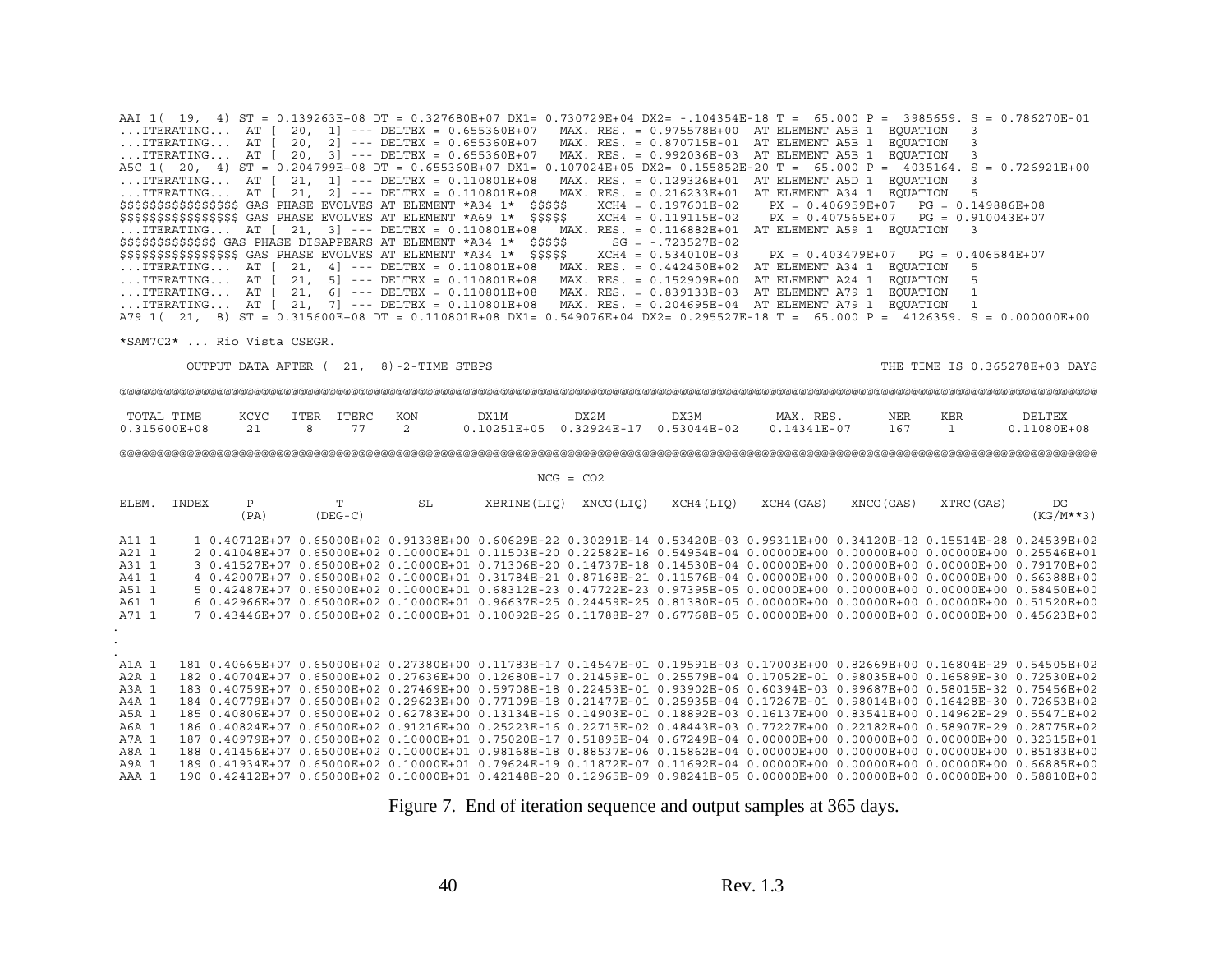

Figure 8. Tilted two-dimensional gas reservoir after 10 years of  $CO<sub>2</sub>$  injection showing (a) liquid saturation and gas velocity vectors, and (b) mass fraction of  $CO<sub>2</sub>$  in the gas phase and gas velocity vectors.

#### *5.3 SAM7C3: CO2 Injection into a Saturated System*

This sample problem demonstrates the capabilities of EOS7C for modeling  $CO<sub>2</sub>$  injection into saturated systems such as aquifers. The geometry consists of a one-dimensional radial system 10 m thick with CO<sub>2</sub> injection at a rate of 8.4 kg s<sup>-1</sup>. The outer boundary is held at constant pressure and liquid saturated conditions. The input file is shown in Fig. 9. Note a small amount of  $CH_4$  is co-injected with  $CO<sub>2</sub>$  to improve the numerical behavior of the simulation. The initial pressure is uniform at 150 bars with temperature set at 65 ˚C. As shown in Fig. 10, after two days (1400 tonnes of  $CO_2$  injected), the  $CO_2$  gas plume reaches gridblock A1 7, 26 m from the injection point.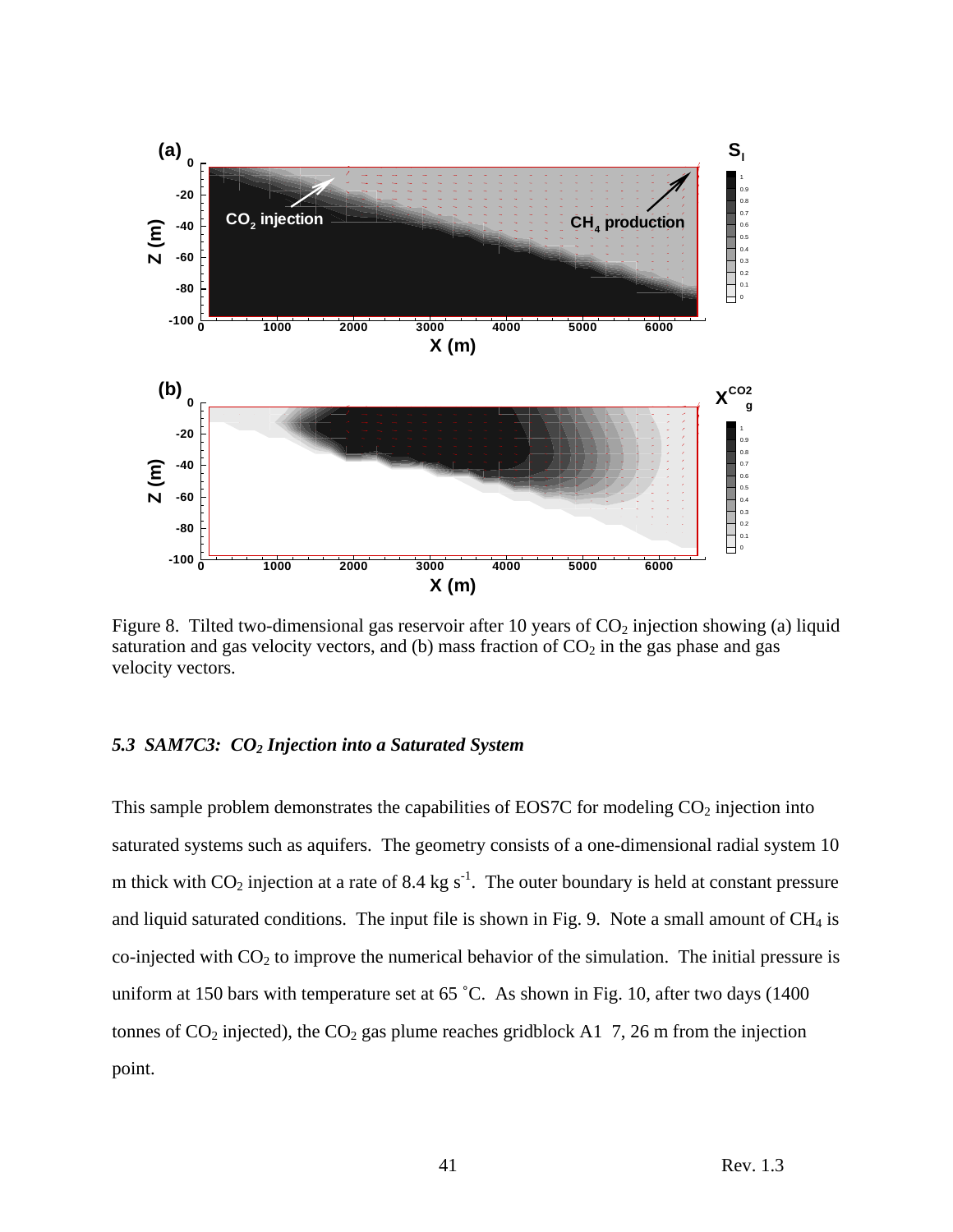\*SAM7C3\* ... one-d radial injection into saturated region. ROCKS----1----\*----2----\*----3----\*----4----\*----5----\*----6----\*----7----\*----8<br>domen 2 2600. .35 1.e-12 1.e-12 1.e-12 2.51 1000.<br>1.e-10 0.20 0.16 1.e3<br>7 0.20 0.16 1.e5<br>2.51 2.e4<br>bndry 2 2600. .35 1.e-12 1.e-12 1.e-12 2.5  $\frac{5}{1}$  $0. e5 0.0 1.$ MULTI----1----\*----2----\*----3----\*----4----\*----5----\*----6----\*----7----\*----8 5 5 2 8  $START---1---*---2---*---3---+---4---+---5---+---5-------*---6---*---7---*---7---*---8$ ----\*----1 MOP: 123456789\*123456789\*1234 ---\*----5----\*----6----\*----7----\*----8 PARAM----1----\*----2----\*----3----\*----4----\*----5----\*----6----\*----7----\*----8 50010 030000020000400 23<br>7280E+05 -1. 1.0e9 1.7280E+05 -1. 1.0e9 9.8066 1.00e01 1.e-5  $1.500e7$  0.  $0. e-6$  0.e-6 0.0e-0 65. IE(14) = 1, use SUPST and GASEOS for enthalpy. IE(14) = 0, use GASEOS only. IE(15) = 1, use Peng-Robinson eqn. of state. IE(15) = 2,3 use RK,SRK, resp.<br>
IE(16) = 1, NCG is CO2. IE(16) = 2, NCG is N2.<br>
SELEC----1----\*----2----\*----3----\*----4----\*----5----\*----6----\*----7----\*----8 6 1 1 1 -1.e5 1.e50 4.00 0.e-6 0.e-6 0.e-6 0.e-6 1.000e-10 diffusivity data are input as follows: first row: water (gas, liq.) second row: brine (gas, liq.) third row: ncg (gas, liq.)<br>fourth row: trc (gas, liq.) fourth row: trc (gas, liq.)<br>fifth row: ch4 (gas, liq.) fifth row: ch4 DIFFU----1----\*----2----\*----3----\*----4----\*----5----\*----6----\*----7----\*----8 1.e-5 1.e-10<br>0.e-6 1.e-10 0.e-6 1.e-10<br>1.e-5 1.e-10 1.e-5 1.e-10 1.e-5 1.e-10 1.e-5 1.e-10 GENER----1----\*----2----\*----3----\*----4----\*----5----\*-----6----\*----7----\*----8<br>A1 1CO2 COM3 8.4E+00 5.356e4 A1 1CO2 COM3 8.4E+00 5.356e4 A1 1CH4 COM5 8.4E-03 5.356e4 INCON<br>A1 12 0.35000000E+00 0.1500000000000E+08 0.0000000000000E+00 0.0000000000000E+00 0.0000000000000E+00 0.0000000000000E+01 0.6500000000000E+02

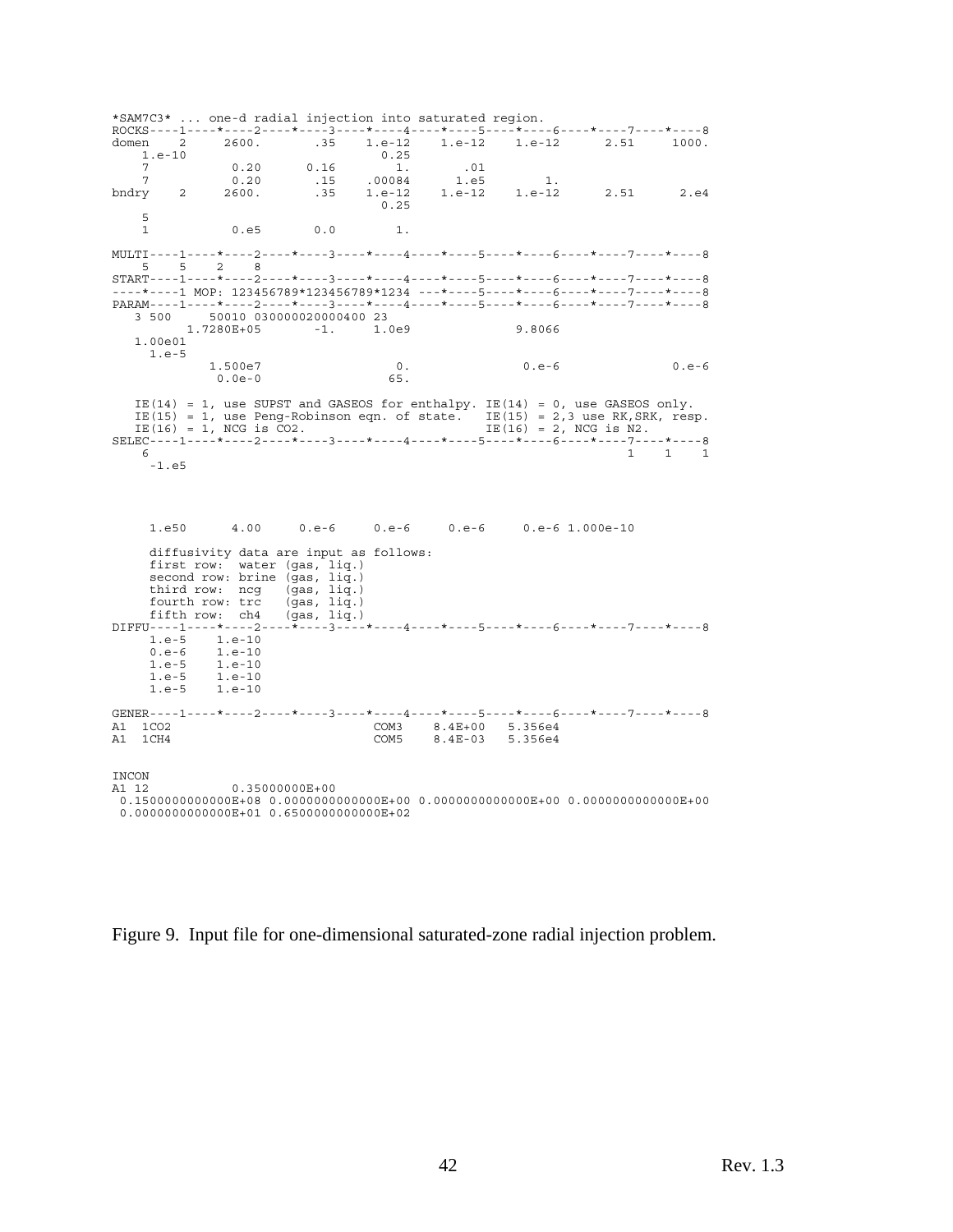| ELEME        |                |                | ---1----*----2----*----3----*----4----*----5----*----6----*----7----*----8       |                       |                                 |     |                |     |                 |
|--------------|----------------|----------------|----------------------------------------------------------------------------------|-----------------------|---------------------------------|-----|----------------|-----|-----------------|
| A1           | $\mathbf{1}$   |                |                                                                                  | 10.1257E+030.2513E+02 |                                 |     | $0.1000E + 01$ |     | $-0.5000E + 01$ |
| A1           | 2              |                |                                                                                  | 10.3770E+030.7540E+02 |                                 |     | $0.3000E + 01$ |     | $-15000E + 01$  |
| A1           | 3              |                |                                                                                  | 10.6283E+030.1257E+03 |                                 |     | $0.5000E + 01$ |     | $-0.5000E + 01$ |
| A1           | $\overline{4}$ |                |                                                                                  | 10.2011E+040.4021E+03 |                                 |     | $0.8000E + 01$ |     | $-15000E + 01$  |
| A1           | 5              |                |                                                                                  | 10.4901E+040.9802E+03 |                                 |     | $0.1300E + 02$ |     | $-15000E + 01$  |
| A1           | 6              |                |                                                                                  | 10.7163E+040.1433E+04 |                                 |     | $0.1900E + 02$ |     | $-0.5000E + 01$ |
| A1           | 7              |                |                                                                                  | 10.1307E+050.2614E+04 |                                 |     | $0.2600E + 02$ |     | $-0.5000E + 01$ |
| A1           | 8              |                |                                                                                  | 10.1973E+050.3946E+04 |                                 |     | $0.3454E + 02$ |     | $-15000E + 01$  |
| A1           | 9              |                |                                                                                  | 10.1551E+060.3102E+05 |                                 |     | $0.5975E + 02$ |     | $-15000E + 01$  |
| A1 10        |                |                |                                                                                  | 10.2056E+070.4112E+06 |                                 |     | $0.1743E + 03$ |     | $-15000E + 01$  |
| A1 11        |                |                |                                                                                  | 10.3726E+080.7451E+07 |                                 |     | $0.6948E + 03$ |     | $-0.5000E + 01$ |
| A1 12        |                |                |                                                                                  | 20.7459E+590.1492E+09 |                                 |     | $0.3061E + 04$ |     | $-15000E + 01$  |
| CONNE        |                |                |                                                                                  |                       |                                 |     |                |     |                 |
| A1           | 1A1            | $\overline{c}$ |                                                                                  |                       | 10.1000E+010.1000E+010.1257E+03 |     |                |     |                 |
| A1           | 2A1            | 3              |                                                                                  |                       | 10.1000E+010.1000E+010.2513E+03 |     |                |     |                 |
| A1           | 3A1            | 4              |                                                                                  |                       | 10.1000E+010.2000E+010.3770E+03 |     |                |     |                 |
| A1           | 4A1            | 5              |                                                                                  |                       | 10.2000E+010.3000E+010.6283E+03 |     |                |     |                 |
| A1           | 5A1            | 6              |                                                                                  |                       | 10.3000E+010.3000E+010.1005E+04 |     |                |     |                 |
| A1           | 6A1            | 7              |                                                                                  |                       | 10.3000E+010.4000E+010.1382E+04 |     |                |     |                 |
| A1           | 7A1            | 8              |                                                                                  |                       | 10.4000E+010.4545E+010.1885E+04 |     |                |     |                 |
| A1           | <b>8A1</b>     | 9              |                                                                                  |                       | 10.4545E+010.2066E+020.2456E+04 |     |                |     |                 |
| A1           | 9A1 10         |                |                                                                                  |                       | 10.2066E+020.9388E+020.5052E+04 |     |                |     |                 |
|              | A1 10A1 11     |                |                                                                                  |                       | 10.9388E+020.4267E+030.1685E+05 |     |                |     |                 |
|              | A1 11A1 12     |                |                                                                                  |                       | 10.4267E+030.1939E+040.7047E+05 |     |                |     |                 |
|              |                |                |                                                                                  |                       |                                 |     |                |     |                 |
|              |                |                | ENDCY----1----*----2----*----3----*----4----*----5----*----6----*----7----*----8 |                       |                                 |     |                |     |                 |
|              |                |                | MESHMAKER1----*----2----*----3----*----4----*----5----*----6----*----7----*----8 |                       |                                 |     |                |     |                 |
| RZ2D         |                |                |                                                                                  |                       |                                 |     |                |     |                 |
| RADII        |                |                |                                                                                  |                       |                                 |     |                |     |                 |
|              | 8              |                |                                                                                  |                       |                                 |     |                |     |                 |
|              |                | 0.             | 2.                                                                               | 4.                    | 6.                              | 10. | 16.            | 22. | 30.             |
| LOGAR        |                |                |                                                                                  |                       |                                 |     |                |     |                 |
|              | 5              |                | 5.e3                                                                             | $2$ .                 |                                 |     |                |     |                 |
| LAYER        |                |                |                                                                                  |                       |                                 |     |                |     |                 |
| $\mathbf{1}$ |                |                |                                                                                  |                       |                                 |     |                |     |                 |
|              |                | 10.            |                                                                                  |                       |                                 |     |                |     |                 |
|              |                |                |                                                                                  |                       |                                 |     |                |     |                 |
|              |                |                | $ENDFI---1---+---2---+---3---+---4---+---5---+---6---+---6---+---7---+---8$      |                       |                                 |     |                |     |                 |

Figure 9. Input file for one-dimensional saturated-zone radial injection problem (continued).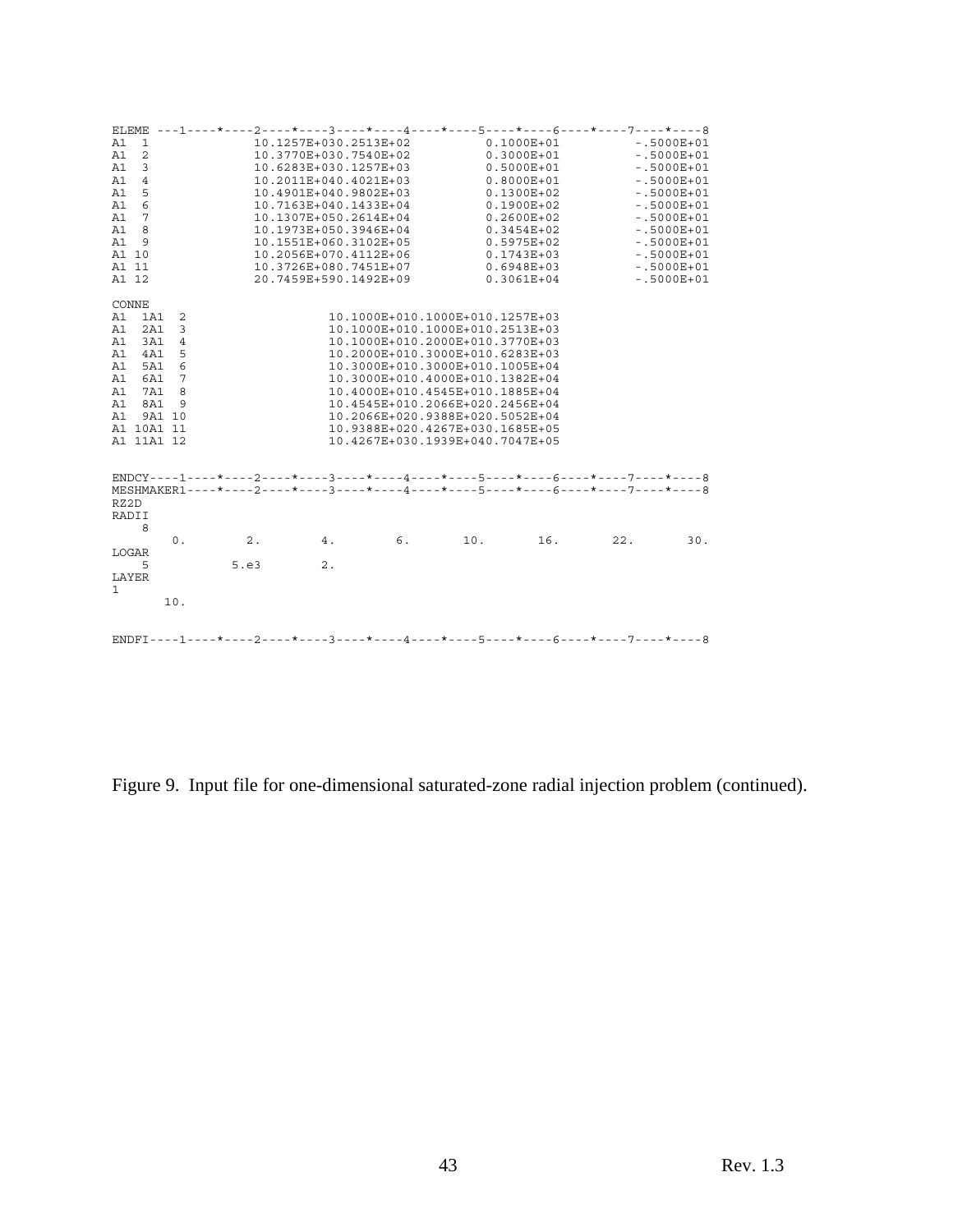\*SAM7C3\* ... one-d radial injection into saturated region.

| OUTPUT DATA AFTER                                                                                                                                                                                                                                                                                                                                                                                                                                                                                                                                                                                                                                                                                                                                                                                                                                                                                                                                                                                                                                                                                                                                                                                                                                                                                                                                                                                                                                                                                                                                                                                                                                                                                      | 66.                                    | $4) - 2 - TIME STEPS$        |                         |                         |                         |                              |                 | THE TIME IS 0.200000E+01 DAYS |                           |
|--------------------------------------------------------------------------------------------------------------------------------------------------------------------------------------------------------------------------------------------------------------------------------------------------------------------------------------------------------------------------------------------------------------------------------------------------------------------------------------------------------------------------------------------------------------------------------------------------------------------------------------------------------------------------------------------------------------------------------------------------------------------------------------------------------------------------------------------------------------------------------------------------------------------------------------------------------------------------------------------------------------------------------------------------------------------------------------------------------------------------------------------------------------------------------------------------------------------------------------------------------------------------------------------------------------------------------------------------------------------------------------------------------------------------------------------------------------------------------------------------------------------------------------------------------------------------------------------------------------------------------------------------------------------------------------------------------|----------------------------------------|------------------------------|-------------------------|-------------------------|-------------------------|------------------------------|-----------------|-------------------------------|---------------------------|
|                                                                                                                                                                                                                                                                                                                                                                                                                                                                                                                                                                                                                                                                                                                                                                                                                                                                                                                                                                                                                                                                                                                                                                                                                                                                                                                                                                                                                                                                                                                                                                                                                                                                                                        |                                        |                              |                         |                         |                         |                              |                 |                               |                           |
| TOTAL TIME<br>KCYC<br>0.172800E+06<br>66                                                                                                                                                                                                                                                                                                                                                                                                                                                                                                                                                                                                                                                                                                                                                                                                                                                                                                                                                                                                                                                                                                                                                                                                                                                                                                                                                                                                                                                                                                                                                                                                                                                               | ITERC<br>ITER<br>276<br>$\overline{4}$ | <b>KON</b><br>$\overline{2}$ | DX1M<br>$0.14547E + 06$ | DX2M<br>$0.00000E + 00$ | DX3M<br>$0.13293E - 01$ | MAX. RES.<br>$0.39955E - 08$ | <b>NER</b><br>8 | <b>KER</b><br>3               | DELTEX<br>$0.15638E + 05$ |
|                                                                                                                                                                                                                                                                                                                                                                                                                                                                                                                                                                                                                                                                                                                                                                                                                                                                                                                                                                                                                                                                                                                                                                                                                                                                                                                                                                                                                                                                                                                                                                                                                                                                                                        |                                        |                              |                         |                         |                         |                              |                 |                               |                           |
| $NCG = CO2$                                                                                                                                                                                                                                                                                                                                                                                                                                                                                                                                                                                                                                                                                                                                                                                                                                                                                                                                                                                                                                                                                                                                                                                                                                                                                                                                                                                                                                                                                                                                                                                                                                                                                            |                                        |                              |                         |                         |                         |                              |                 |                               |                           |
| INDEX<br>$\mathbf{P}$<br>ELEM.<br>(PA)                                                                                                                                                                                                                                                                                                                                                                                                                                                                                                                                                                                                                                                                                                                                                                                                                                                                                                                                                                                                                                                                                                                                                                                                                                                                                                                                                                                                                                                                                                                                                                                                                                                                 | $\mathbf T$<br>$(DEG-C)$               | SL                           | XBRINE (LIO)            | XNCG (LIO)              | XCH4 (LIO)              | XCH4 (GAS)                   | XNCG (GAS)      | XTRC (GAS)                    | DG<br>$(KG/M**3)$         |
| 1 0.17193E+08 0.65000E+02 0.67479E+00 0.00000E+00 0.48061E-01 0.78290E-05 0.99837E-03 0.99840E+00 0.00000E+00 0.58767E+03<br>A1<br>1<br>2<br>A1<br>2 0.17074E+08 0.65000E+02 0.20668E+00 0.00000E+00 0.47978E-01 0.77781E-05 0.99839E-03 0.99840E+00 0.00000E+00 0.58421E+03<br>3<br>3 0.17068E+08 0.65000E+02 0.73814E+00 0.00000E+00 0.47974E-01 0.77754E-05 0.99837E-03 0.99840E+00 0.00000E+00 0.58404E+03<br>A1<br>$\overline{4}$<br>4 0.16956E+08 0.65000E+02 0.79482E+00 0.00000E+00 0.47894E-01 0.77342E-05 0.99931E-03 0.99840E+00 0.00000E+00 0.58073E+03<br>A1<br>5<br>5 0.16727E+08 0.65000E+02 0.82911E+00 0.00000E+00 0.47720E-01 0.81793E-05 0.10714E-02 0.99831E+00 0.00000E+00 0.57355E+03<br>A1<br>6<br>A1<br>6 0.16433E+08 0.65000E+02 0.85239E+00 0.00000E+00 0.47438E-01 0.11919E-04 0.15951E-02 0.99778E+00 0.00000E+00 0.56244E+03<br>7<br>A1<br>7 0.16058E+08 0.65000E+02 0.88868E+00 0.00000E+00 0.46848E-01 0.29207E-04 0.40777E-02 0.99528E+00 0.00000E+00 0.54127E+03<br>8<br>8 0.15433E+08 0.65000E+02 0.10000E+01 0.00000E+00 0.37627E-01 0.18158E-03 0.00000E+00 0.00000E+00 0.00000E+00 0.00000E+00<br>A1<br>9<br>9 0.15385E+08 0.65000E+02 0.10000E+01 0.00000E+00 0.28863E-03 0.15125E-05 0.00000E+00 0.00000E+00 0.00000E+00 0.00000E+00<br>A1<br>A1 10<br>10 0.15279E+08 0.65000E+02 0.10000E+01 0.00000E+00 0.15666E-06 0.85988E-09 0.00000E+00 0.00000E+00 0.00000E+00 0.00000E+00<br>A1 11<br>11 0.15133E+08 0.65000E+02 0.10000E+01 0.00000E+00 0.44671E-11 0.25327E-13 0.00000E+00 0.00000E+00 0.00000E+00 0.00000E+00<br>A1 12<br>12 0.15000E+08 0.65000E+02 0.10000E+01 0.00000E+00 0.47408E-67 0.27493E-69 0.00000E+00 0.00000E+00 0.00000E+00 0.00000E+00 |                                        |                              |                         |                         |                         |                              |                 |                               |                           |
| @@@@@@@@@@@@@@@@@@@@@@@@                                                                                                                                                                                                                                                                                                                                                                                                                                                                                                                                                                                                                                                                                                                                                                                                                                                                                                                                                                                                                                                                                                                                                                                                                                                                                                                                                                                                                                                                                                                                                                                                                                                                               |                                        |                              |                         |                         |                         |                              |                 |                               |                           |
| ELEM.<br>INDEX<br>$\mathbf P$                                                                                                                                                                                                                                                                                                                                                                                                                                                                                                                                                                                                                                                                                                                                                                                                                                                                                                                                                                                                                                                                                                                                                                                                                                                                                                                                                                                                                                                                                                                                                                                                                                                                          | T                                      | SL                           | DX1                     | DX <sub>2</sub>         | H(GAS)<br>(J/KG)        | ZFAC                         | K(GAS)          | K(LIO.)                       | VIS (GAS)<br>(PA S)       |
| 1<br>10.17193E+080.65000E+020.67479E+00-.14547E+060.00000E+000.17839E+060.45677E+000.88747E-010.25139E-030.46302E-04<br>A1<br>$\mathbf{2}$<br>2 0.17074E+08 0.65000E+02 0.20668E+00 -.14038E+06 0.00000E+00 0.18006E+06 0.45629E+00 0.88787E+00 0.26462E-14 0.45994E-04<br>A1<br>3<br>A1<br>3 0.17068E+08 0.65000E+02 0.73814E+00 -.14044E+06 0.00000E+00 0.18015E+06 0.45627E+00 0.47405E-01 0.90316E-03 0.45979E-04<br>$\overline{4}$<br>A1<br>4 0.16956E+08 0.65000E+02 0.79482E+00 -.13587E+06 0.00000E+00 0.18176E+06 0.45586E+00 0.22948E-01 0.26336E-02 0.45687E-04<br>5<br>5 0.16727E+08 0.65000E+02 0.82911E+00 -.12592E+06 0.00000E+00 0.18535E+06 0.45528E+00 0.13155E-01 0.49434E-02 0.45063E-04<br>A1<br>6<br>6 0.16433E+08 0.65000E+02 0.85239E+00 -.11113E+06 0.00000E+00 0.19139E+06 0.45568E+00 0.83599E-02 0.75718E-02 0.44130E-04<br>A1<br>7<br>7 0.16058E+08 0.65000E+02 0.88868E+00 -.86952E+05 0.00000E+00 0.20453E+06 0.46069E+00 0.34166E-02 0.14884E-01 0.42442E-04<br>A1<br>8<br>8 0.15433E+08 0.65000E+02 0.10000E+01 -.11978E+05 0.00000E+00 0.00000E+00 0.00000E+00 0.00000E+00 0.10000E+01 0.10000E+01<br>A1<br>9<br>9 0.15385E+08 0.65000E+02 0.10000E+01 -.94325E+04 0.00000E+00 0.00000E+00 0.00000E+00 0.00000E+00 0.10000E+01 0.10000E+01<br>A1<br>A1 10<br>10 0.15279E+08 0.65000E+02 0.10000E+01 -.37543E+04 0.00000E+00 0.00000E+00 0.00000E+00 0.00000E+00 0.10000E+01 0.10000E+01<br>A1 11<br>11 0.15133E+08 0.65000E+02 0.10000E+01 0.40517E+04 0.00000E+00 0.00000E+00 0.00000E+00 0.00000E+00 0.10000E+01 0.10000E+01                                                                                                                                       |                                        |                              |                         |                         |                         |                              |                 |                               |                           |
| A1 12<br>12 0.15000E+08 0.65000E+02 0.10000E+01 0.37905E-46 0.00000E+00 0.00000E+00 0.00000E+00 0.00000E+00 0.10000E+01 0.10000E+01                                                                                                                                                                                                                                                                                                                                                                                                                                                                                                                                                                                                                                                                                                                                                                                                                                                                                                                                                                                                                                                                                                                                                                                                                                                                                                                                                                                                                                                                                                                                                                    |                                        |                              |                         |                         |                         |                              |                 |                               |                           |

Figure 10. Output after two days for SAM7C3, the saturated-zone radial injection problem.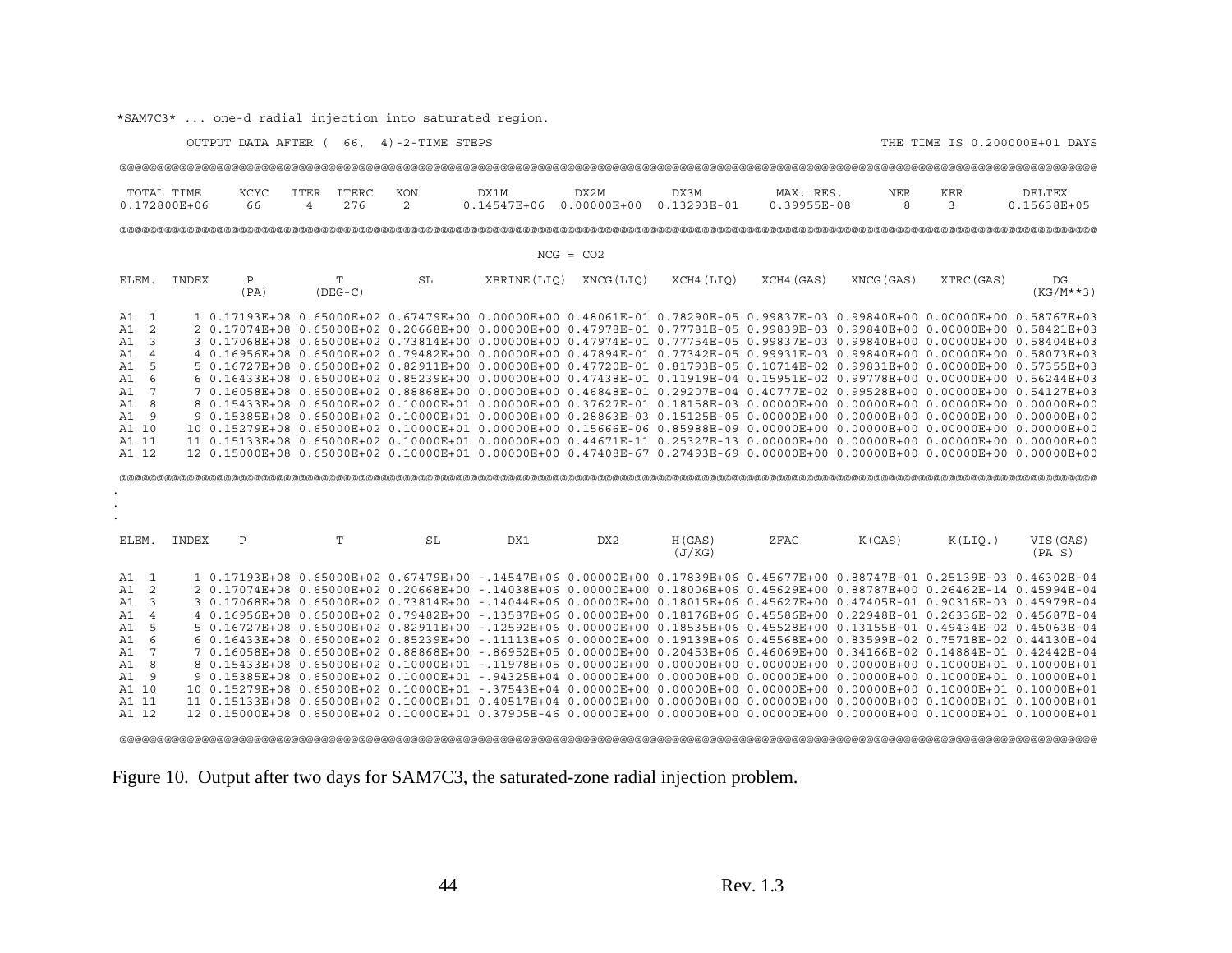#### **6. Final Notes**

Summary of important points to remember in using EOS7C:

- For successful use of EOS7C, users should be experienced with TOUGH2 and have access to the TOUGH2 User's Guide (Pruess et al., 1999) for supplementary information.
- NKIN controls the type of INCON file or block to be read from. For NKIN = NK, the INCON file is expected to be in the EOS7C format with up to six primary variables. For NKIN =  $2$  or  $3$ , the INCON is expected to be in standard EOS7 format with up to four primary variables.
- MOP(20) selects whether to reset variables to ensure that negative mass fractions do not occur (see p. 21 of this report or EOS7C informative printout for details).
- The SELEC parameters IE(14), IE(15), and IE(16) control the enthalpy calculation, the equation of state, and the choice of NCG, respectively.
- The effects of brine (i.e., salinity) on gas solubility are neglected in EOS7C v. 1.0.
- Although the gas mixture densities are very accurate in EOS7C v. 1.0, no effects of dissolved gas components on liquid density are included.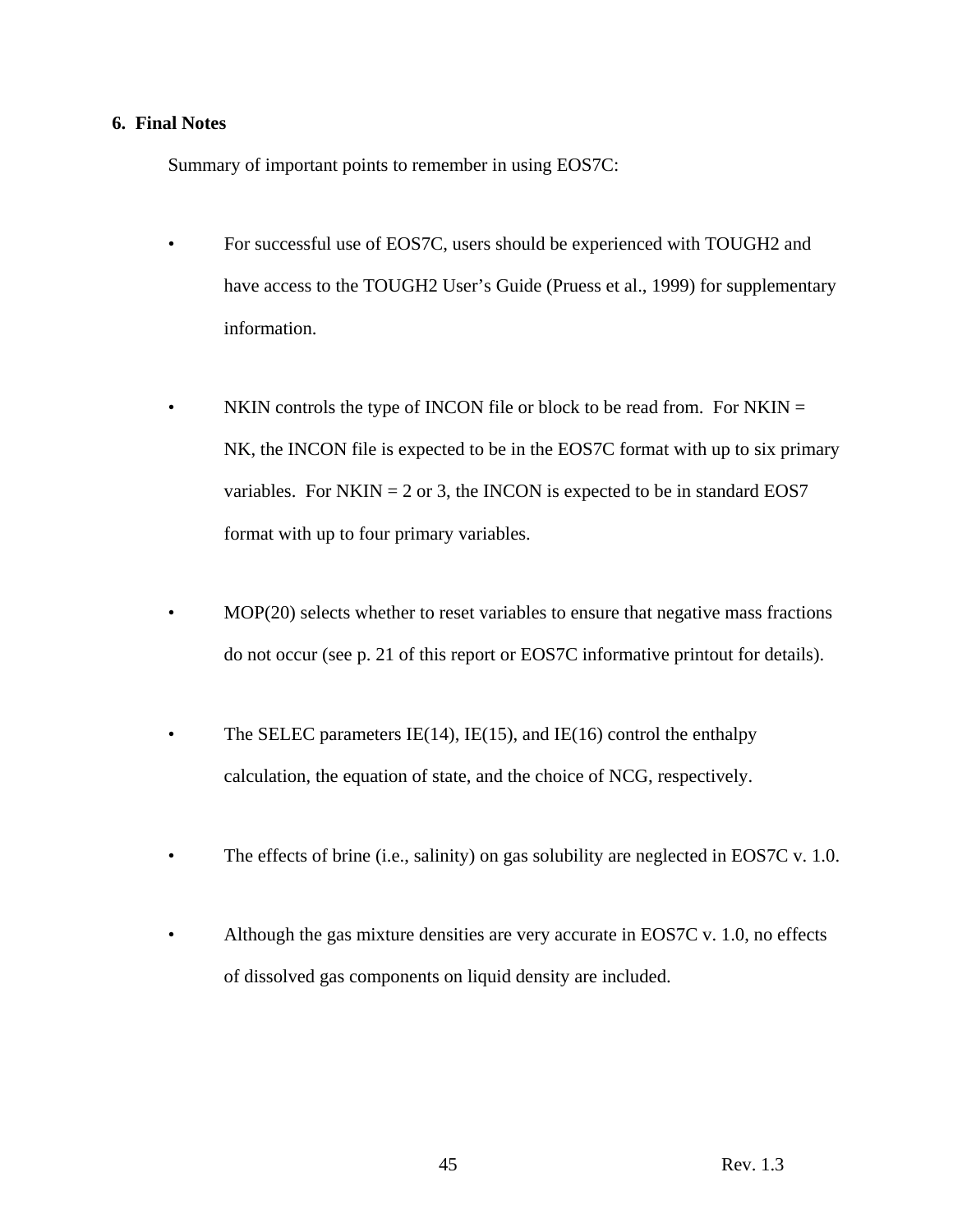- The intended application area of EOS7C is natural gas (methane,  $CH<sub>4</sub>$ ) reservoirs. As such, whatever part of the gas phase that is not made up of water vapor,  $CO<sub>2</sub>$ , or gas tracer is assumed to be made up of CH4.
- If molecular diffusivity is input as a negative number, the absolute value of this number is used for the phase molecular diffusivity without modification by *S*  and  $\tau$  (saturation and tortuosity) and without pressure or temperature effects. However, no diffusive fluxes are calculated for domains where  $\tau$  is input as zero or blank regardless of the phase molecular diffusivity.
- Pressure (*P*) affects gas diffusivity by the factor 1.0 x  $10^5$ /*P* (Pruess et al., 1999). For example, if pressure is 2.0 x  $10<sup>5</sup>$  Pa, the corresponding effective molecular diffusivity for the gas is one-half the input value. This can result in overestimation of molecular diffusivity at high pressures (see p. 16 of this report for details).
	- Temperature affects gas diffusivity by the factor  $((T + 273.15)/273.15)^{TEXP}$  (Pruess et al., 1999). If TEXP is input as zero, temperature effects on gas diffusivity are neglected.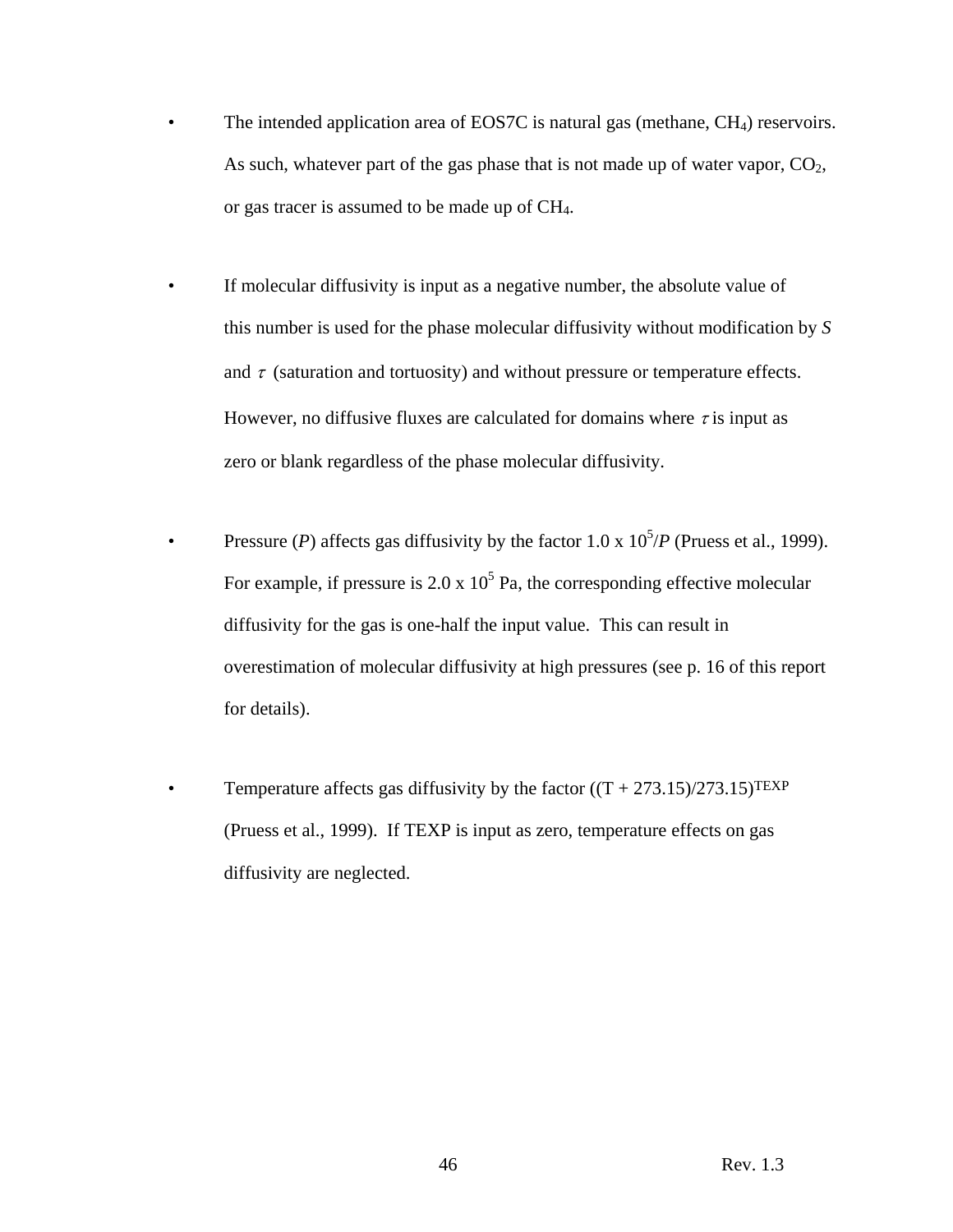## **Appendix 1. Program units in EOS7C.**

 SUBROUTINE EOS SUBROUTINE PP7R SUBROUTINE HENRYINV SUBROUTINE OUT SUBROUTINE SOLIT SUBROUTINE ZEVSREAL

Table A1. Summary of changes for program units in EOS7C.

| Program unit    | Basic changes for adding NCG and CH <sub>4</sub> .                        |
|-----------------|---------------------------------------------------------------------------|
| <b>EOS</b>      | Changed to handle NCG and CH <sub>4</sub> .                               |
|                 | Calls <b>ZEVSREAL</b>                                                     |
| PP7R            | Changed to handle NCG and gas tracer instead of radionuclides.            |
| <b>HENRYINV</b> | Calculates inverse Henry's coefficients as function of temperature.       |
| <b>OUT</b>      | Changed to print out properties and headings relevant to gas simulations. |
| <b>SOLIT</b>    | Calls HENRYINV and ZEVSREAL iteratively to find solubility.               |
| <b>ZEVSREAL</b> | Calculates real-gas mixture properties.                                   |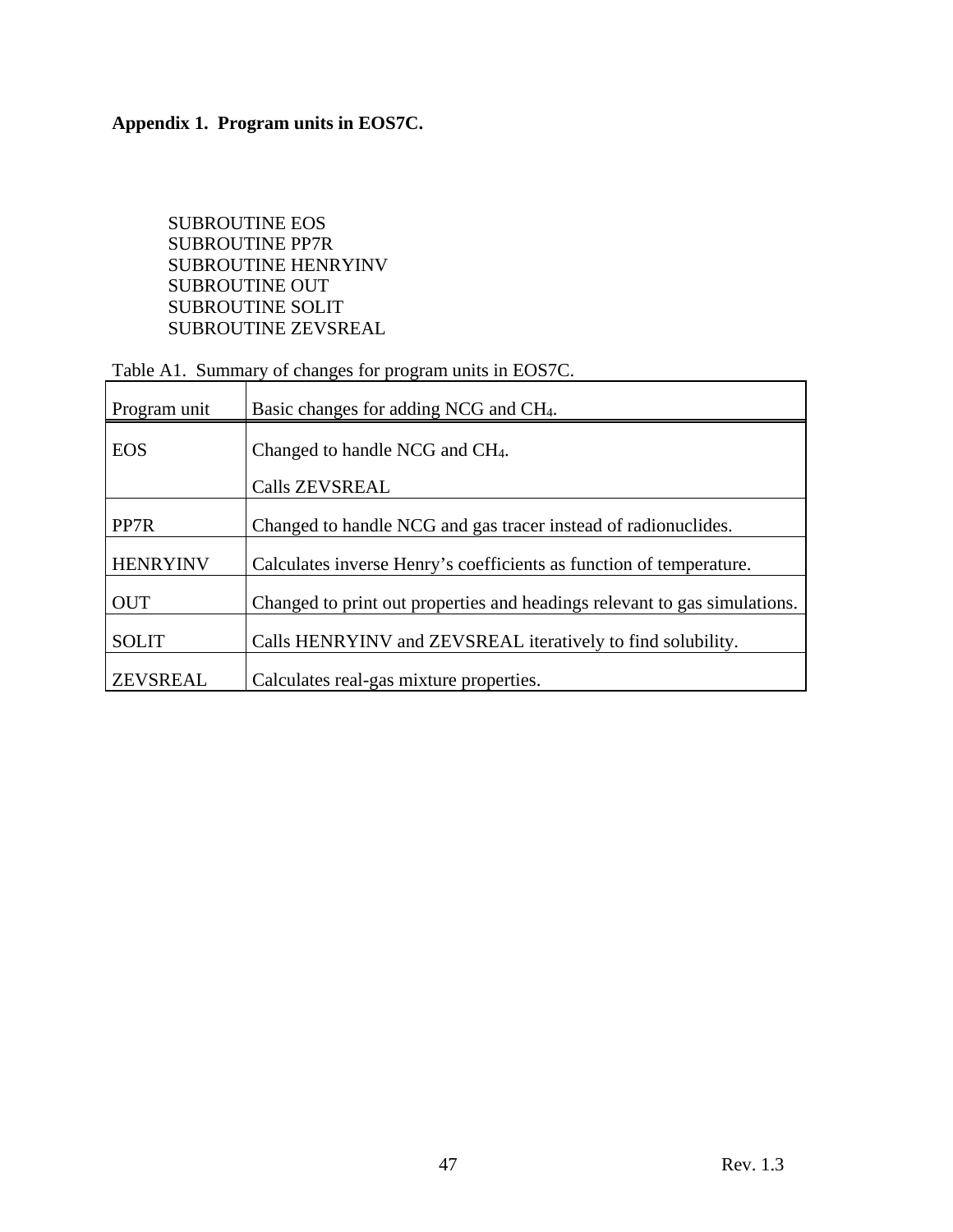#### **References**

- Battistelli, A., C. Calore, and K. Pruess (1997). The simulator TOUGH2/EWASG for modeling geothermal reservoirs with brines and non-condensible gas, *Geothermics*, *26*(4), 437– 464.
- Chung, T.-H., M. Ajlan, L.L. Lee, and K.E. Starling (1988). Generalized multiparameter correlation for nonpolar and polar fluid transport properties, *Ind. Eng. Chem. Res.*, *27*, 671–679.
- Cramer, S.D. (1982). The solubility of methane, carbon dioxide and oxygen in brines from 0 to 300 ˚C , *U.S. Bureau of Mines Report No. 8706*.
- D'Amore, F., and A.H. Truesdell (1988). A review of solubilities and equilibrium constants for gaseous species of geothermal interest, *Sci. Geol. Bull.*, *41*(3–4), 309–332, Strasbourg, France.
- Johnson J.W., E. Oelkers, and H.C. Helgeson (1992). SUPCRT92: A software package for calculating the standard molal thermodynamic properies of minerals, gases, aqueous species and reactions from 1 to 5000 bar and 0 to 1000 ˚C, *Computers and Geosciences*, *18*, 899-947.
- NIST (National Institute of Science and Technology) (Oct. 1992). *NIST Database 14 Mixture Property Database*, *version 9.08*, U.S. Department of Commerce.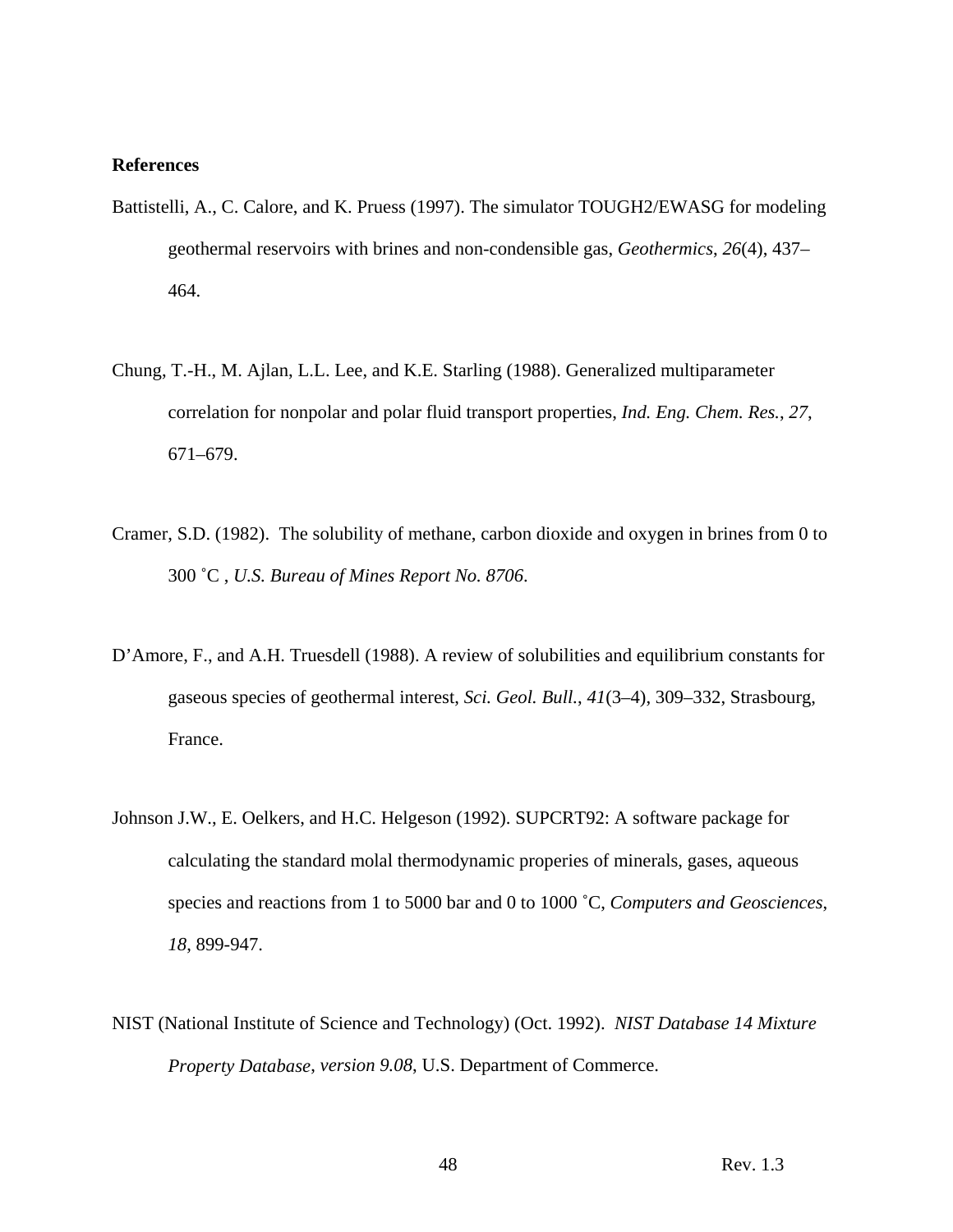NIST Standard Reference Database 69 – March 2003 Release: NIST Chemistry Web Book.

- Oldenburg, C.M. (2003). Carbon dioxide as cushion gas for natural gas storage, *Energy&Fuels*, *17*(1), 240–246.
- Oldenburg, C.M., S.M. Benson, and K. Pruess (2001). Process modeling of  $CO<sub>2</sub>$  injection into natural gas reservoirs for carbon sequestration and enhanced gas recovery, *Energy&Fuels*, *15*, 293–298.
- Oldenburg, C.M., and K. Pruess (1995). EOS7R: Radionuclide transport for TOUGH2, Lawrence Berkeley Laboratory Report *LBL-34868*, Berkeley, California.
- Oldenburg, C.M., D.H.-S. Law, Y. Le Gallo, and S.P. White  $(2002)$ . Mixing of CO<sub>2</sub> and CH<sub>4</sub> in gas reservoirs: code comparison studies, Proceedings of the Sixth International Conference on Greenhouse Gas Technologies (GHGT-6), Kyoto, Japan, October 1-4, 2002, and Lawrence Berkeley National Laboratory Report *LBNL-49763*.
- Poling, B.E., J.M. Prausnitz, and J.P. O'Connell (2000). *The properties of gases and liquids, fifth edition*, McGraw Hill, New York.
- Prausnitz, J.M., R.N. Lichtenthaller, and E.G. de Azevedo, *Molecular Thermodynamics of Fluid Phase Equilibria*, Prentice Hall, New York, 1986.
- Pruess, K., C. Oldenburg, G. Moridis (1999). TOUGH2 User's Guide, Version 2.0, Lawrence Berkeley Laboratory Report *LBNL-43134*, Berkeley, California.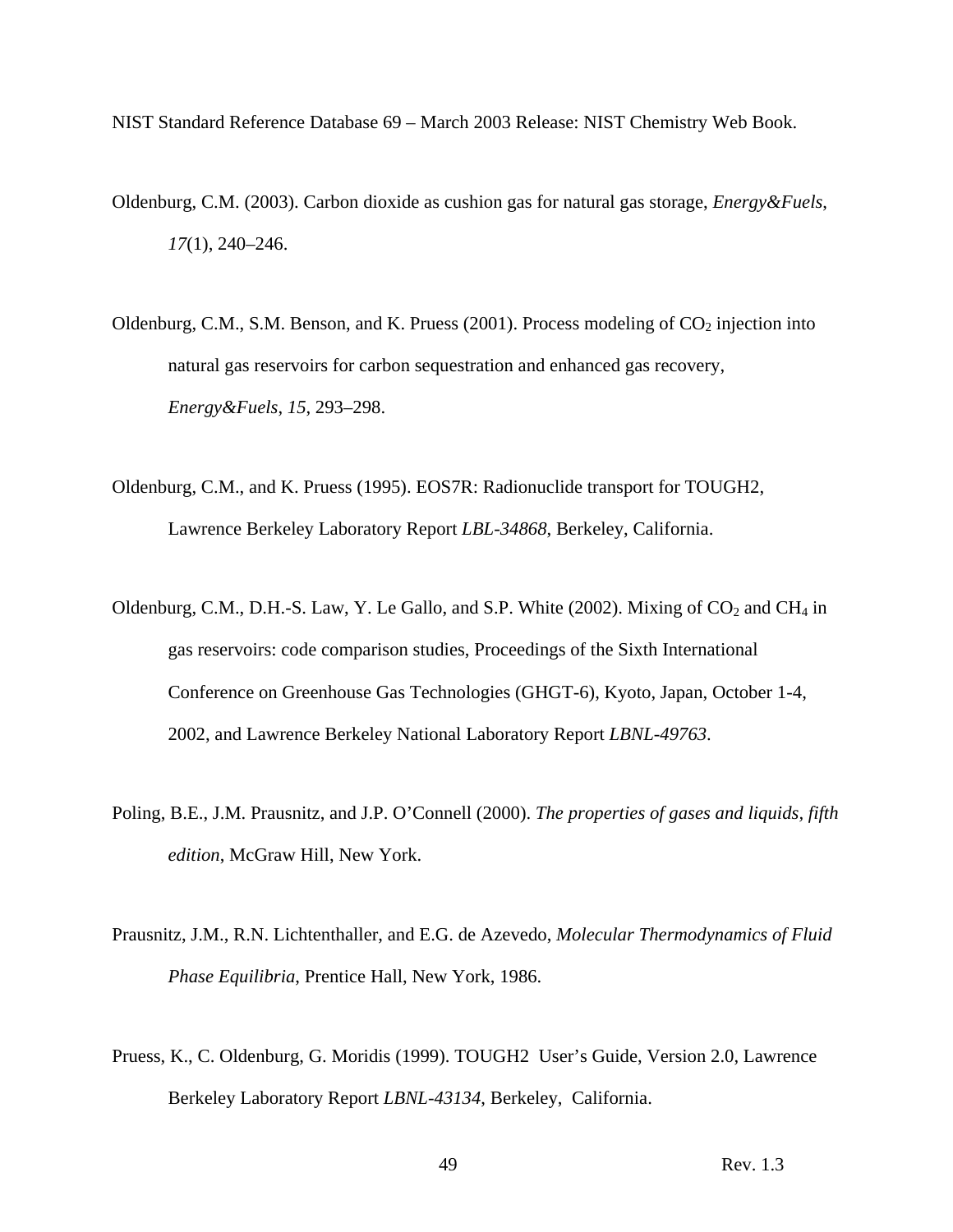- Reid, R.C., J.M. Prausnitz, and B.E. Poling (1987). *Properties of Gases and Liquids, Fourth Edition,* McGraw-Hill, 768 pp..
- Shock, E.L., H.C. Helgeson, H.C., and D.A. Sverjensky (1989). Calculation of the thermodynamic and transport properties of aqueous species at high pressures and temperatures: Standard partial molal properties of inorganic neutral species. *Geochim. Cosmochim. Acta*, *53*, 2157-2183.
- Shock, E.L., and A. Plyasunov (2004). Database of aqueous organic compounds, http://geopig.asu.edu/A\_Plyasunov/Database\_of\_aqueous\_organic\_compounds.htm, .
- Spycher, N., K. Pruess, and J. Ennis-King (2003).  $CO<sub>2</sub>-H<sub>2</sub>O$  mixtures in geological sequestration of CO2. I. Assessment and calculation of mutual solubilities from 12 to 100 ˚C and up to 600 bar, Geochimica et Cosmochimica Acta, 67(16), 3015–3031, and Lawrence Berkeley National Laboratory Report *LBNL-50991*.
- Spycher N., and M.H. Reed (1988). Fugacity coefficients of  $H_2$ ,  $CO_2$ ,  $CH_4$ ,  $H_2O$  and  $H_2O$ - $CO_2$ -CH4 mixtures: A virial equation treatment for moderate pressures and temperatures applicable to hydrothermal boiling, *Geochim. Cosmochim. Acta*, *52*, 739-749.
- Wagman, D.D., Evans, W.H., Parker, V.B., Schumm, R.H., Halow, I., Bailey, S.M., Churney, K.L., Nuttall, R.L. (1982). *Jour. Phys. Chem. Ref. Data*, *11*, supplement no. 2, 392 p.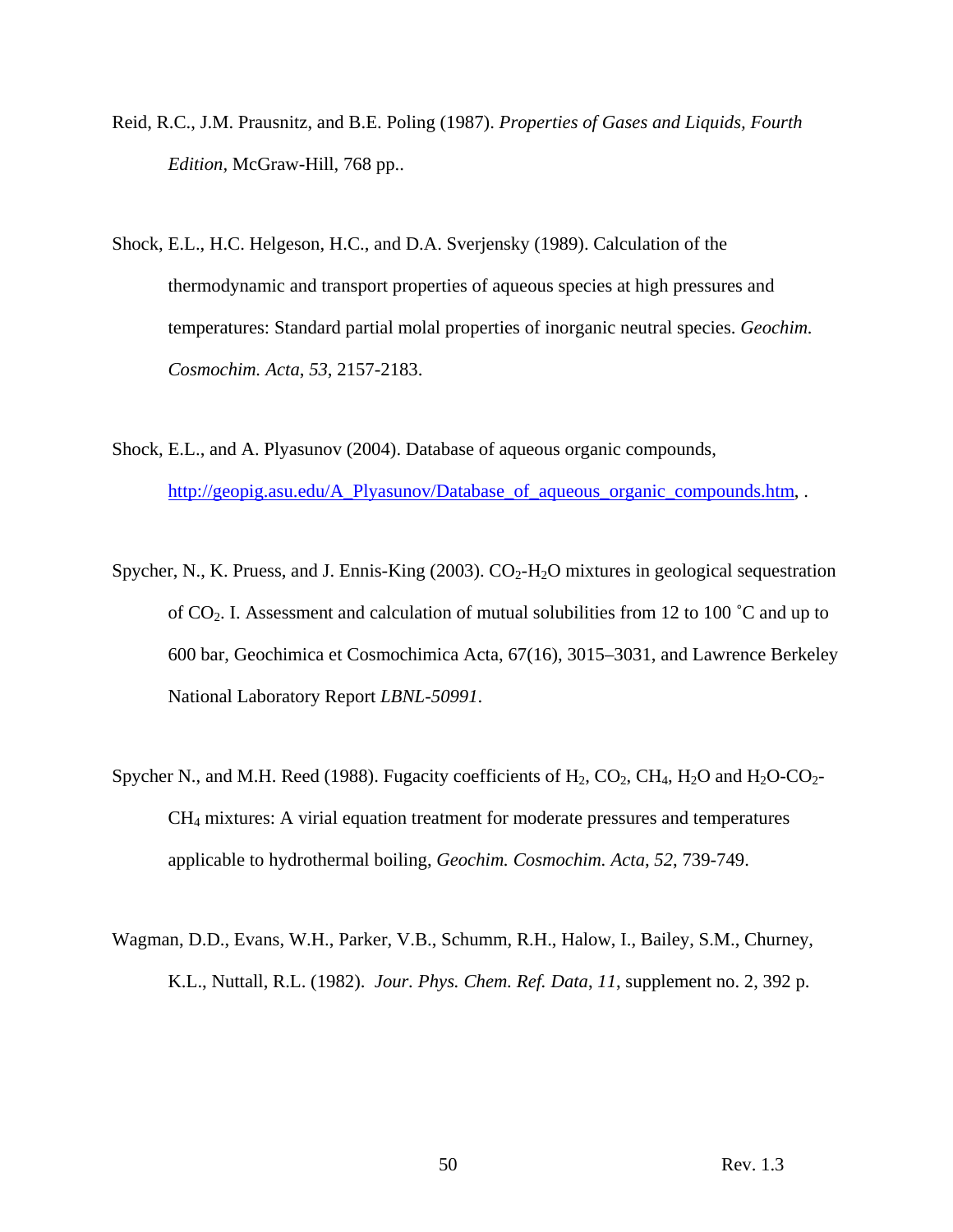Wiebe, R., and V.L. Gaddy (1940). The solubility of carbon dioxide in water at various temperatures from 12 to 40 ˚C and at pressures to 500 atmospheres: Critical phenomena. *J. Am. Chem. Soc.*, 62, 815–817.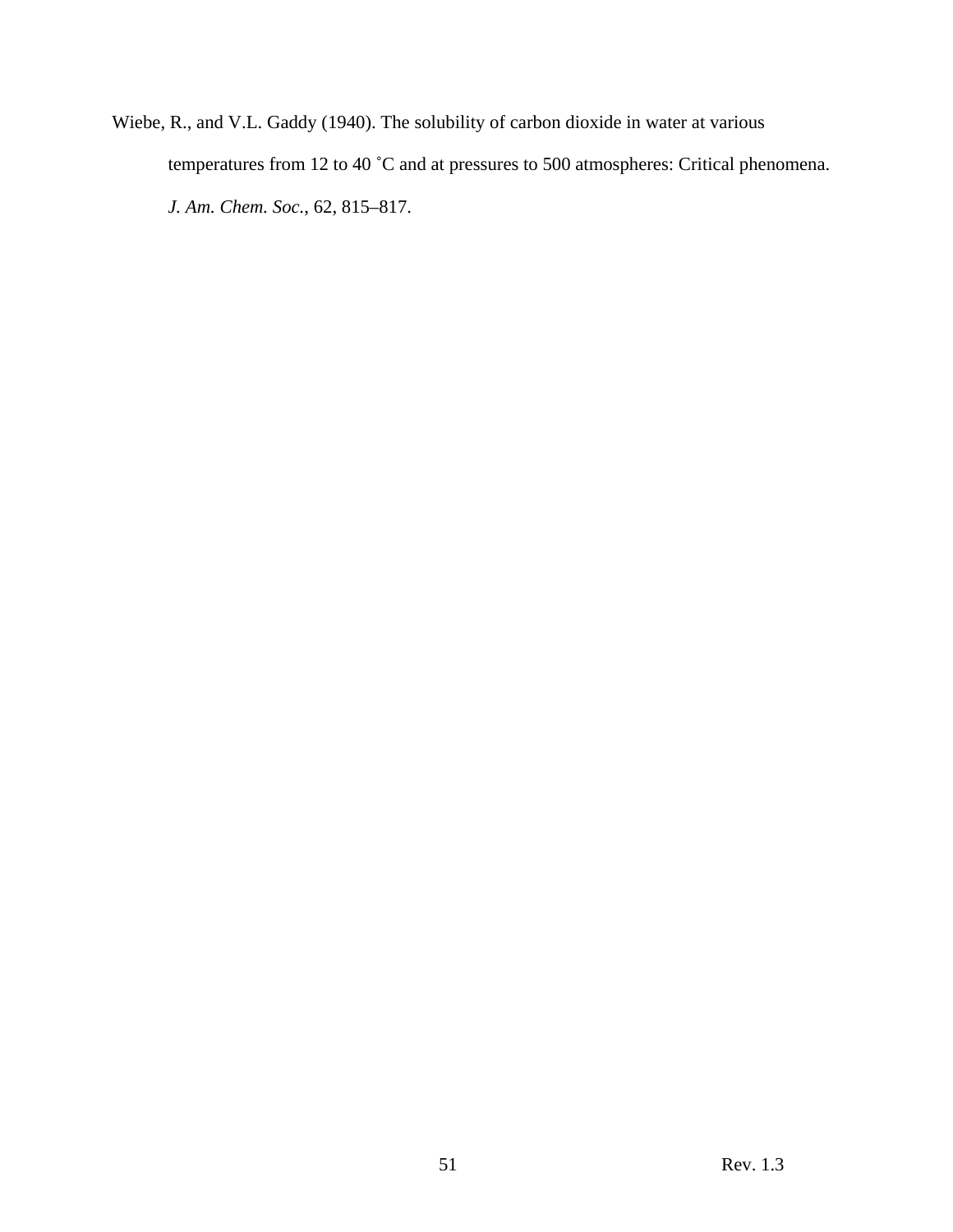### **Acknowledgments**

 This work was supported by the Assistant Secretary for Fossil Energy, Office of Coal and Power Systems through the National Energy Technology Laboratory, and by Lawrence Berkeley National Laboratory under Department of Energy Contract No. DE-AC03-76SF00098. We thank Chao Shan and Jonny Rutqvist (LBNL) for internal reviews, and Alfredo Battistelli for a very thorough external review.

#### **Nomenclature**

| $\mathfrak a$    | activity                                                    |                                        |
|------------------|-------------------------------------------------------------|----------------------------------------|
| $\overline{d}$   | molecular diffusivity                                       | $m^2$ s <sup>-1</sup>                  |
| $\int$           | fugacity                                                    | Pa                                     |
| H                | enthalpy                                                    | $J kg^{-1}$                            |
| K                | equilibrium constant                                        |                                        |
| Kh               | Henry's coefficient                                         | $Pa^{-1}$                              |
| MW               | molecular weight                                            | $kg$ mole <sup>-1</sup>                |
| <b>NCG</b>       | non-condensible gas                                         |                                        |
| <b>NEQ</b>       | number of equations per grid block                          |                                        |
| <b>NK</b>        | number of mass components (species)                         |                                        |
| <b>NKIN</b>      | number of mass components (species) in INCON file or block  |                                        |
| <b>NPH</b>       | maximum number of phases present                            |                                        |
| $\boldsymbol{P}$ | pressure                                                    | Pa                                     |
| q                | source term                                                 | $kg \, \text{m}^{-3} \, \text{s}^{-1}$ |
| $\boldsymbol{R}$ | gas constant (8.31433 J kg <sup>-1</sup> °C <sup>-1</sup> ) | $J kg^{-1} K^{-1}$                     |
| S                | phase saturation                                            |                                        |
| t                | time                                                        | sec.                                   |